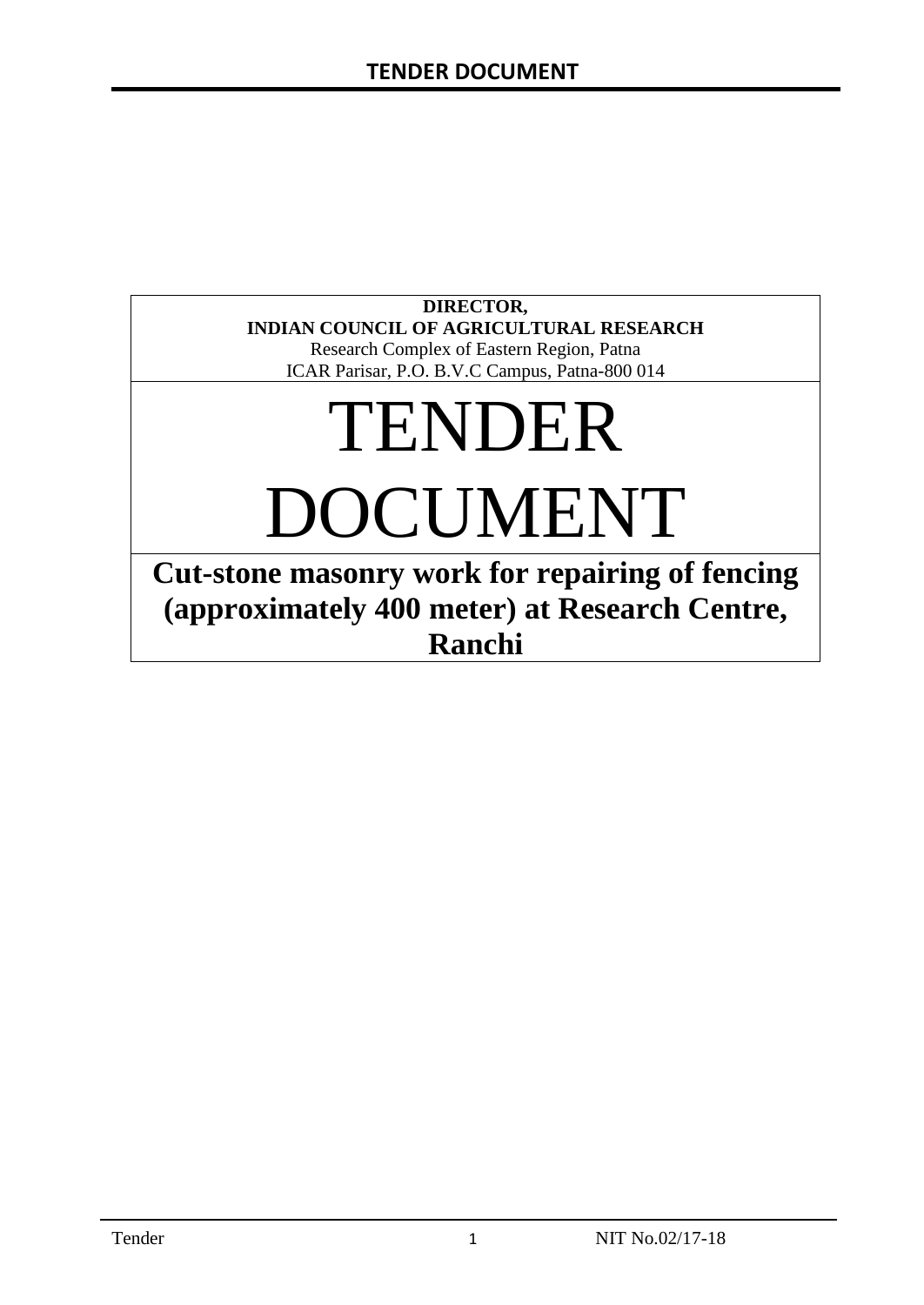# **INDIAN COUNCIL OF AGRICULTURAL RESEARCH RESEARCH COMPLEX OF EASTERN REGION PATNA**

# **TENDER DOCUMENT**

# **Cut-stone masonry work for repairing of fencing (approximately 400 meter) at Research Centre, Ranchi**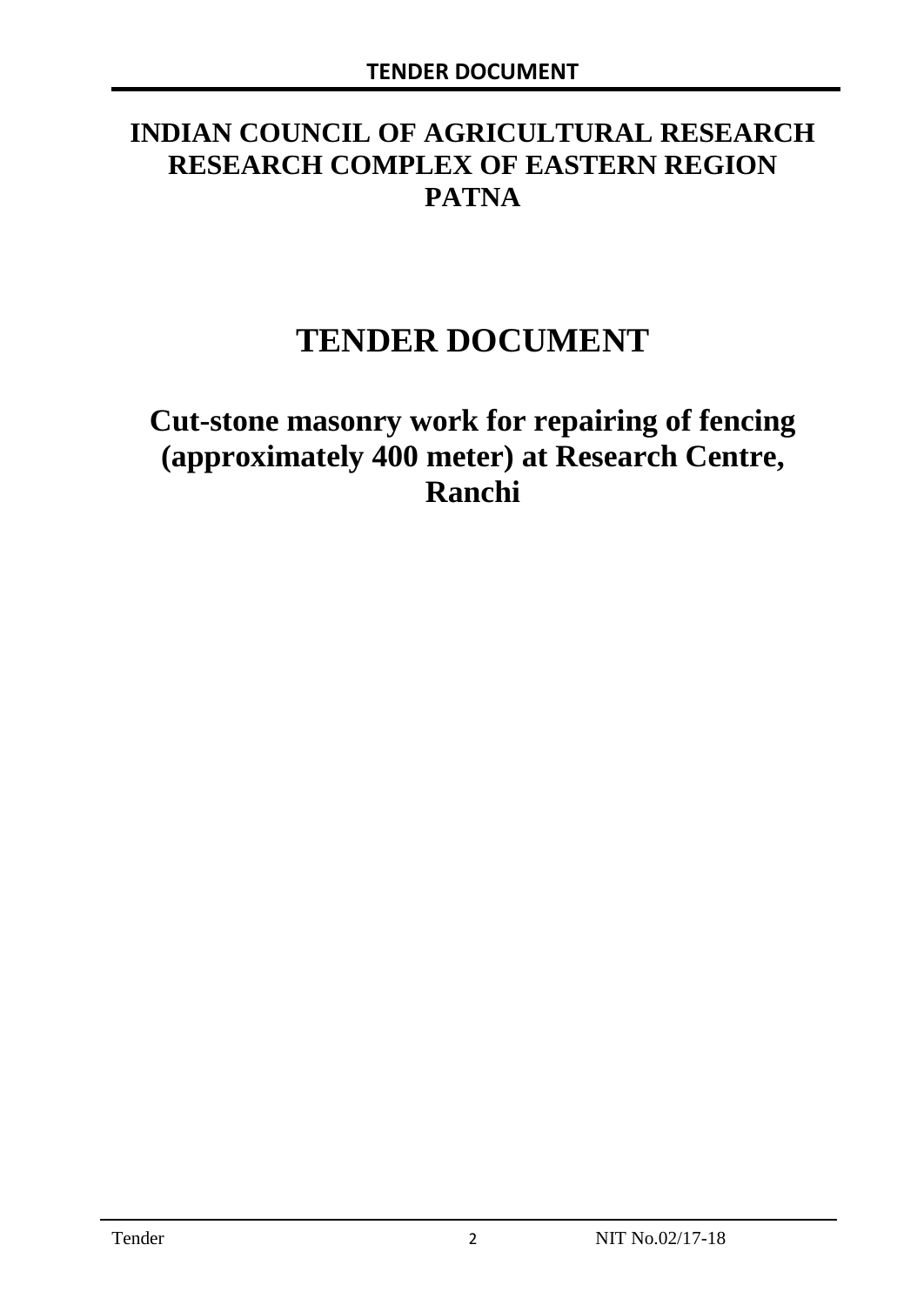# **INDEX**

| Sl. No.                 | <b>Details</b>                                               | Page no.       |
|-------------------------|--------------------------------------------------------------|----------------|
| 1.                      | <b>NOTICE INVITING TENDERS</b>                               | 5              |
| 2.                      | <b>INSTRUCTIONS TO TENDERERS</b>                             | 6              |
| A)                      | General                                                      | 6              |
| B)                      | Tender document                                              | $\overline{7}$ |
| $\mathcal{C}$           | Preparation of tenders                                       | 8              |
| D)                      | Submission of tenders                                        | $9-10$         |
| E)                      | Tender opening and evaluation                                | 11             |
| F)                      | Award of contract                                            | 12             |
| $\overline{\mathbf{3}}$ | <b>QUALIFICATION INFORMATION (ANNEXURE-I)</b>                | 13             |
|                         | <b>CHECKLIST TO ACOMPANY THE TENDER</b>                      |                |
| 4                       | <b>CONDITIONS OF CONTRACT</b>                                | 14             |
|                         | <b>TENDER</b>                                                | 15             |
| $\overline{A}$          | General                                                      | 17             |
| B                       | Time for completion                                          | 20             |
| $\overline{C}$          | Quality control                                              | 22             |
| D                       | Cost control                                                 | 23             |
| E                       | Finishing the contract                                       | 26             |
| $\mathbf{F}$            | Special conditions                                           | 27             |
| 5                       | <b>ADDITIONAL CONDITIONS TO TENDER NOTICE</b>                | 39             |
| 6                       | <b>GENERAL SPECIFICATIONS</b>                                | 40             |
| $\overline{7}$          | <b>DRAWINGS</b>                                              | 41             |
| 8                       | <b>BILL OF QUANTITIES</b>                                    | 42             |
| 9                       | <b>SCHEDULE - A: PRICE SCHEDULE &amp; BILL OF QUANTITIES</b> | 46             |
| A)                      | Price schedule of contract                                   | 48             |
| B)                      | Price summary                                                | 49             |
| $\mathcal{C}$           | Price schedule and Plan/Layout                               | 50             |
| 10                      | <b>Contract Form</b>                                         | 51-52          |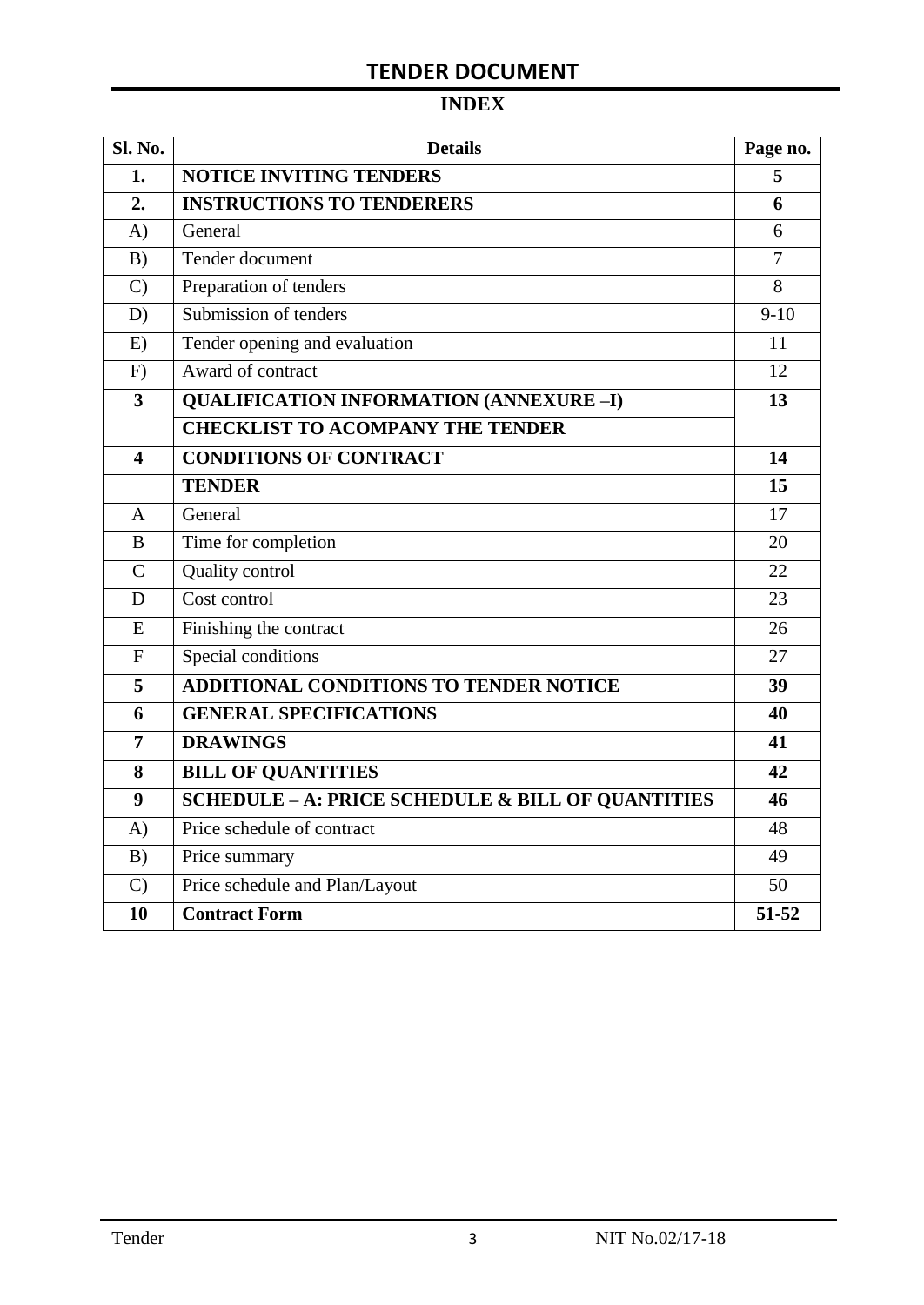# **NOTICE INVITING TENDERS**

# **No. 02/17-18**

# **INDIAN COUNCIL OF AGRICULTURAL RESEARCH RESEARCH COMPLEX OF EASTERN REGION PATNA**

**Name of Work: Cut-stone masonry work for repairing of fencing (approximately 400 meter) at Research Centre, Ranchi**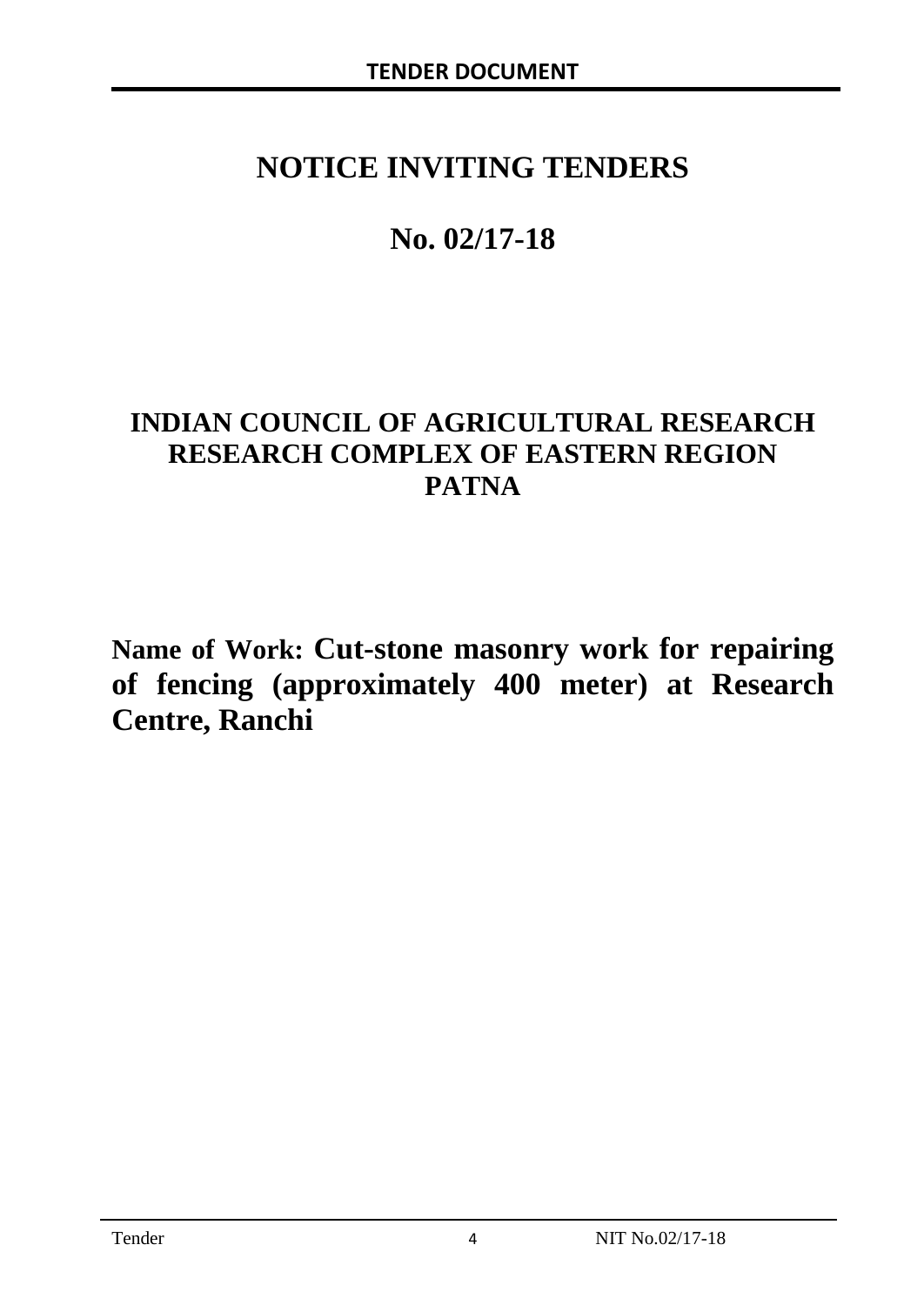# **Notice Inviting Tenders No. 02/17-18**

I) Tenders are invited from eligible Contractors for the work mentioned below:-

| 1.               | <b>of</b><br>Cut-stone masonry work for repairing of fencing (approximately<br><b>Name</b><br>the $\vert$ |             |                                                              |  |
|------------------|-----------------------------------------------------------------------------------------------------------|-------------|--------------------------------------------------------------|--|
|                  | 400 meter) at Research Centre, Ranchi<br>Work                                                             |             |                                                              |  |
| 2.               | <b>Estimated cost of the work</b>                                                                         |             | <b>Rs. 1.82 lakhs</b>                                        |  |
| 3.               | Period of completion of work                                                                              |             | 30 days from the award of the work                           |  |
| $\overline{4}$ . | Form of contract / class of firms                                                                         |             | CCW/<br>PWD/<br>Registered<br>from<br>contractor             |  |
|                  | eligible.                                                                                                 |             | CPWD/RWD and similar govt. agencies.                         |  |
| 5.               | E.M.D to be paid in the shape of                                                                          |             | Rs. 4550.00 (Rs. Four thousand five hundred fifty            |  |
|                  | Demand Draft obtained from                                                                                |             | only)                                                        |  |
|                  | Nationalized Bank only.                                                                                   |             |                                                              |  |
| 6.               | Issue of tender document                                                                                  |             | Tender documents can be purchased on payment of              |  |
|                  |                                                                                                           |             | Rs.500/- for the work which estimated cost is less than      |  |
|                  |                                                                                                           |             | Rs.3.0 lakhs and Rs. 1000/- for the work which               |  |
|                  |                                                                                                           |             | estimated cost is higher than 3.0 lakhs) in shape of         |  |
|                  |                                                                                                           |             | demand draft towards cost of tender document or              |  |
|                  |                                                                                                           |             | down loaded from website: www.icarrcer.in in which           |  |
|                  |                                                                                                           |             | case, a demand draft for Rs.500/- or Rs.1000/- per           |  |
|                  |                                                                                                           |             | work to be enclosed alongwith tender in favour of            |  |
|                  |                                                                                                           |             | "Head-ICAR-RCER-RC, Ranchi", payable<br>at                   |  |
|                  |                                                                                                           |             | Ranchi                                                       |  |
| 7.               | date<br>Last<br>and                                                                                       | time<br>for | 23.06.2017 up to 11.00 A.M.                                  |  |
|                  | submission of tender.                                                                                     |             |                                                              |  |
| 8.               |                                                                                                           |             | Date and time of opening of $\vert$ 23.06.2017 at 11.30 A.M. |  |
|                  | tender.                                                                                                   |             |                                                              |  |

#### II) **Eligibility criteria for tenderer.**

- a) Registered contractor from CCW/CPWD/ PWD/ RWD and similar govt. agencies.
- b) Any type of single civil work of not less than Rs.3.50 lakhs in preceding three years.
- c) Should have a net worth of at least Rs.3.50 lakhs
- d) Certificates in support of existing Commitments.
- e) Valid Labour license and Income Tax Clearance certificate for the Financial Year 2015-16 must be submitted alongwith tender document.
- III) To purchase tender documents by paying an amount of Rs. 500/- or Rs. 1000/- (as applicable) towards cost of tender document including VAT etc. Those not able to purchase tender document can down load the application from web site www.icarrcer.in and submit the D.D for Rs.500/- or Rs. 1000/- (as applicable) along with EMD in the shape of Demand Draft @ 2.5% on Tender Value issued by any Nationalized Bank/Scheduled Commercial bank in favour of ""Head-ICAR-RCER-RC, Ranchi", payable at Ranchi." to be valid for 3 months from the date of NIT along with bid. The tenderer shall invariably furnish original DD towards EMD to the tender inviting authority along with the Tender Document.
- IV) The tenders will be opened by the Tender Cum Works committee, ICAR-RCER, RC Ranchi, in the presence of tenderers/or their authorized representatives on the date mentioned above.
- V) If the office happens to be closed on the dates specified above, the respective activity will be performed at the designated time on the next working day without any notification.
- VI) Any other details can be obtained from the Office of the **AAO, ICAR-RCER, Research Centre, Ranchi or www.icarrcer.in**.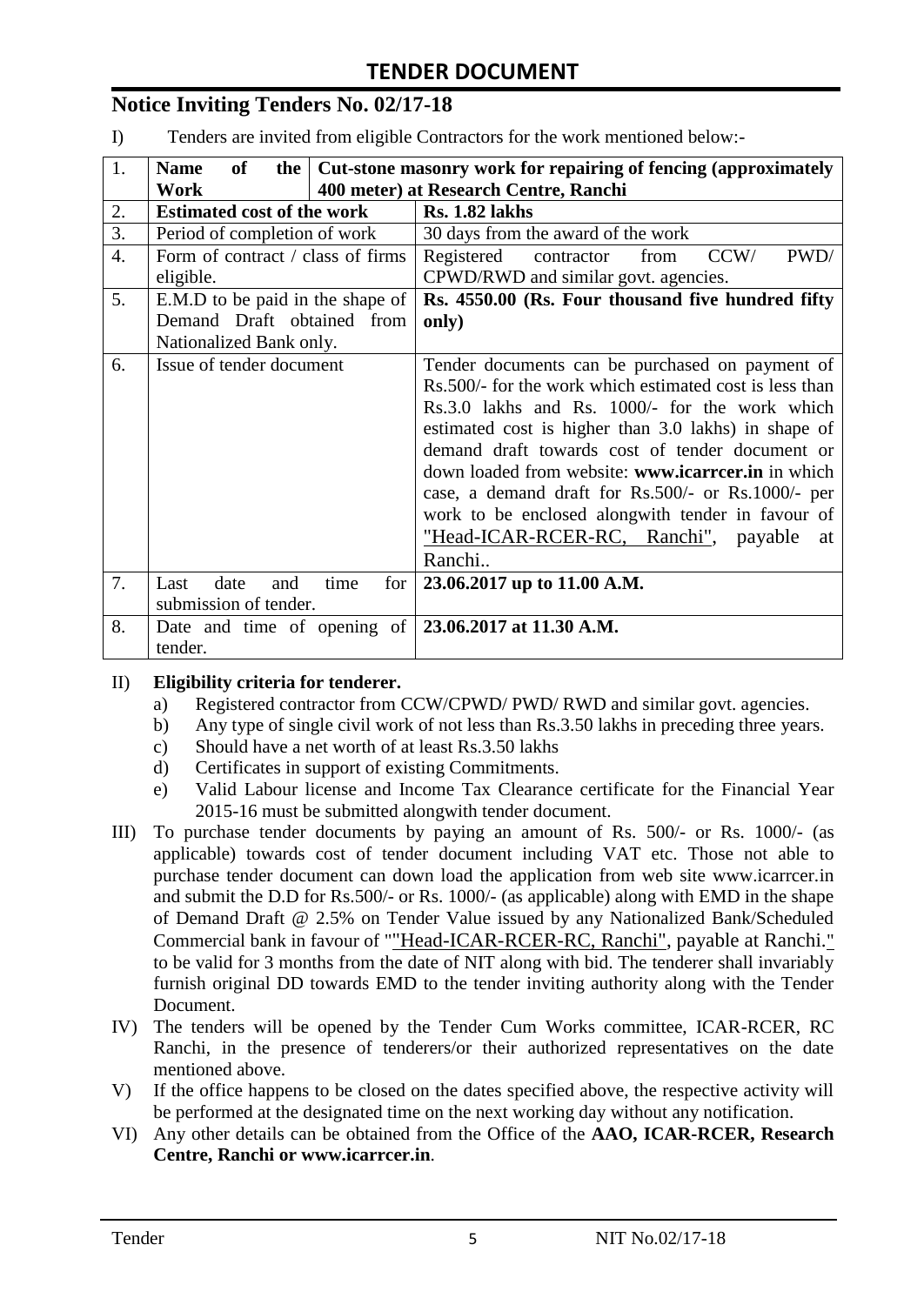#### **INSTRUCTIONS TO TENDERERS A – GENERAL**

#### **1. Name & Scope of work:**

1.1 Brief details of the work are as follows:

| A | Brief description and<br>location of work | masonry work for repairing of fencing<br><b>Cut-stone</b><br>(approximately 400 meter) at Research Centre, Ranchi.                                                                                                                                                                                      |
|---|-------------------------------------------|---------------------------------------------------------------------------------------------------------------------------------------------------------------------------------------------------------------------------------------------------------------------------------------------------------|
|   |                                           | <b>Foundation:</b> Excavation for foundation trench of 24" x 18" cross<br>section and sand filling of 2.0" thickness on bottom of foundation<br>trench<br><b>Wall Masonry:</b> Stone masonry with 1:6 cement mortar, 20" x 18"<br>cross section below ground and 16" 42" cross section above<br>ground. |
| B | Scope of work:                            | Civil work                                                                                                                                                                                                                                                                                              |
|   | Period<br>of                              | 30 days from the award of the work                                                                                                                                                                                                                                                                      |
|   | Completion                                |                                                                                                                                                                                                                                                                                                         |

- **1.2** The Director, ICAR-RCER, Patna invites tenders along with EMD of Rs. 4550/- in the shape of Demand Draft issued by any Nationalized Bank**, Payable at Ranchi** to be valid for 3 months from the date of NIT along with bid. Bids without EMD will be summarily rejected.
- **1.3** The successful tenderer is expected to complete the work within the stipulated time period, as specified in 1.1 C.

#### **2. Firms Eligible to Tender:**

- 2.1 The Firms who are having;
	- a) Registered contractor from CCW/PWD/CPWD/RWD and similar govt. agencies.
	- b) Any type of single civil work of not less than **Rs.3.50** lakhs in preceding the years.
	- c) Should have net worth of at least **Rs.3.50** Lakhs.
	- d) Experience in any type of civil work.
	- e) Certificates in support of Existing Commitments.
	- f) Valid Labour license and Income Tax Clearance certificate for the Financial Year 2015-16 must be submitted alongwith tender document.

#### **3. Qualification data of the Tenderers:**

- 3.1 The tenderer shall furnish the following particulars in the formats enclosed, supported by documentary evidence as specified in the formats.
	- a) Check slip to accompany the tender **(in Annexure-I)**.
	- b) Attested copies of documents relating to experience in the similar type of works.
- 3.2 Even though the tenderers meet the above qualifying criteria, they are liable to be disqualified / debarred / suspended / blacklisted if they have
	- Furnished false / fabricated particulars in the forms, statements and /annexure submitted in proof of the qualification requirements and/or
	- Not turned up for entering into agreement, when called upon.
	- Record of poor progress such as abandoning the work, not properly completing the contract, inordinate delays in completion, litigation history or financial failures etc. and/or
	- Participated in the previous bidding for the same work and had quoted unreasonably high tender rate and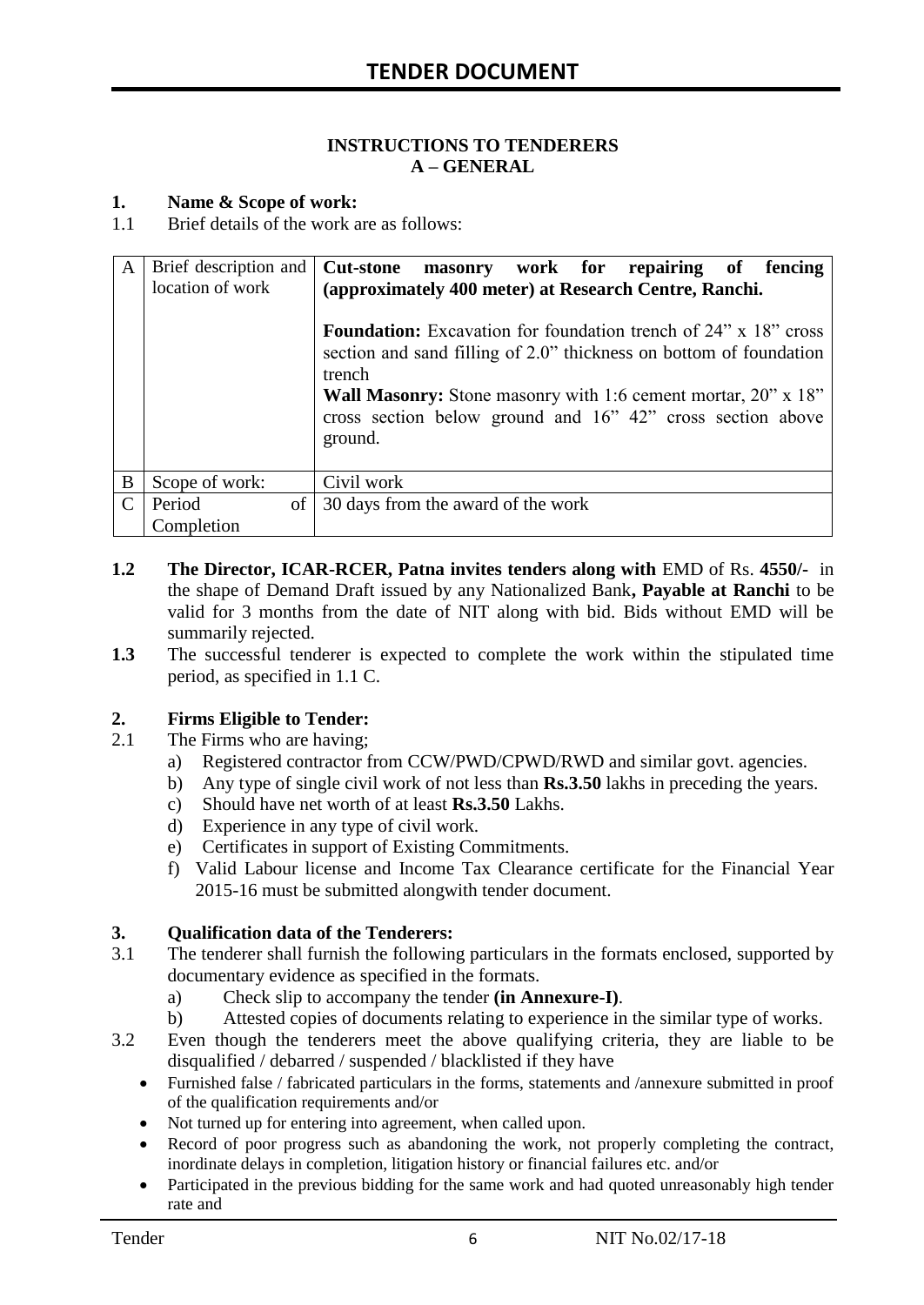- Even while execution of the work, if found that the work was awarded to the Contractor based on false / fake certificates of experience, the Contractor will be blacklisted and work will be taken over invoking relevant standard rules of GOI.
- 3.3 **A tenderer submitting a Tender which the tender accepting authority considers excessive and or indicative of insufficient knowledge of current prices or definite attempt of profiteering will render him liable to be debarred permanently from tendering or for such period as the tender accepting authority may decide. The tenderer overall quote should be based on the controlled prices for the materials, if any, fixed by the Government or the reasonable prices permissible for the tenderer to charge a private purchaser under the provisions of clause-6 of the hoarding and profiteering prevention ordinance of 1943 as amended from time to time and on similar principle in regard to labour supervision on the construction.**

#### **4. One Tender per Tenderer:**

4.1 Each Tenderer shall submit only one Tender for the work. A Tenderer who submits more than one Tender will cause disqualification of all the Tenders submitted by the Tenderer.

#### **5. Cost of Tendering**

5.1 The Tenderer shall bear all costs associated with the preparation and submission of his Tender and the tender inviting authority will in no case be responsible and liable for those costs.

#### **6. Site Visit.**

6.1 The Tenderer, at the Tenderer"s own responsibility and risk is advised to visit and examine the Site of Work and its surroundings and obtain all information that may be necessary for preparing the Tender for entering into a contract, for construction of the work. The costs of visiting the site shall be at the Tenderer's own expenses.

# **B. TENDER DOCUMENT**

#### **7. Contents of Tender document.**

- 7.1 One set of Tender document, comprises of the following:
	- 1) **Notice Inviting Tenders (NIT)**
	- **2) Instruction to Tenderers**
	- **3) Forms of Tender and qualification information**
	- **4) Conditions of Contract.**
	- **5) Specifications.**
	- **6) Drawings.**
	- **7) Forms of Securities. i.e., EMD, Additional Security etc.**
	- **8) Bill of quantities and Price.**

## **8. Clarification on Tender Documents.**

8.1 A prospective Tenderer requiring any clarification on Tender documents may contact the Administrative Officer at the address **indicated in the NIT**. The Administrative Officer will also respond to any request for clarification, received through post.

# **9. Amendment to Tender Documents.**<br>9.1 Before the last date for submission of

- Before the last date for submission of Tenders, the Tender Inviting Officer may modify any of the Contents of the Tender Notice, Tender documents by issuing amendment / Addendum.
- 9.2 Any addendum/amendments issued by the Tender Inviting Officer shall be part of the Tender Document and it shall either be communicated in writing to all the purchasers of the Tender documents or notified in the News Papers in which NIT was published.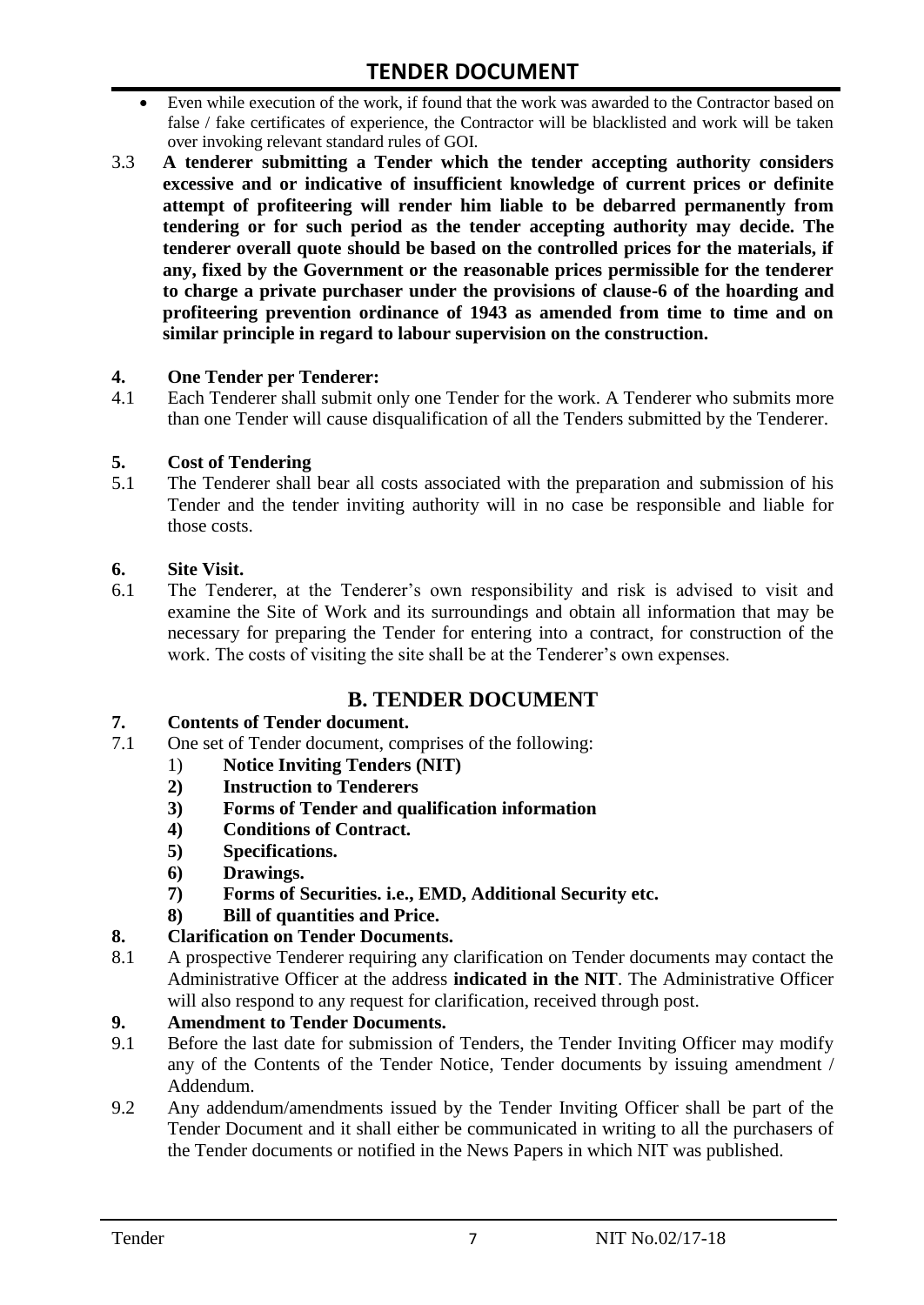9.3 To give prospective Tenderers reasonable time to take an addendum into account in preparing their bids, the Tender Inviting Officer may extend if necessary, the last date for submission of tenders.

# **C. PREPARATION OF TENDERS**

**10. Language of the Tender:** All documents relating to the tender shall be in the English Language only.

### **11. Documents comprising of the Tender.**

- 11.1 The bidders are requested to submit a proposal as detail in this document.
- 11.2 The bidders, who are desirous of participating in the Tender, shall sign on all the statements, documents, certificates, tender document purchased by him, owning responsibility for their correctness/authenticity.
- 11.3 **Earnest Money Deposit (EMD):** The bidders shall submit EMD as indicated earlier along with the Proposal. The proposals without EMD are liable for rejection.
- **11.4 The tenderer should place two bids in separate envelopes namely;**
	- **a) Technical bid**
	- **b) Financial bid or Price bid Both the envelope should clearly mention the NIT No. and type of bid i.e. technical or financial or price bid.**

#### **11.5 Proposal of Technical Bid**

- a. In preparing the Technical bid, bidders are expected to examine the documents comprising this tender document in detail. Material deficiencies in providing the information requested may result in rejection of a Proposal.
- b. While preparing the Technical bid, bidders must give particular attention to the following:
	- I) If a bidder considers that they do not have all the expertise for the Assignment, it may obtain a full range of expertise by associating with other firms as appropriate.
	- II) The Technical Proposal should provide the following information using the attached Standard Forms, where ever applicable
	- III) A brief description of the bidder organization and an outline of recent experience on assignments of a similar nature. For each assignment, the outline should indicate, inter alia, duration of the assignment, contract amount, and bidder involvement.
	- IV) List of equipment make, model etc with technical brochures, if any equipment is to be supplied.
	- V) List of personnel who will be looking after the work execution.
	- VI) Any comments or suggestions on the proposed scope of work, list of services, and any facilities expected to be provided by the **ICAR-RCER, Research Centre, Ranchi**.
	- VII) Any additional comments/ remarks.
- c. The Technical Proposal shall not include any financial information.
- **11.6** The Technical proposal will be reviewed by Tender cum Works Monitoring Committee of the **ICAR-RCER, Research Centre, Ranchi** and the clarifications, particulars if any required from the bidders will be obtained or in the conventional method by addressing the bidders.
- **11.7 The Tender Document will be opened in front of Tender cum Works Monitoring Committee of the ICAR-RCER, R. C. Ranchi at the time and date as specified in the tender documents.**

#### **12. Price Offer:**

- 12.1 The tenderer should however quote his lump sum tender based on this schedule of quantities. He should quote his offer as an overall tender percentage. The over all tender percentage should be written both in words and figures. The bid offers i.e., percentage shall be written both in figures and words legibly and free from erasures, over writings or corrections of figures. Corrections where unavoidable should be made by crossing out, and rewriting duly initialising with date.
- 12.2 The Schedule A contains not only the quantities but also the rates worked out by the department and the amount for each item and total value of the estimated contract. The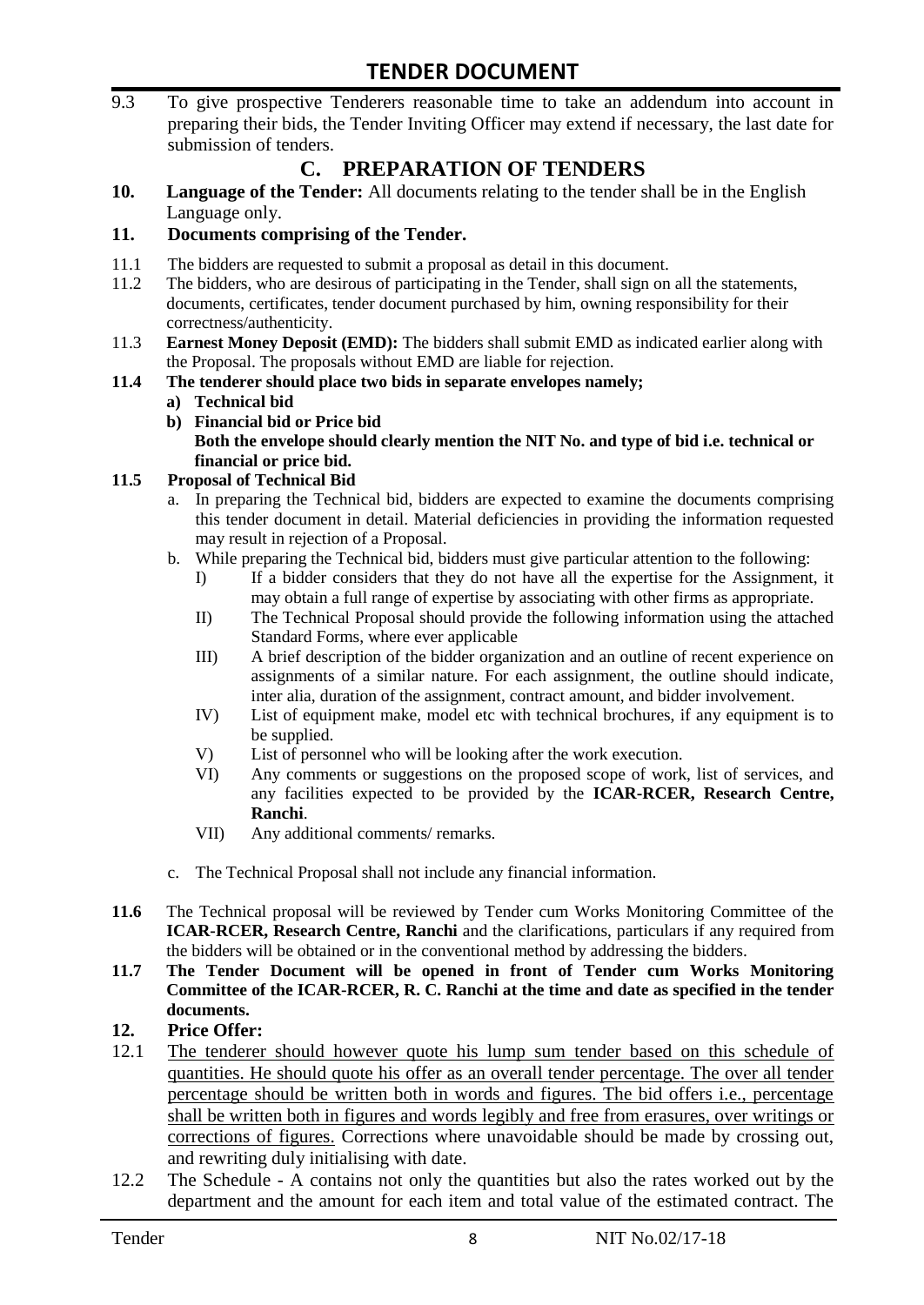tenderer should workout his own rates keeping in view the work, site conditions and quote his overall tender percentage with which he intends to execute the work.

- 12.3 The bid offer shall be for the whole work and not for individual items / part of the work.
- 12.4 All duties, taxes, and other levies payable by the contractor as per State / Central Government rules, shall be included in the tender percentage quoted by the tenderer.
- 12.5 **The tendered contract amount as computed based on overall tender percentage is subject to variation during the performance of the Contract in accordance with variation in quantities etc.**

#### **13. Validity of Tenders:**

- 13.1 Tenders shall remain valid for a period of not less than six months from the last date for receipt of Tender.
- 13.2 During the above mentioned period no plea by the tenderer for any sort of modification of the tender based upon or arising out of any alleged misunderstanding or misconceptions or mistake or for any reason will be entertained.
- 13.3 In exceptional circumstances, prior to expiry of the original time limit, the Tender Inviting Officer may request the bidders to extend the period of validity for a specified additional period. Such request to the Tenderers shall be made in writing. A Tenderer may refuse the request without forfeiting his E.M.D. A tenderer agreeing to the request will not be permitted to modify his Tender, but will be required to extend the validity of his E.M.D for a period of the extension.

#### **14. Signing of Tenders**

- 14.1 If the tender is made by an individual, it shall be signed with his full name and his address shall be given. If it is made by a firm, it shall be signed with the co-partnership name by a member of the firm, who shall also sign his own name, and the name and address of each member of the firm shall be given, if the tender is made by a corporation it shall be signed by a duly authorized officer who shall produce with his tender satisfactory evidence of his authorization. Such tendering corporation may be required before the contract is executed, to furnish evidence of its corporate existence. Tenders signed on behalf of G.P.A holder will be rejected.
- 14.2 The tender shall contain no alterations or additions, except those to comply with instructions issued by the tender inviting officer, or as necessary to correct errors made by the tenderer, in which case all such corrections shall be initialled by the person signing the tender.
- 14.3 No alteration which is made by the tenderer in the contract form, the conditions of the contract, the drawings, specifications or statements / formats or quantities accompanying the same will be recognized, and, if any such alterations are made the tender will be void.

## **D. SUBMISSION OF TENDERS.**

# **15. Submission of Tenders:**

- The tenderer shall invariably ensure that the following are to be submitted along with tender document.
	- **a) Check slip**
	- **b) Copy of Experience Certificate.**
	- **c) Any type of single civil work of not less than Rs.3.50 lakhs in preceding three years.**
	- **d) DD towards EMD.**
	- **e) Declaration towards the genuineness of the certificates.**
- 15.2 The successful tenderer shall furnish the original hard copies of all the documents/ EMD / certificates / statements by them before concluding the agreement.
- 15.3 Submit tenders in as explained above. The tender should be submitted in a water proof covers and duly sealed. The cover should clearly indicate the Tender Number, Name of work tendered, due date for opening, address of the bidder and the Bid schedule. The EMD should be enclosed prominently along with the BID.
- **16. Last date / time for submission of the tenders.**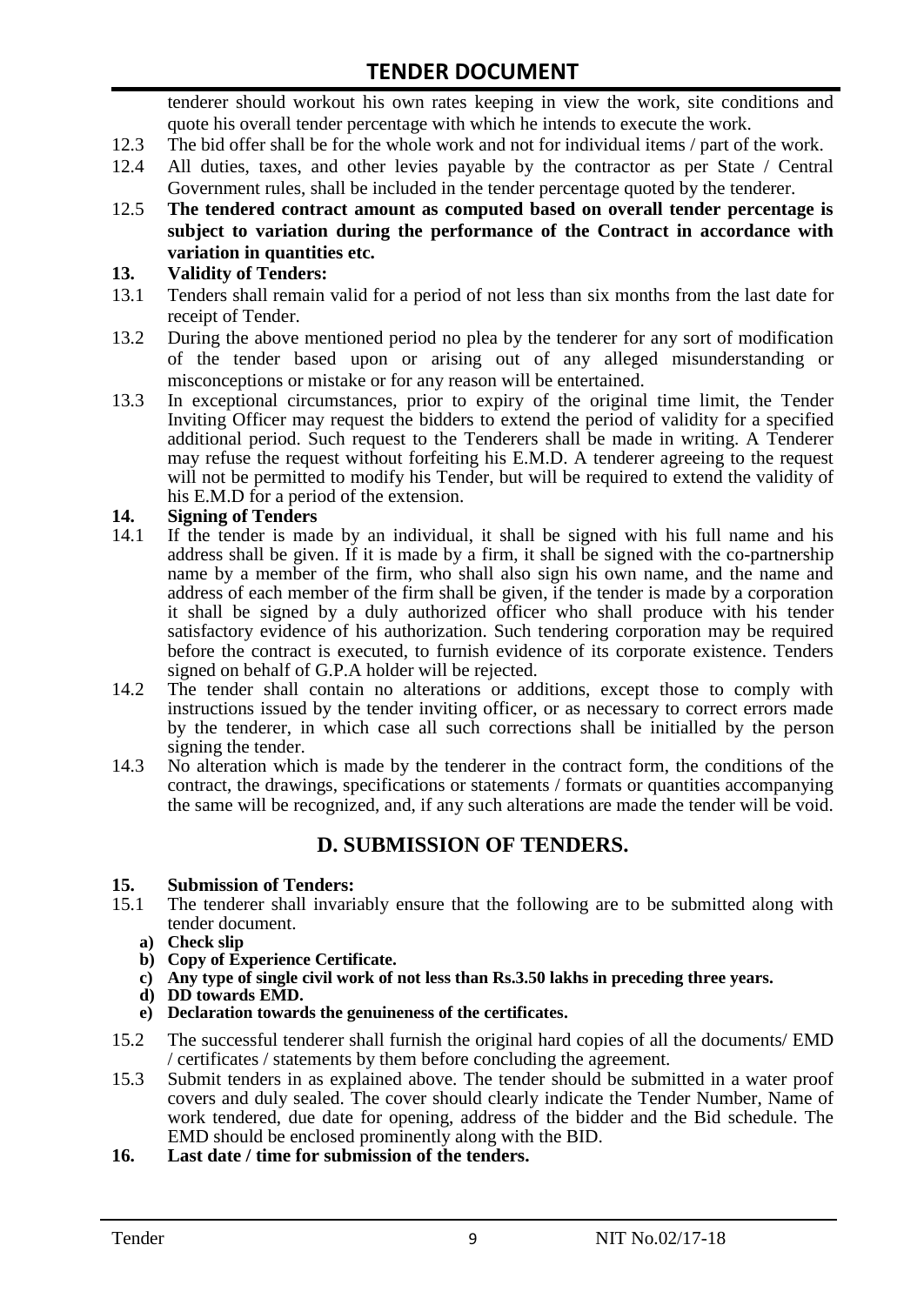- 16.1 Tenders must be submitted not later than the date and time specified in NIT. In the event of the specified date / time for the submission of bids declared as holiday, the bids will be received on the next working day.
- 16.2 The Director, ICAR-RCER may extend the dates for issue and receipt of Tenders by issuing an amendment in which case all rights and obligations of the Incharge and the Tenderers will remain same as previously.

# **17. Late tenders**

- 17.1 Any tender received after the last date / time prescribed will be summarily rejected.<br>18. Modification to the tender
- **18. Modification to the tender**<br>18.1 No tender shall be modified
- No tender shall be modified after the last date / time of submission of tenders.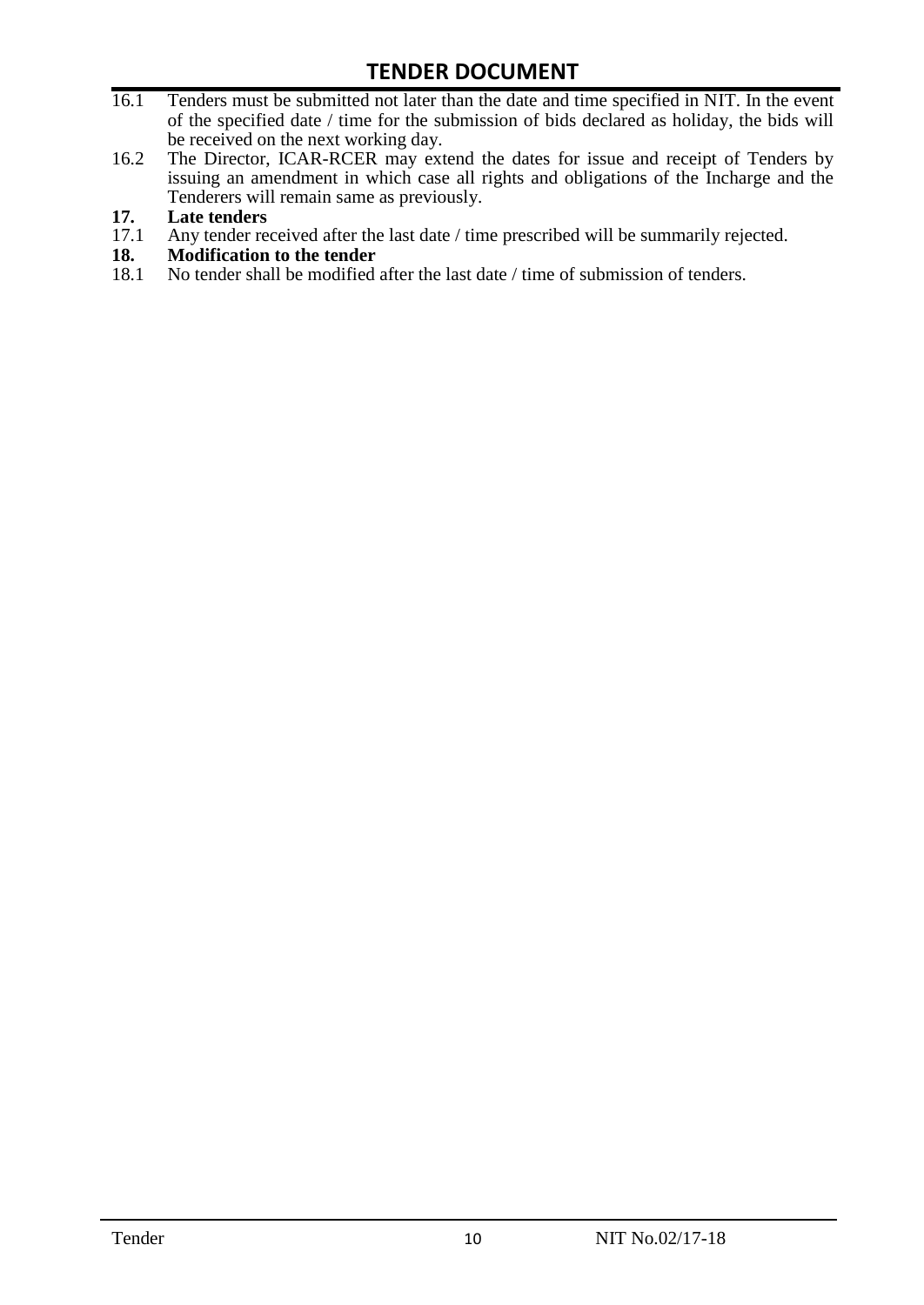# **E. TENDER OPENING AND EVALUATION**

- **19. Tender opening**
- 19.1 **The tenderers or their authorized representatives can be present at the time of opening of the tenders. Either the tenderer himself or one of his representative with proper authorization only will be allowed at the time of tender opening. If any of the tenderer is not present at the time of opening of tenders, the tender opening authority will, on opening the tender of the absentee tenderer, reads out and record the deficiencies if any, which shall be binding on the tenderer.**
- 19.2 **The technical bid containing qualification requirements as per Annexure: I and statement I to VII in 11:5 (b) will be evaluated by the tender opening authority and the minutes are recorded which will be signed by the tender opening authority as well as tenderers or their authorized representatives present.**

#### **20. Clarification of the Tender Document.**

- 20.1 The tender opening authority may call upon any tenderer for clarification on the statements, documentary proof relating to the Tender Document. The request for clarification and response thereto shall be in writing and it shall be only on the qualification information furnished by the tenderer. The clarification called for from the tenderers shall be furnished within the stipulated time, which shall not be more than a week.
- 20.2 The tenderer if so desirous, shall agree in writing to furnish the clarification called for within the stipulated time and, for disqualification and rejection of his tender in the event of failure to do so.

# **21. Examination of Tender Document and determination of responsiveness**

- 21.1 The Director, ICAR-RCER will evaluate whether each tenderer is satisfying the eligibility criteria prescribed in the tender document and declares them as a qualified tenderer.
- 21.2 If any alteration is made by the tenderer in the tender documents, the conditions of the contract, the drawings, specifications or statements / formats or quantities the tender will be rejected.
- 21.3 Tenders shall be scrutinized in accordance with the conditions stipulated in the Tender document. In case of any discrepancy of non-adherence conditions the tender accepting authority shall communicate the same which will be binding both on the tender opening authority and the tenderer. In case of any ambiguity, the decision taken by the tender accepting authority on tenders shall be final.
- 21.4 Those proposals which are found to meet the minimum standards as prescribed by the Director, ICAR-RCER will be treated as responsive bids.

# **22. Evaluation and comparison of price.**

- The committee will evaluate and compare the price of all the qualified tenderers.
- 22.2 Negotiations at any level are strictly prohibited. However, good gesture rebate, if offered by the lowest tenderer prior to finalization of tenders may be accepted by the tender accepting authority.
- 22.3 Selection of tenderer among the lowest and equally quoted tenderers will be in the following orders:
	- **a) The tenderer whose bid capacity is higher will be selected.**
	- **b) In case the bid capacity is also same the tenderer whose annual turnover is more will be preferred.**
	- **c) Even if the criteria incidentally become the same, the turnover on similar works and thereafter machinery available for the work and then the clean track record will be considered for selection.**

#### **23. Process to be confidential**

- 23.1 Information relating to the examination, clarification, evaluation and comparison of tenders and recommendations for the award of a contract shall not be disclosed to tenderers or any other persons not officially concerned with such process until the award to the successful tenderer has been announced by the tender accepting authority. Any effort by a tenderer to influence the processing of tenders or award decisions may result in the rejection of his tender.
- 23.2 No Tenderer shall contact the Director, ICAR-RCER or any authority concerned with finalisation of tenders on any matter relating to its Tender from the time of the Tender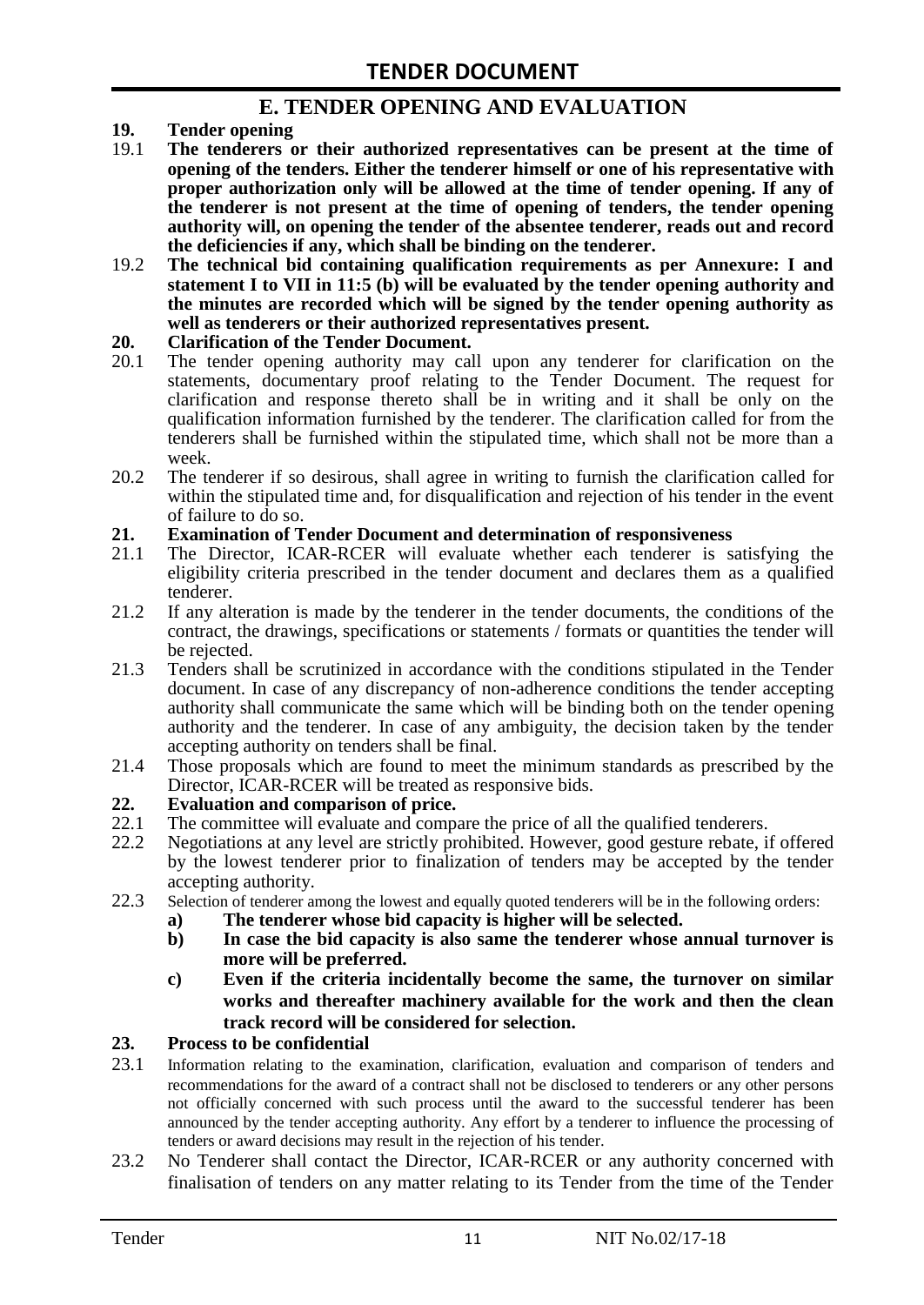opening to the time the Contract is awarded. If the Tenderer wishes to bring additional information to the notice of the Director, it should do so in writing.

23.3 Before recommending / accepting the tender, the tender recommending / accepting authority shall verify the correctness of certificates submitted to meet the eligibility criteria and specifically experience. The authenticated agreements of previous works executed by the lowest tenderer shall be called for.

# **F. AWARD OF CONTRACT**

# **24. Award Criteria**

- 24.1 The Director, ICAR-RCER will award or recommend to the competent tender accepting authority for award of the contract to the tenderer who is found technically qualified as per the tender conditions and whose price is lowest.
- 24.2 The tender accepting authority reserves the right to accept or reject any tender or all tenders and to cancel the tendering process, at any time prior to the award of contract, without thereby incurring any liability to the affected tenderer or tenderers or any obligation to inform the affected tenderer or tenderers of the reasons for such action.
- 25. Notification of award and signing of agreement
- 25.1 **The Tenderer whose Tender has been accepted will be notified of the award of the work by The Director ICAR-RCER prior to expiration of the Tender validity period by registered letter. This letter (hereinafter and in the Conditions of Contract called "Letter of Acceptance") will indicate the sum that the Government will pay the Contractor in consideration of the execution, completion, and maintenance of the Works by the Contractor as prescribed by the Contract (hereinafter and in the Contract called the "Contract Amount").**
- 25.2 The successful tenderer has to sign an agreement within a period of 15 days from the date of receipt of communication of acceptance of his tender. On failure to do so his tender will be cancelled duly forfeiting the E.M.D., paid by him without issuing any further notice and action will be initiated for black listing the tenderer.

### **26. Corrupt or fraudulent practices**

- 26.1 The Government requires that the bidders / suppliers / contractors under Government financed contracts, observe the highest standard of ethics during the procurement and execution of such contracts. In pursuance of this policy, the Government
- (a) Define for the purposes of the provision, the terms set forth below as follows:
- (i) "corrupt practices" means the offering, giving, receiving or soliciting of anything of value to influence the action of a Government official in procurement process or in contract execution: and
- (ii) "fraudulent practice" means a misrepresentation of facts in order to influence a procurement process or the execution of a contract to the detriment of the Government and includes collusive practice among Tenderers (prior to or after Tender submission) designed to establish in Tender prices at artificial noncompetitive levels and to deprive the Government of the benefits of free and open competition.
- (b) Will reject a proposal for award if it determines that the tenderer recommended for award has engaged in corrupt or fraudulent practices in competing for the contract in question.
- (c) Will blacklist / or debar a firm, either indefinitely or for a stated period of time, if at any time determines that the firm has engaged in corrupt or fraudulent practices in competing for, or in executing a Government contract.
- (d) Further more, tenderers shall be aware of the provisions stated in the general conditions of contract.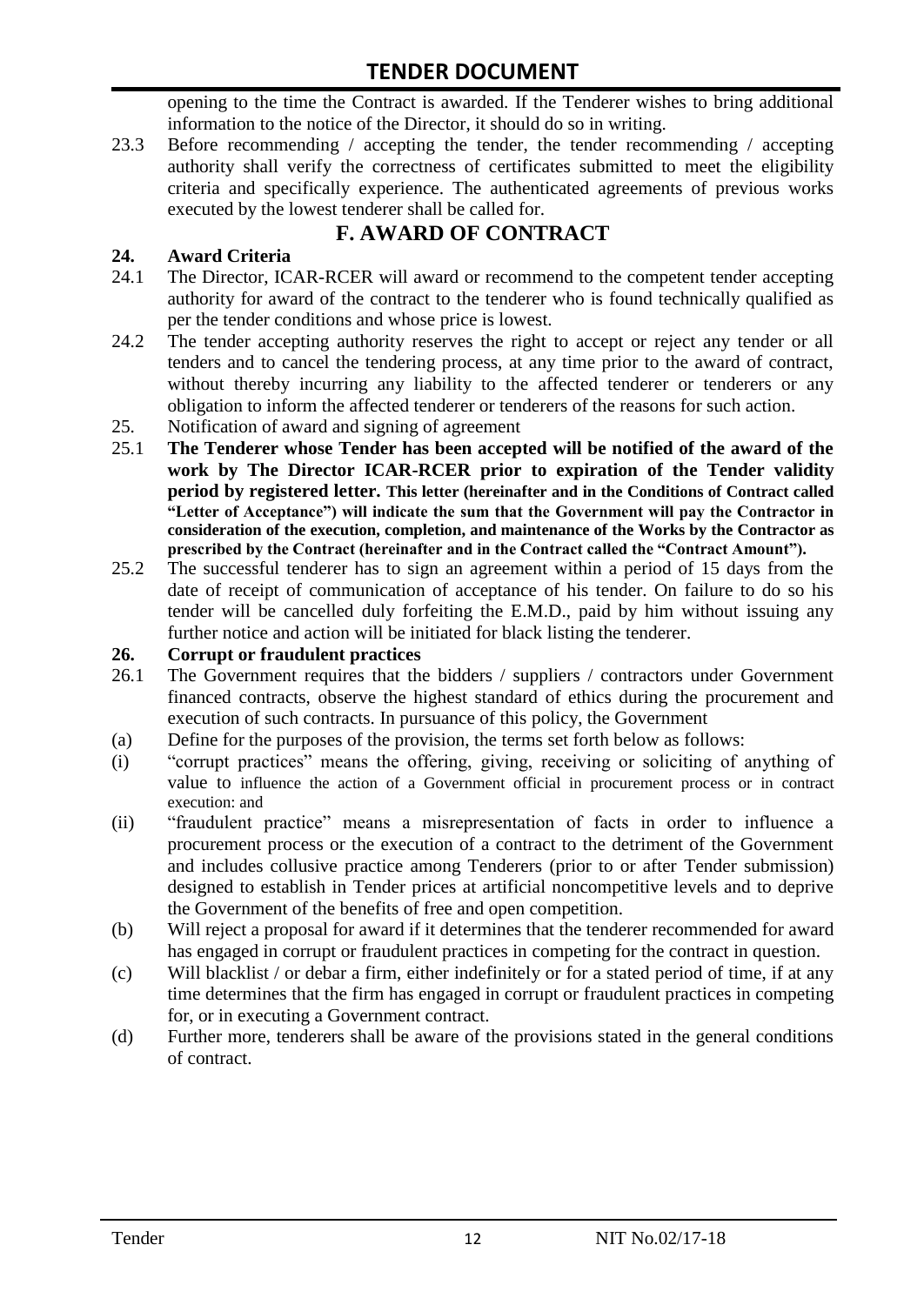#### **QUALIFICATION INFORMATION Annexure –I CHECKLIST TO ACOMPANY THE TENDER**

| Sl.<br>No.     | <b>Description</b>                                                                                                                          | <b>Submitted</b><br>Yes/No | Page No.<br>(see Note<br>below) |
|----------------|---------------------------------------------------------------------------------------------------------------------------------------------|----------------------------|---------------------------------|
| 1              | $\mathcal{D}_{\cdot}$                                                                                                                       | 3                          |                                 |
| $\mathbf{1}$   | Attested photocopy of Registered contractor from<br>CCW/CPWD/ PWD/ RWD and similar govt. agencies.                                          | Yes / No                   |                                 |
| 2              | Any type of single civil work of not less than Rs.3.50<br>lakhs in preceding three years.                                                   | Yes / No                   |                                 |
| 3              | Certificates in support of Existing Commitments.                                                                                            | Yes / No                   |                                 |
| 4              | DD towards EMD.                                                                                                                             | Yes / No                   |                                 |
| 5              | Declaration towards the genuineness of the certificates                                                                                     | Yes / No                   |                                 |
| 6              | <b>Experience :</b> Experience in any type of civil work                                                                                    | Yes / No                   |                                 |
| $\overline{7}$ | Valid Labour license and Income Tax Clearance<br>certificate for the Financial Year 2015-16 must be<br>submitted alongwith tender document. | Yes / No                   |                                 |

#### **Notes:-**

- 1) All the statements copies of the certificates, documents etc., enclosed to the Tender Document shall be given page numbers on the right corner of each certificate, which will be indicated in column (4) against each item. The statements furnished shall be in the formats appended to the tender document.
- 2) The information shall be filled-in by the Tenderer in the checklist and **statements VI & VII** of section 11.5 (b) and shall be enclosed to the Technical bid for the purposes of verification as well as evaluation of the tenderer"s Compliance to the qualification criteria as provided in the Tender document. All the Certificates, documents, statements as per check-list shall be submitted by the tenderer.
- 3) The bidder shall sign all the statements/documents/certificates received by him owing responsibility for their correctness/authenticity. The successful tenderer shall furnish the original hard copies of all the documents / certificates / statements received by them before concluding the Agreement.

#### **DECLARATION**

I / WE ………………………………………………………………. have gone through carefully all the Tender conditions and solemnly declare that the certificates or the documents uploaded by me/us are genuine and I/We will abide by any penal action such as disqualification or black listing or determination of contract or any other action deemed fit, taken by, the Institute against us, if it is found that the statements, documents, certificates produced by me/us are false/fabricated.

I / WE hereby declare that, I / WE have not been blacklisted / debarred / Suspended / demoted in any department in any State due to any reasons.

Signature of the Tenderer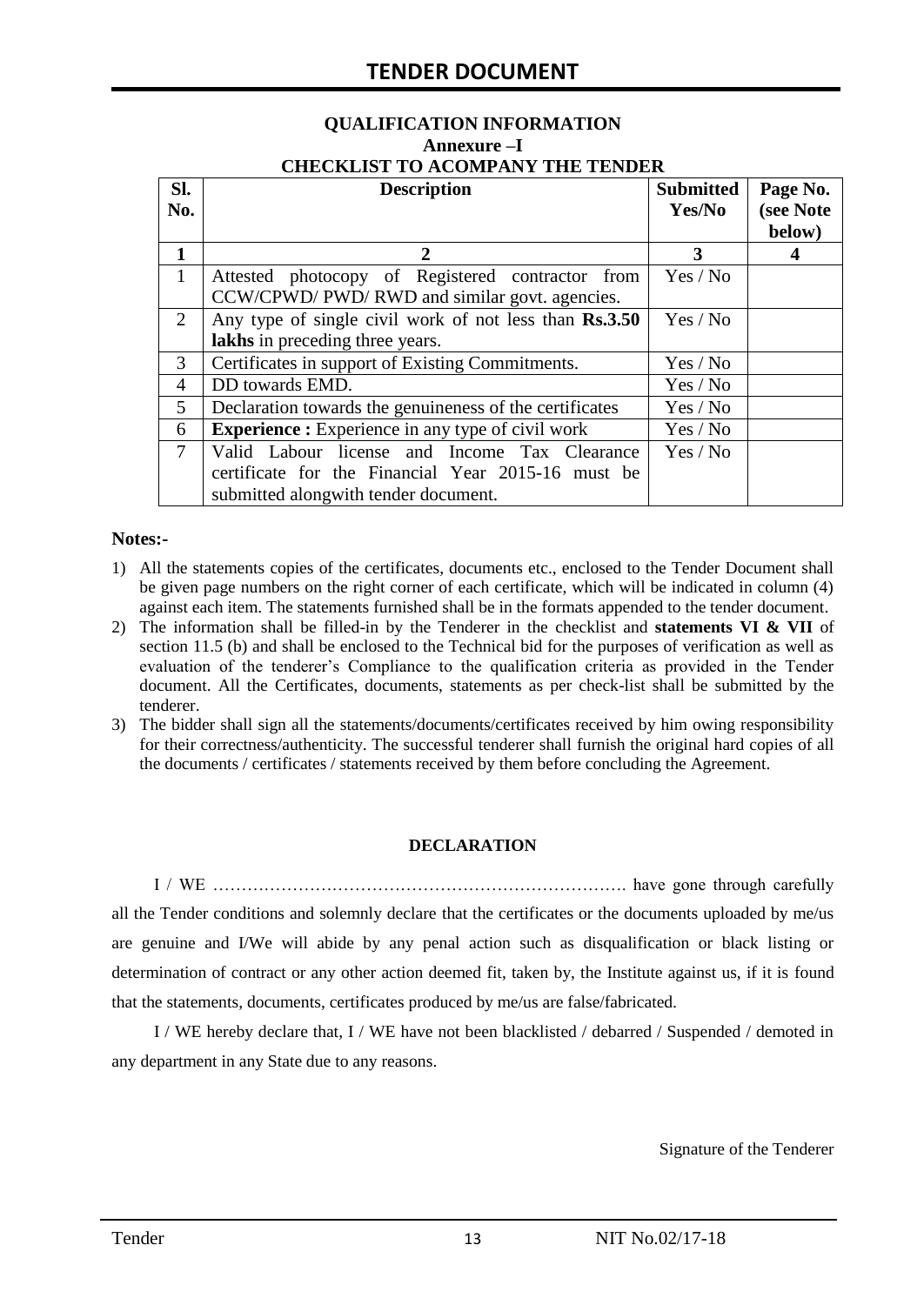# **CONDITIONS OF CONTRACT**

#### **TENDER**

Date: ……………

To The Director, ICAR-RCER, Patna

Sir,

I / We do hereby tender and if this tender be accepted, under take to execute the work entitled "**Cut-stone masonry work for repairing of fencing (approximately 400 meter) at Research Centre, Ranchi."** as shown in the drawings and as per specifications described in this document of ICAR-RCER, R.C. Ranchi for the sum of **Rs. 1.82 lakhs** or such other sum as may be arrived under the clause of the standard preliminary specifications relating to "Payment by final measurement at unit rates"

I/WE have also quoted rates in Schedule "A", annexed (in words and figures) for which I/We agree to execute the work when the lumpsum payment under the terms of the agreement is varied by payment on measurement quantities.

I/WE have quoted rates in Schedule "A" both in words & figures. In case of any discrepancy between the Percentage excess or less on E.C.V., in words and figures, the rates quoted words only shall prevail.

I/WE agreed to keep the offer in this tender valid a period of six month(s) mentioned in the tender notice and not to modify the whole or any part of it for any reason within above period. If the tender is withdrawn by me/us for any reasons whatsoever, the earnest money paid by me/us will be forfeited to Government

I/WE hereby distinctly and expressly, declare and acknowledge that, before the submission of my/our tender I/We have carefully followed the instructions in the tender notice and have read the preliminary specifications and that I/We have made such examination of the contract documents and the plans, specifications and quantities and of the location where the said work is to be done, and such investigation of the work required to be done, and in regard to the material required to be furnished as to enable me/us to thoroughly understand the intention of same and the requirements, covenants, agreements, stipulations and restrictions contained in the contract, and in the said plans and specifications and distinctly agree that I/We will not hereafter make any claim or demand upon the Government based upon or arising out of any alleged misunderstanding or misconception /or mistake on my/or our part of the said requirement, covenants, agreements, stipulations, restrictions and conditions.

I / WE enclosed to my/our application for tender schedule a crossed demand draft (No.

dated:  $\qquad \qquad$  ) for Rs:

as earnest money not to bear interest.

I / WE shall not assign the contractor or sublet any portion of the same. In case if it becomes necessary such subletting with the permission of the shall be limited to (1) Labour contract, (2) Material contract, (3) Transport contract and (4) Engaging specialists for special item of work.

IF MY / OUR tender is not accepted the sum shall be returned to me/us on application when intimation is sent to me/us of rejection or at the expiration of three months from last date of receipt of this tender, whichever is earlier. If my/our tender is accepted the earnest money shall be retained by the Government as security for the due fulfilment of this contract. If upon written intimation to me/us by the Office, I/We fail to attend the said office on the date herein fixed or if upon intimation being given to me/us or acceptance of my/our tender, and if I/We fail to make the additional security deposit or to enter into the required agreement as defined in tender document, then I/We agree the forfeiture of the earnest money. Any notice required to be served on me/us here under shall be sufficiently served on me/us if delivered to me/us hereunder shall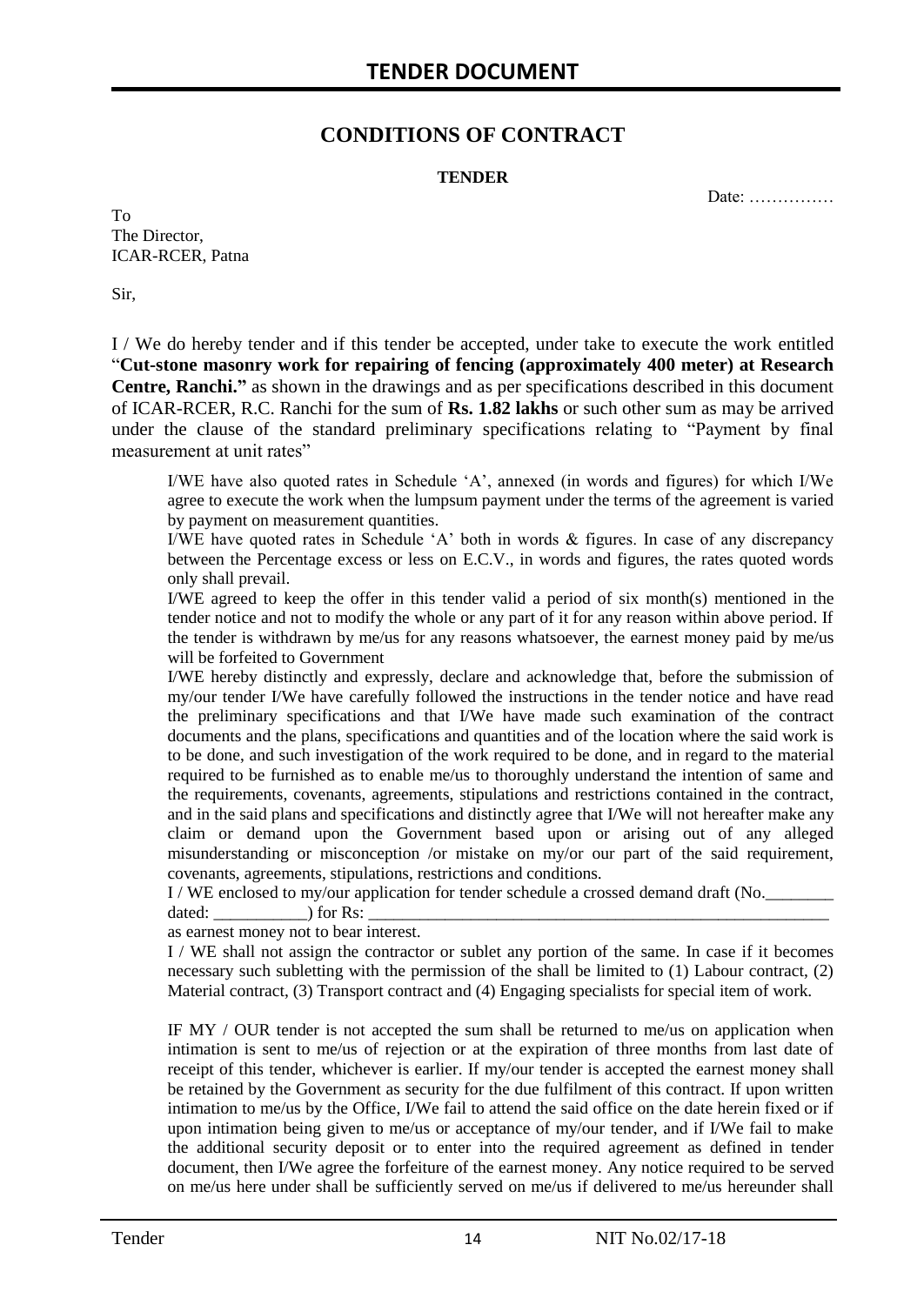be sufficiently served on me/us if delivered to me/us personally or forwarded to me/us by post to (registered or ordinary) or left at my/our address given herein. Such notice shall if sent by post be deemed to have been served on me/us at the time when in due course of post it would be delivered at the address to which it is sent.

I/WE fully understand that the written agreement to be entered into between me/us and Government shall be the foundation of the rights of the both the parties and the contract shall not be deemed to be complete until the agreement has first been signed by me/us and then by the proper officer authorized to enter into contract on behalf of Government.

I AM/WE ARE professionally qualified and my/our qualifications are given below:

| S. No. | Name | Qualification |
|--------|------|---------------|
|        |      |               |
|        |      |               |
|        |      |               |
|        |      |               |
|        |      |               |
|        |      |               |
|        |      |               |
|        |      |               |

I/WE will employ the following technical staff for supervising the work and will see that one of them is always at site during working hours, personally checking all items of works and paint extra attention to such works as required special attention (eg) Main panel boards, Cable connections etc.,

| S. No. | Name | Qualification |
|--------|------|---------------|
|        |      |               |
|        |      |               |
|        |      |               |
|        |      |               |
|        |      |               |
|        |      |               |

I / WE declare that I / WE agree to recover the salaries of the technical staff actually engaged on the work by the department, from the work bills, if I / We fail to employ technical staff as per the tender condition.

#### **TENDERERS / CONTRACTOR'S CERTIFICATE.**

- (1) I/WE hereby declare that I/We have perused in detail and examined closely the Indian Standard Specifications, all clauses of the preliminary specifications with all amendments and have either examined all the standards specifications or will examine all the standard specifications for items for which I/We tender, before I/We submit such tender and agree to be bound and comply with all such specifications for this agreement which I/We execute in the different Government Departments.
- (2)I/WE certify that I/We have inspected the site of the work before quoting my price, I /We have satisfied about the quality, availability and transport facilities for all the materials.
- (3)I / WE am/are prepared to furnish detailed data in support of all my quoted rates, if and when called upon to do so without any reservations.
- $(4)$  I / WE hereby declare that I / We will not claim any price escalation.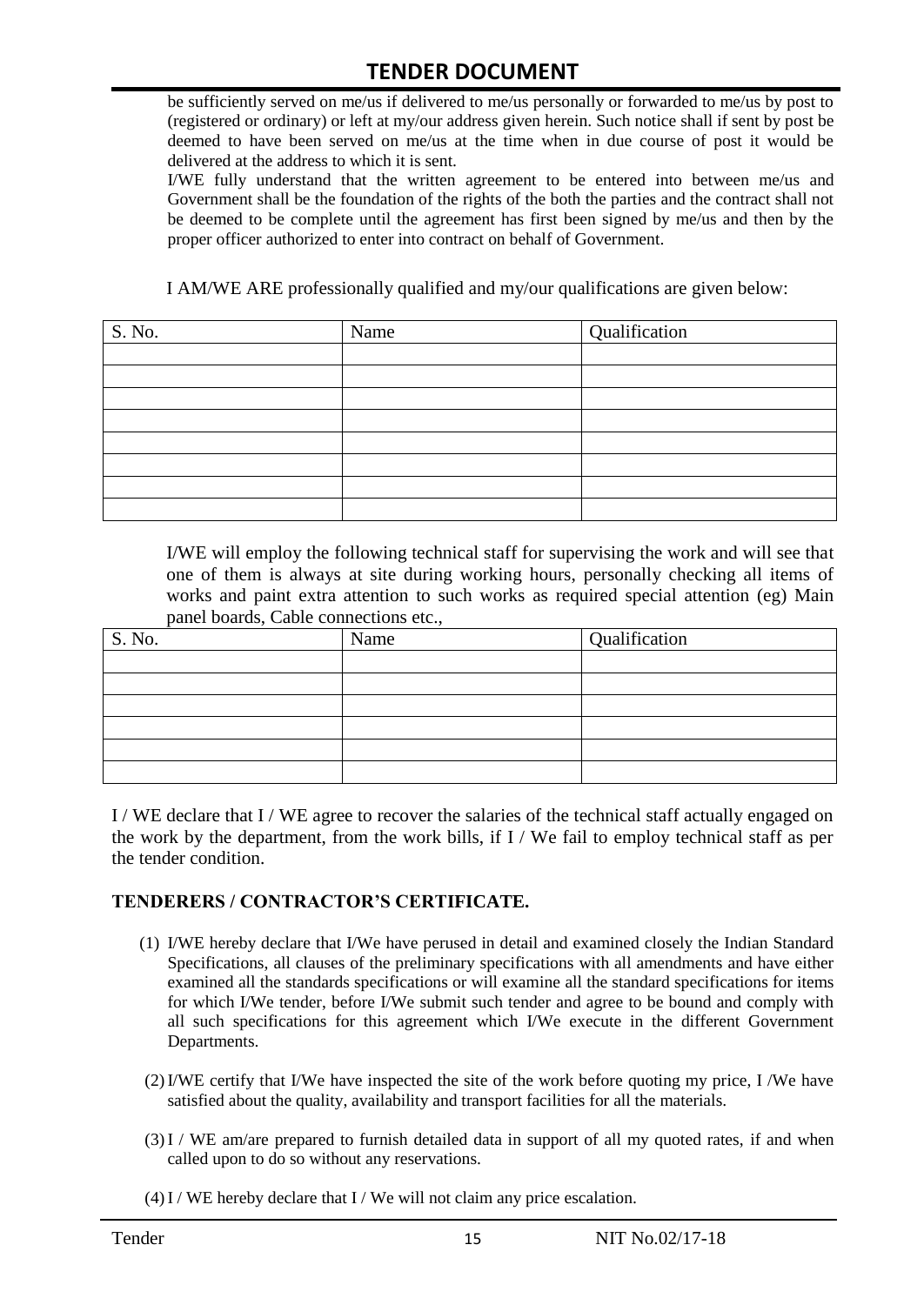- (5)I / WE hereby declare that I am / We are accepting for the defect liability period as 24 months.
- (6)I / WE declare that I / WE will not claim any extra amount towards any material used for the work other than the quoted works for respective schedule 'A' items.
- $(7)$ I / WE declare that I / WE will execute the work as per the mile stone programme, and if I / WE fail to complete the work as per the mile stone programme I abide by the condition to recover liquidated damages as per the tender conditions.
- $(8)$ I / WE declare that I / WE will abide for settlement of disputes as per the tender conditions.

#### **DECLARATION OF THE TENDERER**

- 1) I/WE have not been black listed in any department due to any reasons.
- 2) I/We declare that all the Certificates/Documents submitted by Me/US are Genuine.
- 3) I/WE agree to disqualify me/us for any wrong declaration in respect of the above and to summarily reject my/our tender.

Address of the Tenderer:

Phone No.: Fax No.: CONTRACTOR.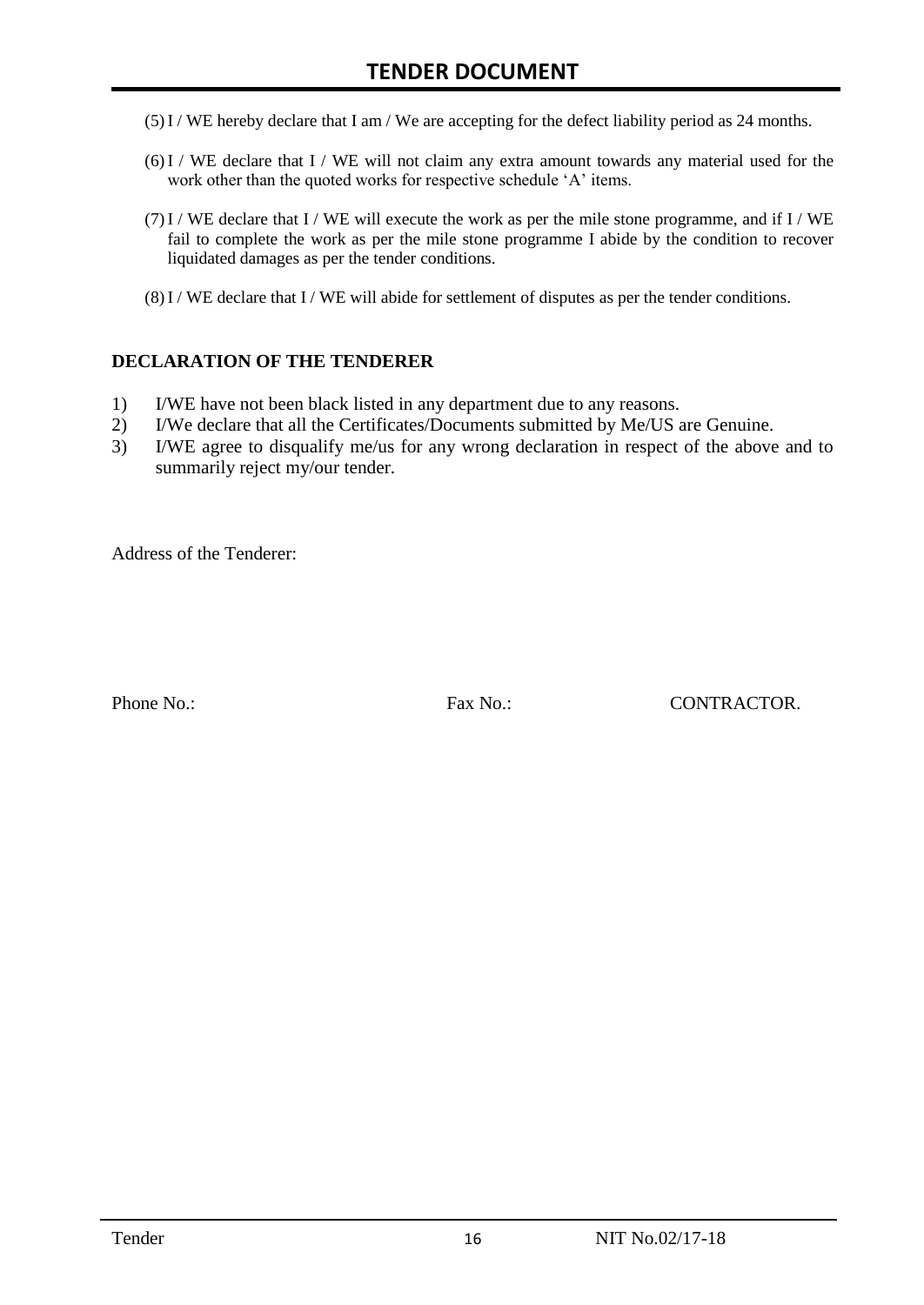# **CONDITIONS OF CONTRACT**

# **A. GENERAL**

#### **1. Interpretation:**

- 1.1 In interpreting these Conditions of Contract, singular also means plural, male also means female, and vice-versa. Headings have no significance. Works have their normal meaning under the language of the contract unless specifically defined. The Incharge will provide instructions clarifying queries about the conditions of Contract.
- 1.2 The documents forming the Contract shall be interpreted in the following order of priority:
- **1) Agreement**
- **2) Letter of Acceptance, notice to proceed with the works**
- **3) Contractor's Tender**
- **4) Conditions of contract**
- **5) Specifications**
- **6) Drawings**
- **7) Bill of quantities**
- **8) Any other document listed as forming part of the Contract.**

#### **2. Decisions:**

2.1 Except where otherwise specifically stated, the Director will decide the contractual matters between the Department and the Contractor in the role representing the Department.

#### **3. Delegation:**

3.1 The Director may delegate any of his duties and responsibilities to other officers and may cancel any delegation by an official order issued.

#### **4. Communications:**

4.1 Communications between parties, which are referred to in the conditions, are effective only when in writing. A notice shall be effective only when it is delivered **(in terms of Indian Contract Act)**

#### **5. Sub-contracting:**

**5.1 If the prime contractor desires to sub-let a part of the work, he should submit the same at the time of filing tenders itself or during execution, giving the name of the proposed Sub-contractor, along with details of his qualification and experience. The Tender Accepting Authority should verify the experience of the Sub-contractor and if the Sub-contractor satisfies the qualification criteria in proportion to the value of work proposed to be sub-let, he may permit the same. The total value of works to be awarded on sub-letting shall not exceed 50% of contract value. The extent of subletting shall be added to the experience of the sub-contractor and to that extent deducted from that of the main contractor.**

#### **6. Other Contractors:**

6.1 The Contractor shall cooperate and share the Site with other contractors, Public authorities, utilities, and the Department. The Contractor shall also provide facilities and services for them as directed by the Incharge.

#### **7. Personnel:**

- 7.1 The Contractor shall employ the required Key Personnel named in the Schedule of Key Personnel to carry out the functions stated in the Schedule or other personnel approved by the Incharge. The Incharge will approve any proposed replacement of Key Personnel only if their qualifications, abilities, and relevant experience are substantially equal to or better than those of the personnel listed in the Schedule.
- 7.2 Failure to employ the required technical personnel by the contractor the institute will depute its own technical person and expenditure of salary will be recovered from contractor.
- 7.3 The technical personnel should be on full time and available at site whenever required by Incharge to take instructions.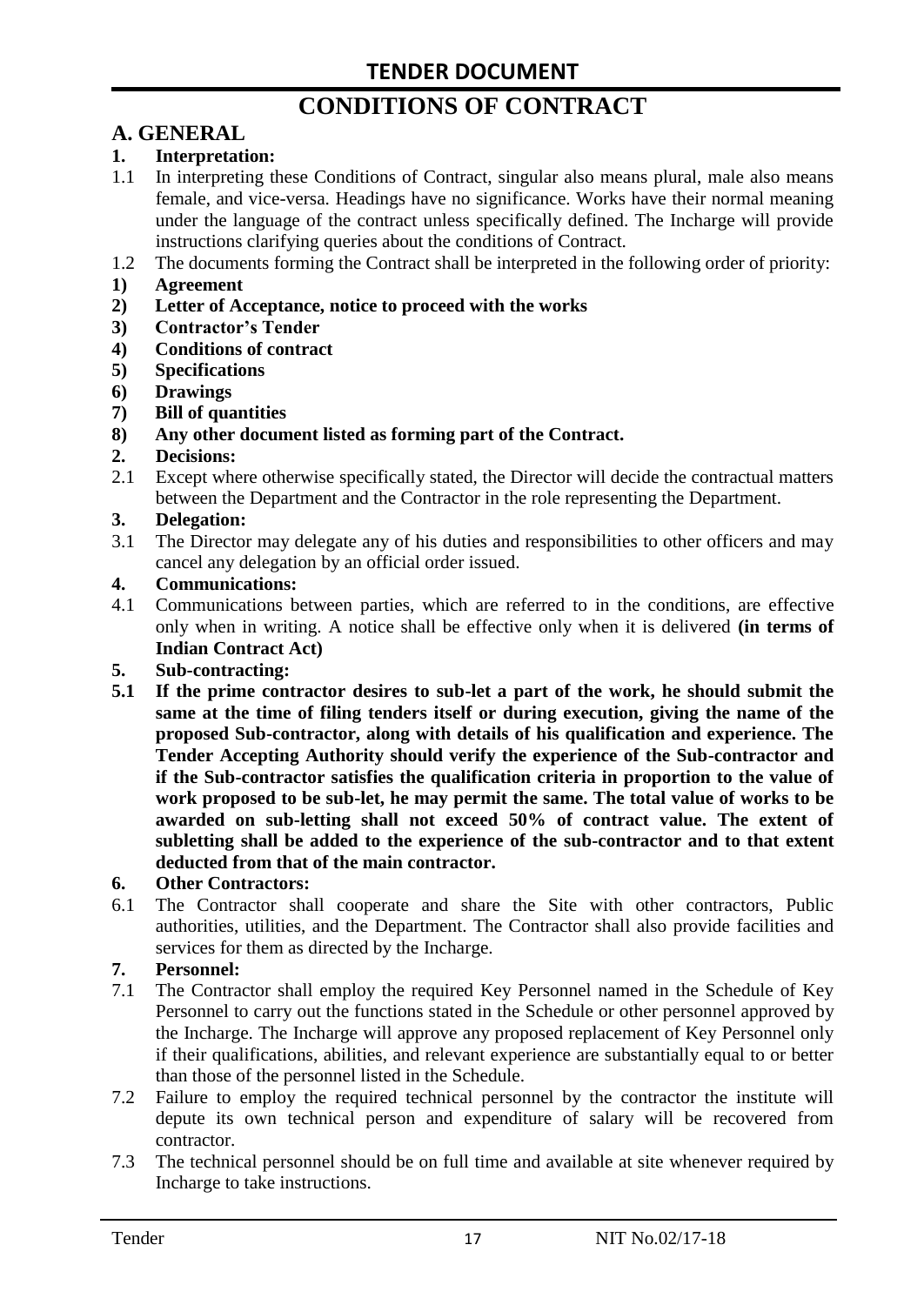- 7.4 The names of the technical personnel to be employed by the contractor should be furnished in the statement enclosed separately.
- 7.5 In case the contractor is already having more than one work on hand and has undertaken more than one work at the same time, he should employ separate technical personnel on each work.
- 7.6 If the contractor fails to employ technical personnel the work will be suspended or department will engage a technical personnel and recover the cost thereof from the contractor.
- 7.7 If the Incharge asks the Contractor to remove a person who is a member of Contractor"s staff or his work force stating the reasons the Contractor shall ensure that the person leaves the site forthwith and has no further connection with the work in the contract.

#### **8. Contractor's Risks:**

- 8.1 All risks of loss of or damage to physical property and of personnel injury and death, which arise during and in consequence of the performance of the Contract are the responsibility of the Contractor.
- **9. Insurance:**
- **9.1 The Contractor shall provide, in the joint names of the Department and the contractor, insurance cover from the Start Date to the end of the Defects Liability Period i.e., 24 months after completion for the following events which are due to the Contractor's risks.**
- **a) loss of or damage to the Works, Plant and Materials;**
- **b) loss of or damage to the Equipment;**
- **c) loss of or damage of property in connection with the Contract; and**
- **d) Personal injury or death of persons employed for construction.**
- **9.2 Policies and certificates of insurance shall be delivered by the Contractor to the Incharge at the time of concluding Agreement. All such insurance shall provide for compensation to be payable to rectify the loss or damage incurred.**
- **i) The contractor shall furnish insurance policy in force in accordance with proposal furnished in the Tender and approved by the Department for concluding the agreement.**
- **ii) The contractor shall also pay regularly the subsequent insurance premia and produce necessary receipt to the Incharge well in advance.**
- **iii) In case of failure to act in the above said manner the department will pay the premium and the same will be recovered from the Contractors payments.**
- **9.3 Alterations to the terms of insurance shall not be made without the approval of the Incharge.**

#### **10. Site Inspections:**

- 10.1 The contractor should inspect the site and also proposed quarries of choice for materials source of water and quote his rate including quarrying, conveyance and all other charges etc.
- 10.2 The responsibility for arranging the land for borrow area rests with the Contractor and no separate payment will be made for procurement or otherwise. The contractor's quoted rate will be inclusive of land cost.

#### **11. Contractor to Construct the Works:**

11.1 The Contractor shall construct and Commission the Work in accordance with the specifications and Drawings.

## **12. Power Supply.**

- 12.1 The contractor shall make his own arrangements for obtaining power from the Electricity dept., at his own cost. The contractor will pay the bills of Electricity Department for the cost of power consumed by him till the **(Name of work**) is handed over to ICAR-RCER.
- 12.2 **The contractor shall satisfy all the conditions and rules required as per Indian Electricity Act 1910 and under Rule-45(I) of the Indian Electricity Rules, 1956 as amended from time to time and other pertinent rules.**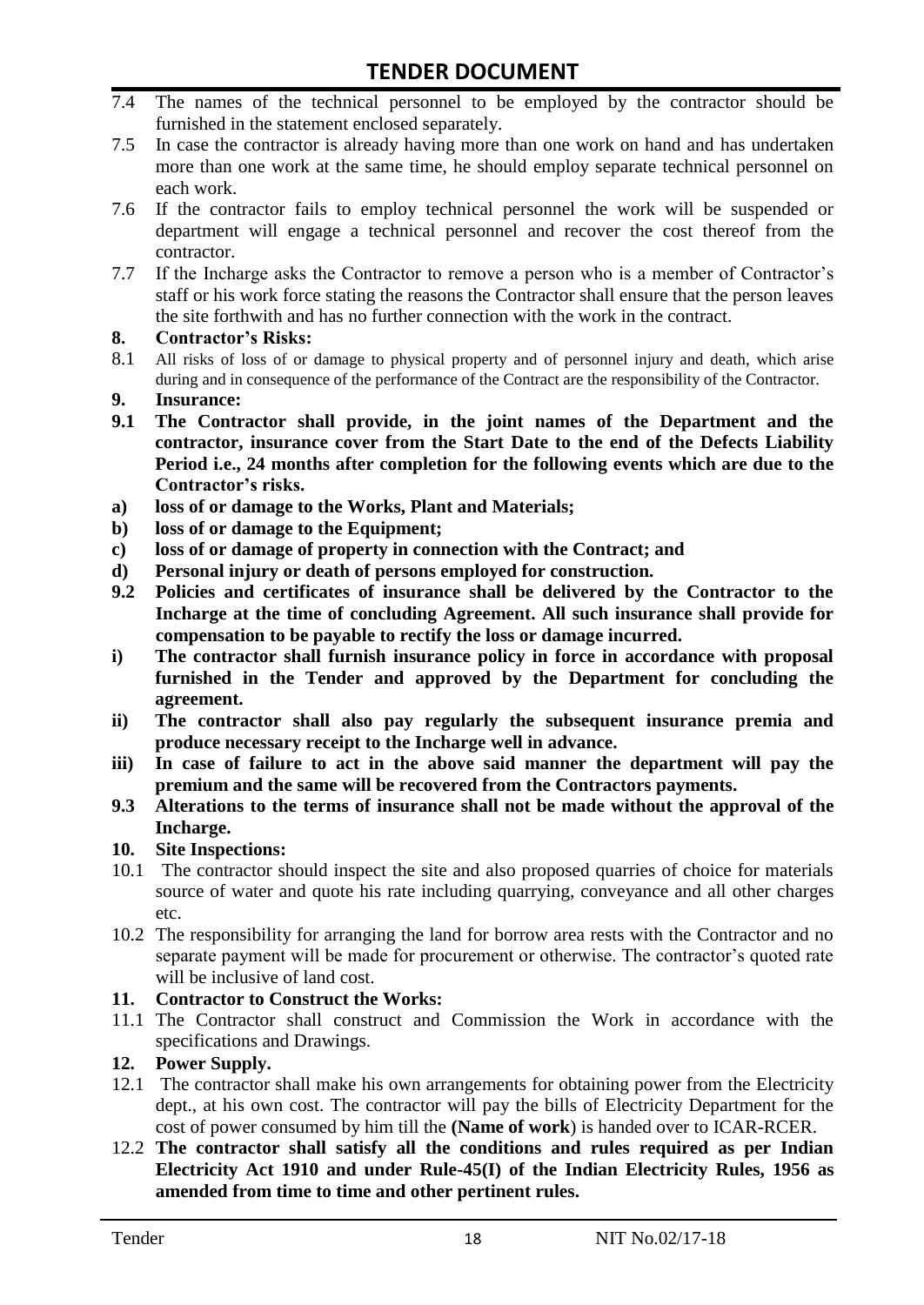12.3 The power shall be used for bonafide Departmental work only.

### **13. Monsoon Damages:**

Damages due to rain or flood shall have to be made good by the contractor till the work is handed over to the Department. The responsibility of damages making good the damages due to rain or flood rests with the contractor. **No extra payment is payable** for such operations and the contractor shall therefore, have to take all necessary precautions to protect the work done during the construction period.

#### **14. The works to be Completed by the Intended Completion Date:**

14.1 The Contractor may commence execution of the Works on the Start Date and shall carry out the Works in accordance with the programme submitted by the Contractor, as updated with the approval of the Incharge, and complete the work by the Intended Completion Date.

#### **15. Safety:**

15.1 The Contractor shall be responsible for the safety of all activities on the Site.

#### **16. Discoveries:**

16.1 Anything of historical or other interest or of significant value unexpectedly discovered on the Site is the property of the Government. The Contractor is to notify the Incharge of such discoveries and carry out the Incharge instructions for dealing with them.

#### **17. Possession of the Site.**

17.1 The Department shall give possession of the site to the Contractor.

## **18. Access to the Site:**

18.1 The Contractor shall provide the Incharge and any person authorised by the Incharge, access to the site and to any place where work in connection with the Contract is being carried out or is intended to be carried out.

#### **19. Instructions:**

- 19.1 The Contractor shall carry out all instructions of the Incharge and comply with all the applicable local laws where the Site is located.
- **20. Settlement of disputes:**
- 20.1 **If any dispute of difference of any kind whatsoever arises between the department and the Contractor in connection with, or arising out of the Contract, whether during the progress of the works or after their completion and whether before or after the termination, abandonment or breach of the Contract, it shall in the first place, be referred to and settled by the Incharge who shall, within a period of thirty days after being requested by the Contractor to do so, give written notice of his decision to the Contractor. Upon receipt of the written notice of the decision of the Incharge the Contractor shall promptly proceed without delay to comply with such notice of decision.**
- 20.2 **If the Incharge fails to give notice of his decision in writing within a period of thirty days after being requested or if the Contractor is dissatisfied with the notice of the decision of the Incharge the Contractor may within thirty days after receiving the notice of decision appeal to the Department who shall offer an opportunity to the contractor to be heard and to offer evidence in support of his appeal, the Department shall give notice of his decision within a period of thirty days after the Contractor has given the said evidence in support of his appeal, subject to arbitration, as hereinafter provided. Such decision of the Department in respect of every matter so referred shall be final and binding upon the Contractor and shall forthwith be given effect to by the Contractor, who shall proceed with the execution of the works with all due diligence whether he requires arbitration as hereinafter provided, or not. If the Department has given written notice of his decision to the Contractor and no claim to arbitration, has been communicated to him by the Contractor within a period of thirty days from receipt of such notice the said decision shall remain final and binding upon the Contractor. If the Department fail to give notice of his decision, as**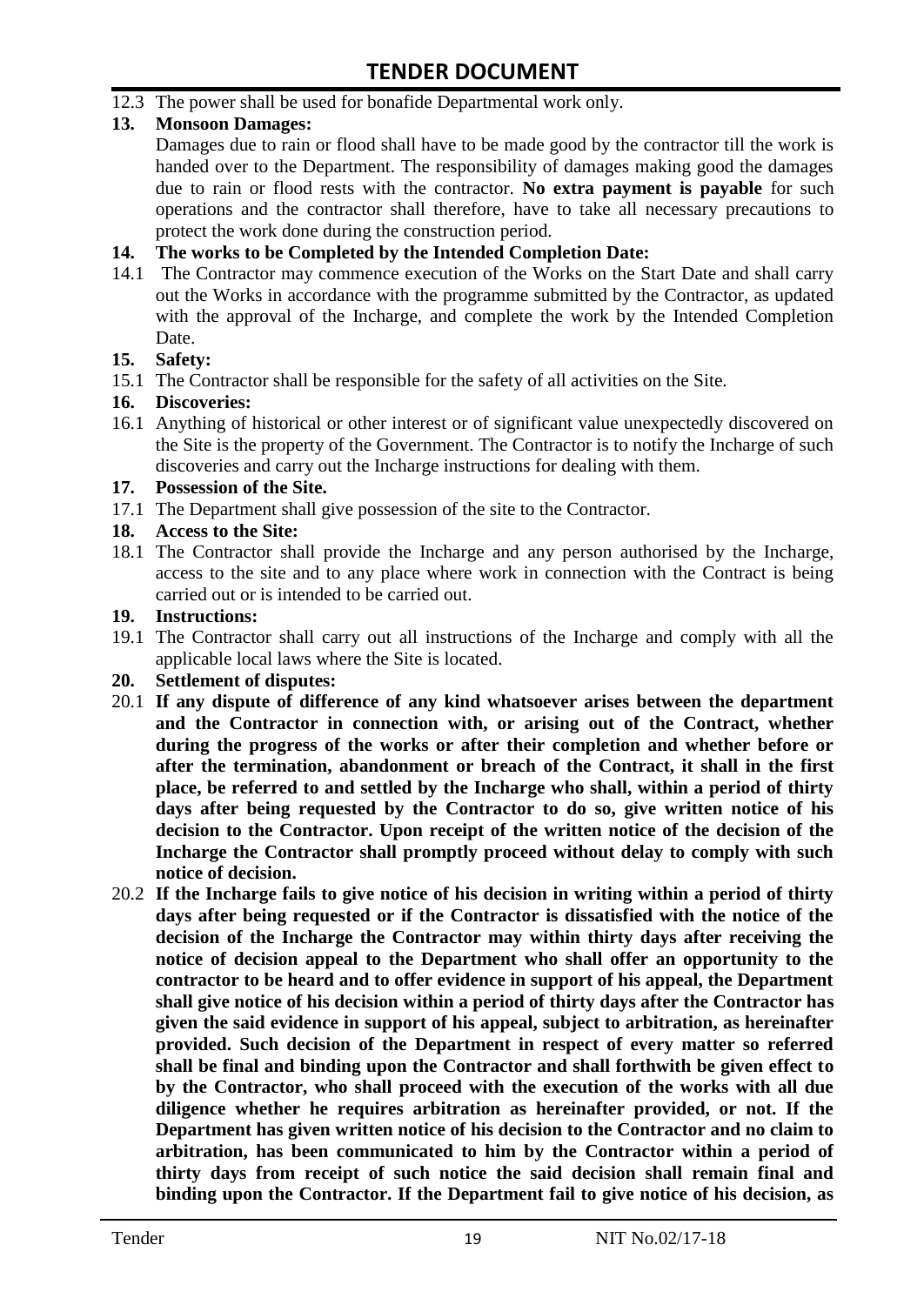**aforesaid within a period of thirty days after being requested as aforesaid, or if the Contractor be dissatisfied with any such decision, then and in any such case the contractor within thirty days after the expiration of the first named period of thirty days as the case may be, require that the matter or matters in dispute be referred to arbitration: jurisdiction of Ranchi limits.**

# **B. TIME FOR COMPLETION**

# **21. Program:**

- 21.1 The total period of completion is (**duration of 30 days**) from the date of receipt of Work Order.
- 21.2 The attention of the tenderer is directed to the contract requirement at the time of beginning of the work. The rate of progress and proportionate value of work done from time to time as will be indicated by the Certificate for the value of work done will be required. Date of commencement of their programme will be the date for concluding agreement but not the date of handing over site.
- 21.3 After signing the agreement, the contractor shall forthwith begin the work, shall regularly and continuously proceed with them.
- 21.4 The contractor shall commence the works on site within the period specified under condition 23.1 to 23.2 after the receipt by him of a written order to this effect from the concerned authority and shall proceed with the same with due expedition and without delay, except as may be expressly sanctioned or ordered.
- 21.5 Save in so far as the contractor may prescribe, the extent of portions of the site of which the contractor is to be given possession from time to time and the order in which such portions shall be made available to him and, Subject to any requirement in the contract as to the order in which the works shall be executed, the "s written order to commence the works, give to the contractor possession of so much of the site as may be required to enable the contractor to commence proceed with the execution of the works in accordance with the programme if any, and otherwise in accordance with such reasonable proposals of the contractor as he shall by written notice to the Incharge, make and will from time to time as the works proceed, give to the contractor possession of such further portions of the site as may be required to enable the contractor to proceed with the execution of the works with due dispatch in accordance with the said programme or proposals as the case maybe; if the contractor suffers delay or incurs cost from failure on the part of the Concerned authority to give possession in accordance with the terms of this clause, the Concerned authority shall grant an extension of time for the completion of works.
- 21.6 The contractor shall bear all costs and charges for special or temporary way leases required by him in connection with access to the site. The contractor shall also provide at his own cost any additional accommodation outside the site required by him for the purposes of the work.
- 21.7 Subject to any requirement in the contract as to completion of any section of the works before completion of the whole of the works shall be completed in accordance with provisions of clauses in the Schedule within the time stated in the contract calculated from the last day of the period named in the statement to the tender as that within which the works are to be commenced or such extended time as may be allowed.

## 21.8 **Delays and extension of time:**

No claim for compensation on account of delays or hindrances to the work from any cause whatever shall lie, except as hereafter defined. Reasonable extension of time will be allowed by the or by the office competent to sanction the extension, for unavoidable delays, such as may result from causes, which in the opinion of the , are undoubtedly beyond the control of the contractor. The shall assess the period of delay or hindrance caused by any written instructions issued by him, at twenty five per cent in excess or the actual working period so lost.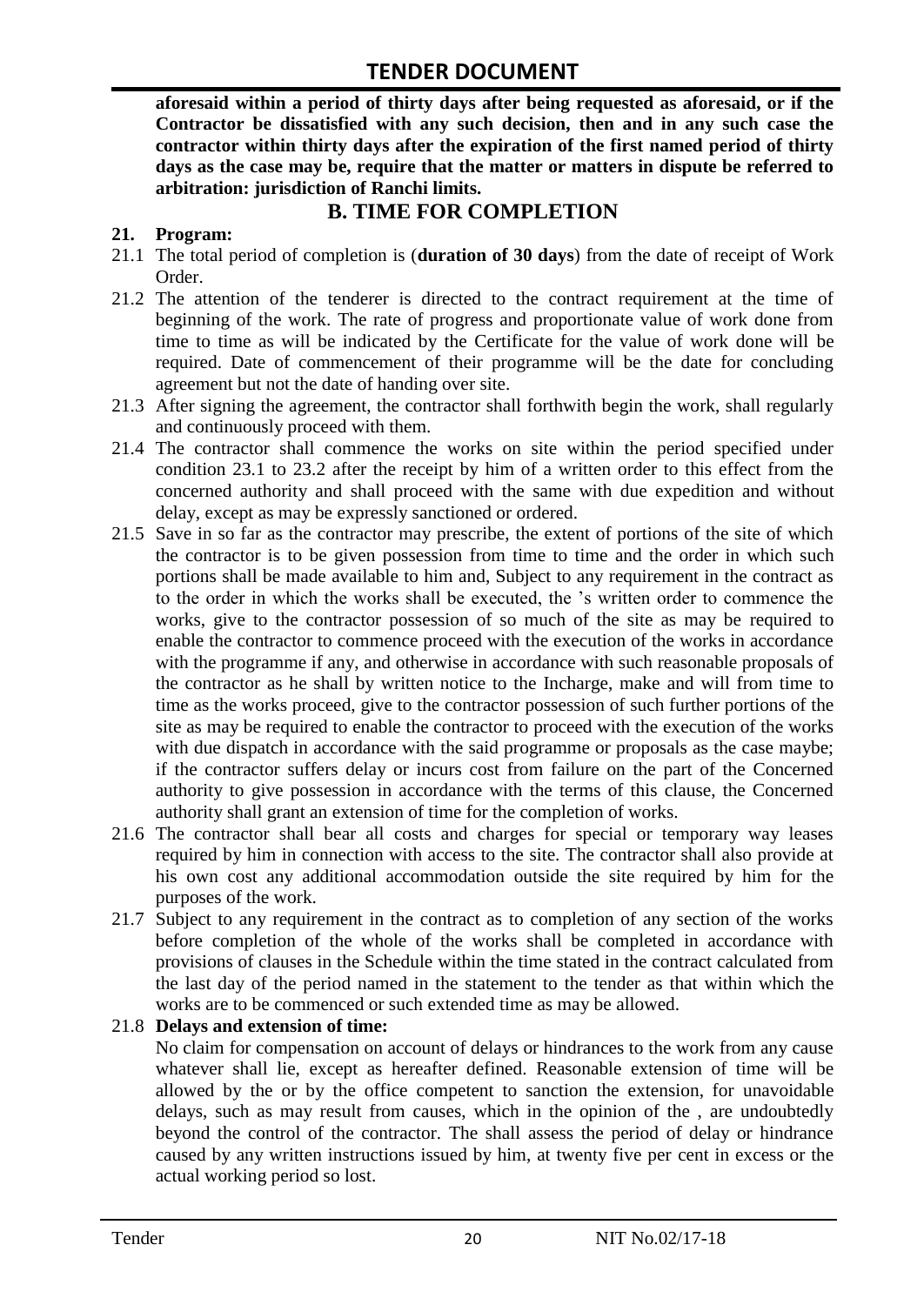In the event of the failing to issue necessary instructions and thereby causing delay and hindrance to the contractor, the latter shall have the right to claim an assessment of such delay by the Director, ICAR-RCER whose decision will be final and binding. The contractor shall lodge in writing with the statement of claim for any delay or hindrance referred to above, within fourteen days from its commencement, otherwise no extension of time will be allowed.

Whenever authorised alterations or additions made during the progress of the work are of such a nature in the opinion of the as to justify an extension of time in consequence thereof, such extension will be granted in writing by the or other competent authority when ordering such alterations or additions.

#### **22. Construction Programme:**

- 22.1 The Contractor shall furnish within 15 days of the order of the work a programme showing the sequence in which he proposed to carry out the work, monthly progress expected to be achieved, also indicating date of procurement of materials plant and machinery. The schedule should be such that it is practicable to achieve completion of the whole work within the time limit fixed and shall obtain the approval of the Incharge. Further rate of the progress as in the program shall be kept up to date. In case it is subsequently found necessary to alter this program, the contractor shall submit sufficiently in advance the revised program incorporating necessary modifications and get the same approved by the Incharge. No revised program shall be operative with out approval of Incharge.
- 22.2 The Director, ICAR-RCER shall have all times the right, without any way violating this contract, or forming grounds for any claim, to alter the order of progress of the works or any part thereof and the contractor shall after receiving such directions proceed in the order directed. The contractor shall also report the progress to the Director, ICAR-RCER within 7 days of the Incharge direction to alter the order of progress of works.
- 22.3 The Contractor shall give written notice to the Incharge whenever planning or progress of the works is likely to be delayed or disrupted unless any further drawings or order including a direction, instruction or approval is issued by the Incharge within a reasonable time. The notice shall include details of the drawing or order required and of why and by when it is required and of any delay or disruption likely to be suffered if it is late.
- 22.4 Rate of progress/percentage of work:

## i) **(30 days) 100% of contract value**

## **23. Speed of Work**

- 23.1 The Contractor shall at all times maintain the progress of work to conform to the latest operative progress schedule approved by the Incharge. The contractor should furnish progress report indicating the programme and progress once in a month. The Incharge may at any time in writing direct the contractor to slow down any part or whole of the work for any reason (which shall not be questioned) whatsoever, and the contractor shall comply with such orders of the Incharge. The compliance of such orders shall not entitle the contractor to any claim of compensation. Such orders of the Incharge for slowing down the work will however be duly taken into account while granting extension of time if asked by the contractor for which no extra payment will be entertained.
- 23.2 Delays in Commencement or progress or neglect of work and forfeiture of earnest money, Security deposit and withheld amounts:

If, at any time, the Incharge shall be of the opinion that the Contractor is delaying Commencement of the work or violating any of the provisions of the Contractor is neglecting or delaying the progress of the work as defined by the tabular statement. "Rate of progress" in the Articles of Agreement", he shall so advise the Contractors in writing and at the same time demand compliance in accordance with conditions of Tender notice. If the Contractor neglects to comply with such demand within seven days after receipt of such notice, it shall then or at any time there after, be lawful for the Director, ICAR-RCER to take suitable action in accordance with relevant Clauses.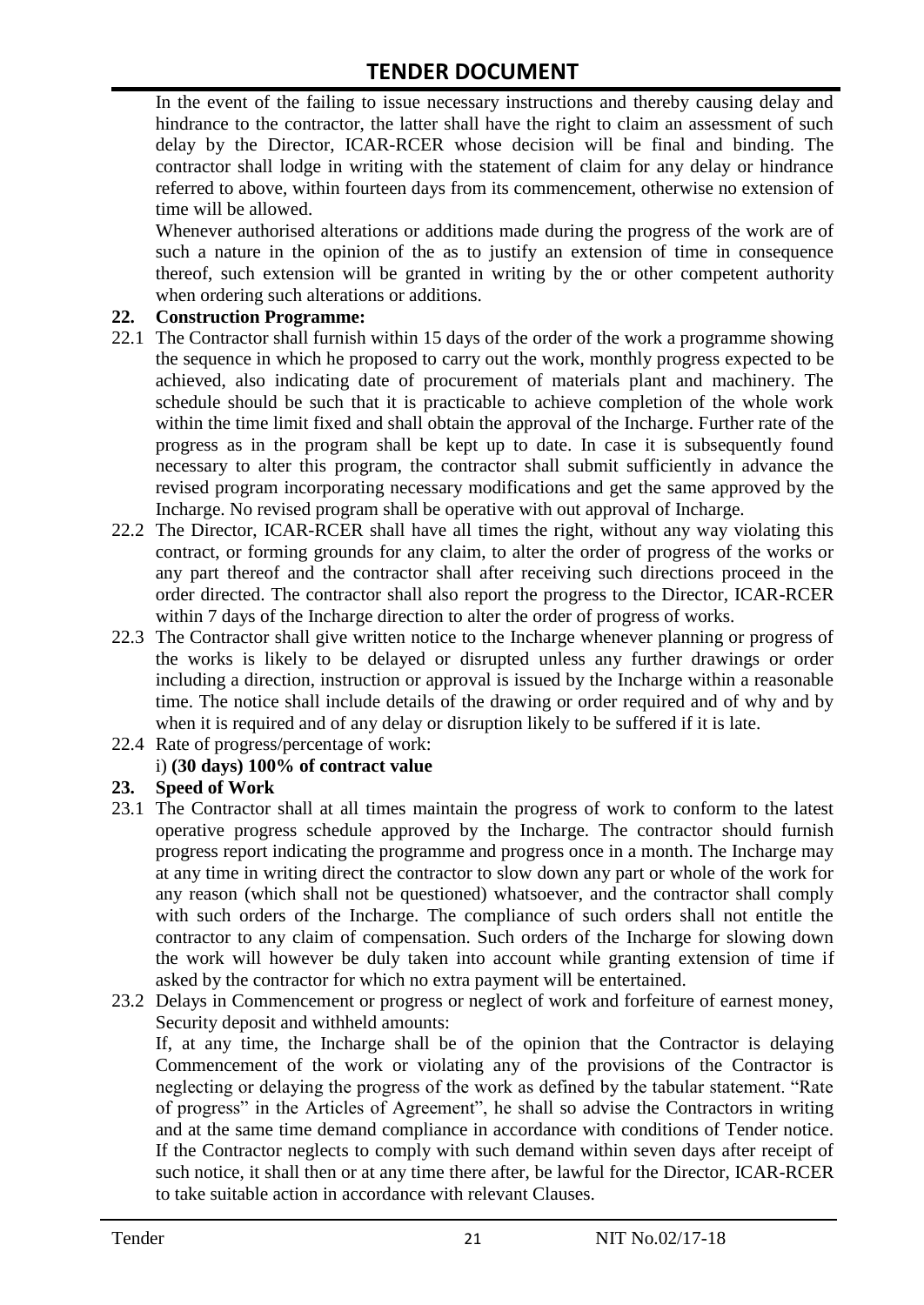#### **24. Suspension of works by the Contractor:**

- 24.1 If the Contractor shall suspend the works, or sublet the work without sanction of the Incharge, or in the opinion of the Incharge shall neglect or fail to proceed with due diligence in the performance of his part of the Contract as laid down in the Schedule rate of progress, or if he shall continue to default or repeat such default in the respects mentioned in relevant rules of GOI, Incharge shall take action in accordance with related Clauses.
- 24.2 If the Contractor stops work for 28 days and the Stoppage has not been authorised by the Incharge the Contract will be terminated as per the law.
- 24.3 If the Contractor has delayed the completion of works the Contract will be terminated under relavant Clauses.

#### **25. Extension of the Intended Completion Date:**

- 25.1 The Incharge shall extend or recommend for extension, in accordance with the Government orders in force, the Intended Completion Date if a Variation is issued which makes it impossible for Completion to be achieved by the Intended Completion Date.
- 25.2 The Incharge shall decide whether and by how much to extend the Intended Completion Date within 21 days of the Contractor asking the Engineer for a decision upon the effect of a Variation and submitting full supporting information. If the Contractor has failed to give early warning of a delay or has failed to cooperate in dealing with a delay, the delay by this failure shall not be considered in assessing the new Intended Completion Date.

#### **26. Delays Ordered by the Incharge**

26.1 The Incharge may instruct the Contractor to delay the start or progress of any activity within the Work.

#### **27. Early Warning:**

- 27.1 The contractor is to warn the Incharge at the earliest opportunity of specific likely future events or circumstances that may adversely affect the Execution of Works.
- 27.2 The Contractor shall cooperate with the Incharge in making and considering proposals for how the effect of such an event or circumstance can be avoided or reduced by anyone involved in the work and in carrying out any resulting instruction of the Incharge.

#### **28. Management Meetings:**

28.1 **The Incharge may require the Contractor to attend a management meeting. The business of a management meeting shall be to review the progress work.**

# **C. QUALITY CONTROL**

#### **29. Identifying Defects:**

29.1 The Incharge shall check the Contractor's work and notify the Contractor of any Defects that are found. Such checking shall not affect the Contractor"s responsibilities. The Incharge may instruct the Contractor to verify the Defect and to uncover and test any work that the Engineer considers may be a Defect.

#### **30. Tests:**

30.1 If the Incharge instructs the Contractor to carry out a test not specified in the Specification to check whether any work has a Defect and the Contractor shall pay for the test and any samples.

#### **31. Correction of Defects:**

- 31.1 The Incharge shall give notice to the Contractor of any Defects before the end of the Defects Liability Period, which begins on Completion. The defects liability period shall be extended for as long as defects remain to be corrected by the Contractor.
- 31.2 Every time notice of a Defect is given, the Contractor shall correct the notified defect within the length of time specified by the Incharge's notice.

## **32. Uncorrected defects**

32.1 If the contractor has not corrected the defect within the time specified in the Incharge"s notice, the Incharge will assess the cost of having the defect corrected and the contractor will pay this amount.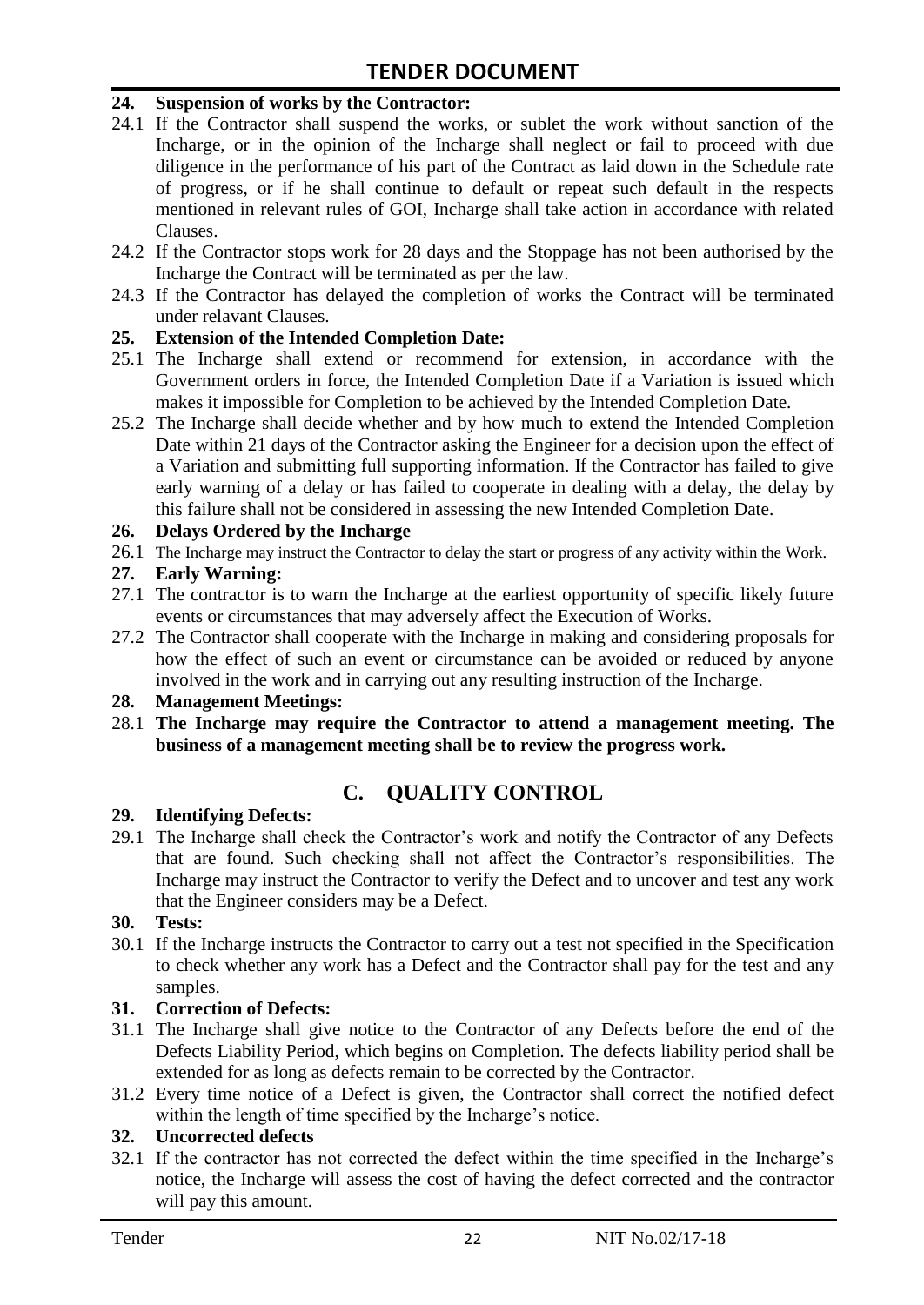#### **33. Quality Control:**

In addition to the normal inspection by the regular staff in charge of the execution of work, the work may also be inspected by the, Quality control Circle or by the State or District level Vigilance Cell Unit and any other authorised external Agency if any sub-standard work or excess payments are noticed with reference to measurement books etc., during inspection, action will be taken based on their observations and these will be effected by the Incharge of the execution of the work.

# **D. COST CONTROL**

#### **34. Bill of Quantities:**

- 34.1 The Bill Quantities shall contain items for the construction work to be done by the Contractor.
- 34.2 The Contractor is paid for the quantity of the work done as per quoted rate in the Bill of Quantities for each item.

#### **35. Changes in the Quantities:**

- 35.1 The contractor is bound to execute all supplemental works that are found essential, incidental and inevitable during execution of main work.
- 35.2 The payment of rates for such supplemental items of work will be regulated as under; Supplemental items directly deducible from similar items in the original agreement.
- 35.2.1 The rates shall be derived by adding to or subtracting from the agreement rate of such similar item the cost of the difference in the quantity of materials labour between the new items and similar items in the agreement worked out with reference to the Standard Schedule of Rates adopted in the sanctioned estimate with which the tenders are accepted.
- 35.2.2 (a) Similar items but the rates of which cannot be directly deduced from the original agreement.

(b) Purely new items which do not correspond to any item in the agreement.

35.2.3 The rates of all such items shall be Estimated Rates plus or minus overall Tender premium.

#### **36. Extra Items:**

- 36.1 Extra items of work shall not vitiate the contract. The contractor shall be bound to execute extra items of work as directed by the Incharge. The rates for extra items shall be worked out by the as per the conditions of the Contract and the same are binding on the Contractor.
- 36.2 The contractor shall before the 15th day of each month, submit in writing to the a statement of extra items if any that they have executed during the preceding month failing which the contractor shall not be entitled to claim any.

#### **36.3 Entrustment of additional items:**

- 36.3.1 Where ever additional items not contingent on the main work and outside the scope of original agreement are to be entrusted to the original contractor dispensing with bids and if the value of such items exceeds the limits up to which the officer is empowered to entrust works initially to contractor without calling for tenders, approval of next higher authority shall be obtained. Entrustment of such items on nomination shall be at rates not exceeding the estimated rates.
- 36.3.2 Entrustment of the additional items contingent on the main work will be authorised by the officers upto the monetary limits upto which they themselves are competent to accept items in the original agreement so long as the total amounts upto which they are competent to accept in an original agreement rates for such items shall be worked out in accordance with the procedure (I) For all items of work in excess of the quantities shown in the Bill of Quantities of the Tenders, the rate payable for such items shall be estimate rates for the items accepted by the competent authority.
- 36.3.3 Entrustment of either the additional or supplemental items shall be subject to the provisions of the agreement entered into by a Competent Authority after the tender is accepted. The Director being the authority next higher to the Director, who entered into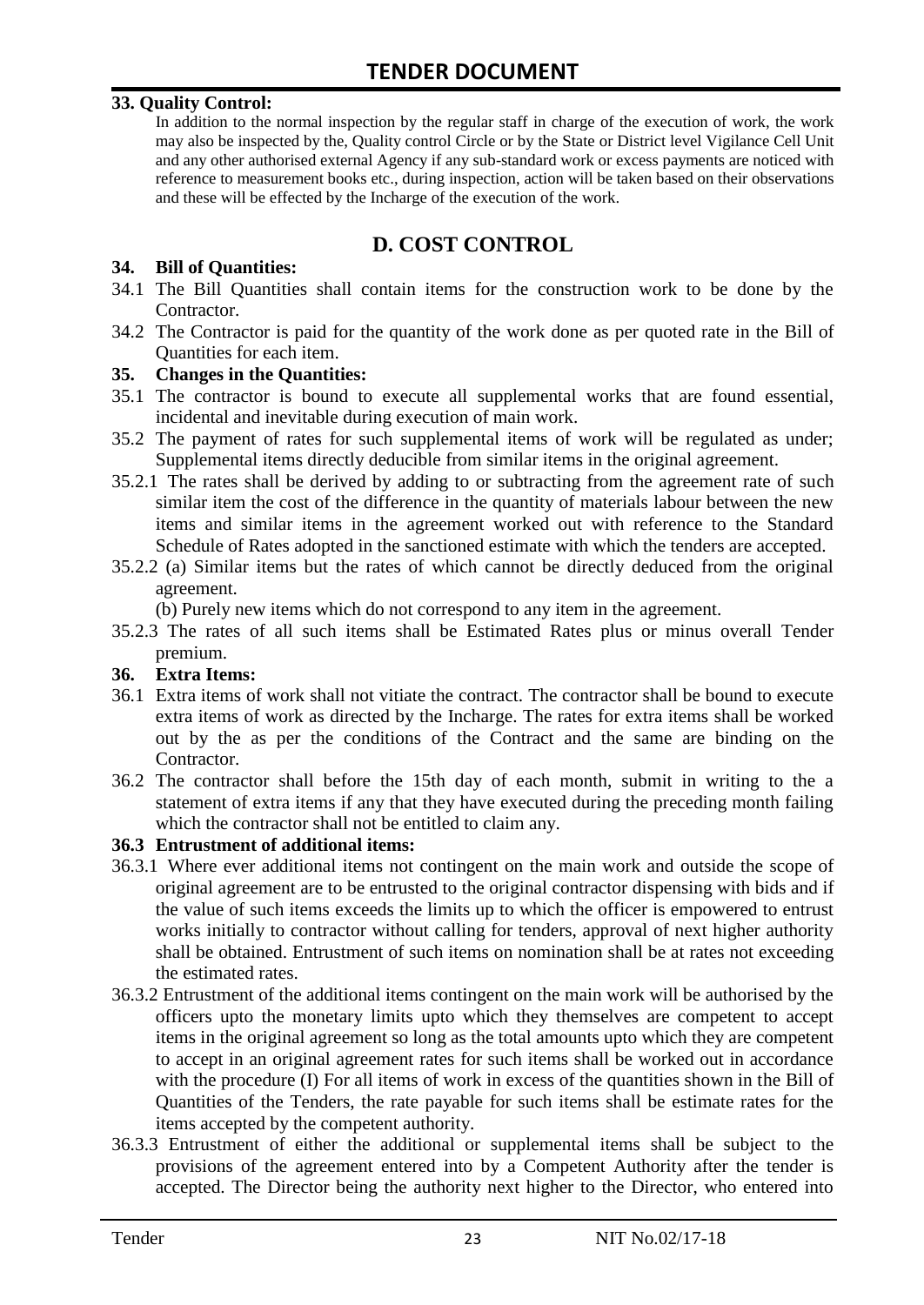the agreement approves the rate for the items / variation in quantity in the current agreement. The items shall not be ordered by an officer on his own responsibility if the revised estimate or deviation statement providing for the same requires the sanction of Director.

- Note:It may be noted that the term Estimate Rate used above means the rate in the sanctioned estimate with which the tenders are accepted, or if no such rates is available in the estimate, the rate derived will be with reference to the Standard Schedule of Rates adopted in the sanctioned estimate with which tenders are accepted.
- **37. Cash flow forecasts:**
- **37.1 When the program is updated, the contractor is to provide the Incharge with an updated cash flow forecast.**
- **38. Payment Certificates:**
- **38.1 The Contractor shall submit to the Incharge monthly statements of the estimated value of the work completed less the cumulative amount certified previously.**
- **38.2 The Incharge shall check the Contractor's monthly statement within 14 days.**
- **38.3 The value of work executed shall be determined by the Incharge.**
- **38.4 The value of work executed shall comprise the value of the quantities of the items in the Bill of Quantities completed.**
- **38.5 The Incharge may exclude any item certified in a previous certificate or reduce the proportion of any item previously certified in any certificate in the light of later information.**
- **39. Payments:**
- **39.1 Payment will be made after satisfactory completion of the work.**
- 39.2 Part Payment if any will be consider as per Govt. of India norms.
- 39.3 Part payment if any will be adjusted against the final payment
- **39.3 Payments and Certificates:**
- 39.3.1 In case of over payments or wrong payment if any made to the contractor due to wrong interpretation of the provisions of the contract a n d c ontract conditions etc., such unauthorized payment will be deducted in the subsequent bills or final bill for the work or from the bills under any other contracts with the Government or at any time there after from the deposits available with the Government.
- 39.3.2 Any recovery or recoveries advised by the Government Department either state or central, due to non-fulfilment of any contract entered into with them by the contractor shall be recovered from any bill or deposits of the contractor.
- 39.3.3 No claim shall be entertained, if the same is not represented in writing to the Incharge within 15 days of its occurrence.
- 39.3.4 The contractor is not eligible for any compensation for inevitable delay in handing over the site or for any other reason. In such case, suitable extensions of time will be granted after considering the merits of the case.

#### **40. Interest on Money due to the Contractor:**

- 40.1 No omission by the or the sub-divisional officer to pay the amount due upon certificates shall vitiate or make void the contract, nor shall the contractor be entitled to interest upon any guarantee fund or payments in arrear, nor upon any balance which may, on the final settlement of his accounts, found to be due to him.
- **41. Certificate of Completion of works:**
- **41.1 Certificate of Completion of works:**
- **41.1.1 When the whole of the work has been completed and has satisfactory passed any final test that may be prescribed by the Contract, the Contractor may give a notice to that effect to the Incharge accompanied by an undertaking to carryout any rectification work during the period of maintenance, such notice and undertaking shall be in writing and shall be deemed to be request by the Contractor for the Incharge to issue a Certificate of completion in respect of the Works. The Incharge**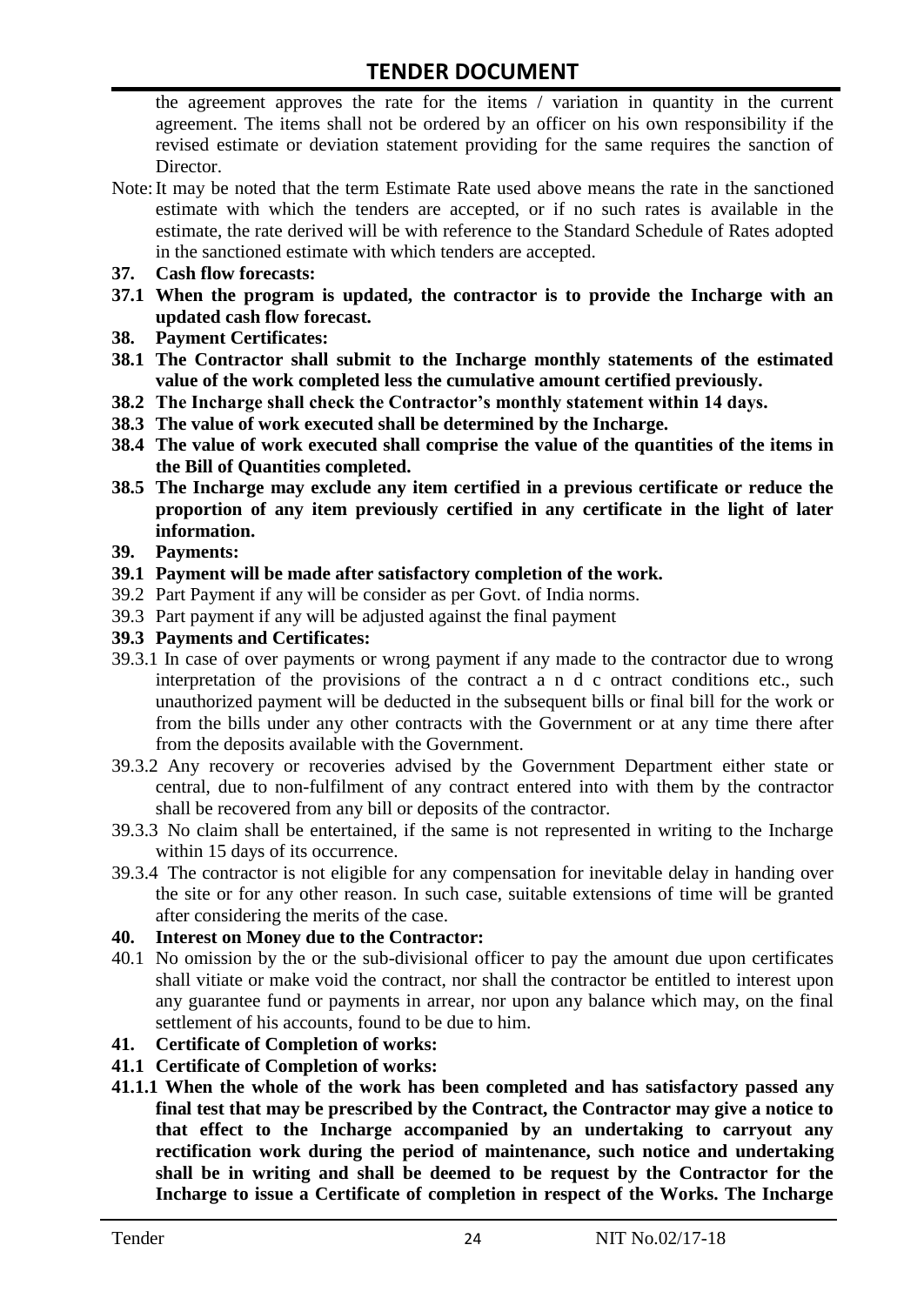**shall, within twenty one days of the date of delivery of such notice either issue to the Contractor, a certificate of completion stating the date on which, in his opinion, the works were completed in accordance with the Contract or give instructions in writing to the Contractor specifying all the Works which, in the Incharge'' opinion, required to be done by the Contractor before the issue of such Certificate.**

- **41.1.2 Incharge shall also notify the Contractor of any defects in the Works affecting completion that may appear after such instructions and before completion of the Works specified there in. The Contractor shall be entitled to receive such Certificate of the Completion within twenty one days of completion to the satisfaction of the Incharge of the Works so specified and making good of any defects so notified.**
- **41.1.3 Similarly, the Contractor may request and the Incharge shall issue a Certificate of Completion in respect of:**
- **a) Any section of the Permanent works in respect of which a separate time for completion is provided in the Contract, and**
- **b) Any substantial part of the Permanent Works which has been both completed to the satisfaction of the Incharge and occupied or used by the Department.**
- **41.1.4 If any part of the Permanent Works shall have been completed and shall have satisfactorily passed any final test that may be prescribed by the Contract, the Incharge may issue such certificate, and the Contractor shall be deemed to have undertaken to complete any outstanding work in that part of the Works during the period of Maintenance.**

#### **42. Taxes included in the Price:**

42.1 The rates quoted by the contractor shall be deemed to be inclusive of the sales Tax and other taxes on all materials that the contractor will have to purchase for performance of this contract.

#### **43. Liquidated Damages:**

- 43.1 If for any reason, which does not entitle the contractor to an extension of item, the rate of progress of works, or any section is at any time, in the opinion of the Director, ICAR-RCER too slow to ensure completion by the prescribed time or extended time for completion Director, ICAR-RCER shall so notify the contractor in writing and the contractor shall there upon take such steps as are necessary and the Director, ICAR-RCER may approve to expedite progress so as to complete the works or such section by the prescribed time or extended time. The contractor shall not be entitled to any additional payment for taking such steps. If as a result of any notice given by the Director, ICAR-RCER under this clause the contractor shall seek the Director, ICAR-RCER permission to do any work at night or on Sundays, if locally recognised as days or rest, or their locally recognised equivalent, such permission shall not be unreasonably refused.
- 43.2 If the contractor fails to complete whole of the works or any part thereof or section of the works within the stipulated periods of individual mile stones (including any bonafide extensions allowed by the competent authority without levying liquidated damages), the Director, ICAR-RCER may without prejudice to any other method of recovery will deduct one hundreds of one percent of contract value per calendar day or part of the day for the period of delays subject to a maximum of 10% of the contract value not as a penalty from any monies in his hands due or which may become due to the contractor. The payment or deductions of such damages shall not relieve the contractor from his obligation to complete the works, or from any other of his obligations and liabilities under the contract
- 43.3 The liquidated damages for the whole of the work are @0.05% of value of contract per day for delay. The maximum amount of liquidated damages for the whole of the works is ten percent of final contract price.

The effective date will be from the date of handing over of the site after agreement and after obtaining a Program of the work.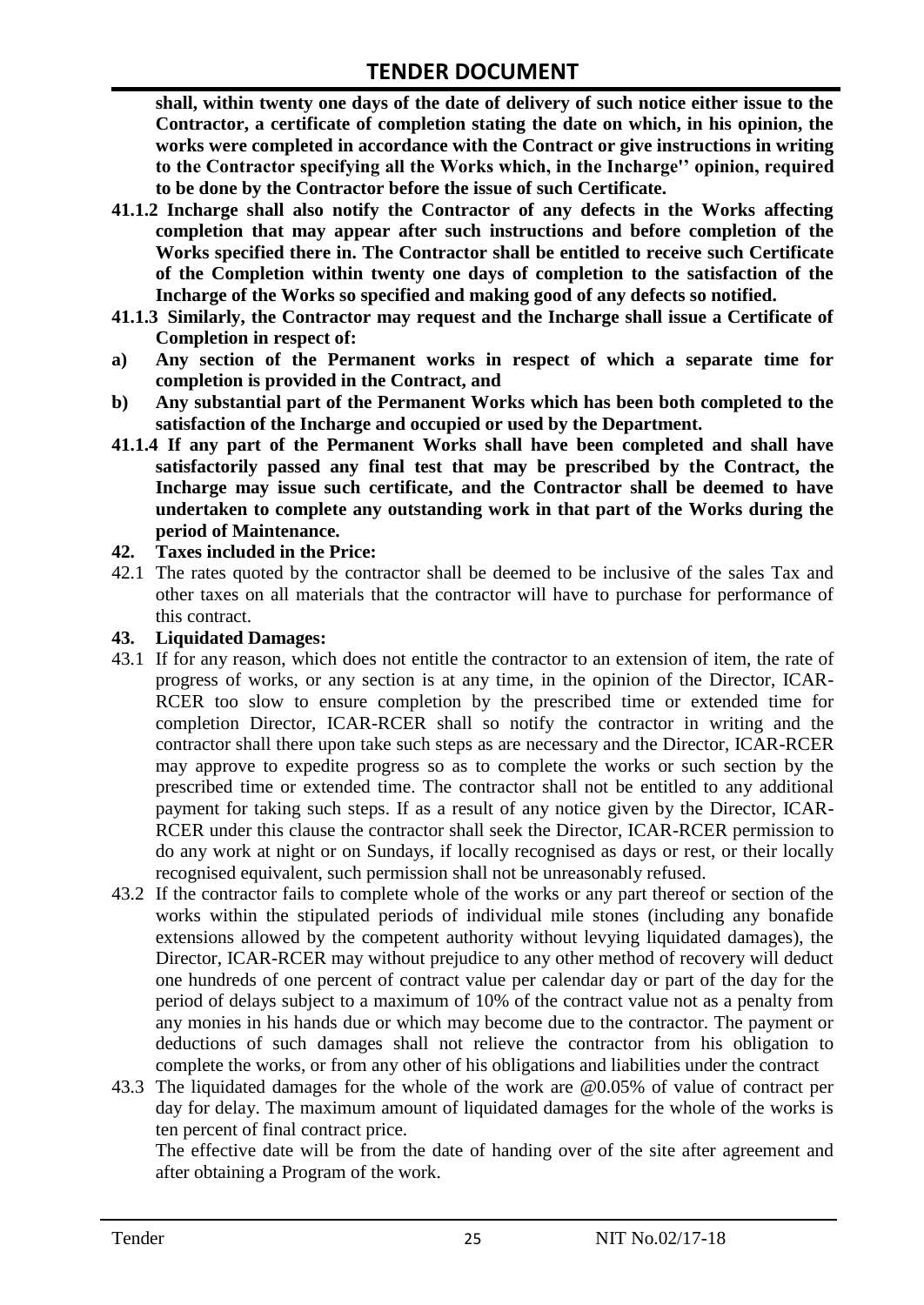#### **44. Cost of Repairs:**

44.1 Loss or damage to the works or materials to the works between the start date and the end of the defects correction periods shall be remedied by the contractor at the contractor"s cost if the loss or damage arises from the contractor's acts or omissions.

# **E. FINISHING THE CONTRACT**

#### **45. Completion:**

45.1 The Contractor shall request the Incharge to issue a Certificate of completion of the Works and the Incharge will do so upon deciding that the work is completed.

#### **46. Taking Over:**

- 46.1 The Department shall takes over the Site and the Works within seven days of the Incharge issuing a certificate of Completion based on the report given by the Consultant.
- *47. Final Account:*
- **47.1 The Contractor shall supply to the Incharge a detailed account of the total amount that the Contractor considers payable under the Contract before the end of the Defects Liability Period. The Incharge shall issue a Defects Liability Certificate and certify any final payment that is due to the Contractor within 56 days of receiving the Contractor's account if it is correct and complete. If it is not, the Incharge shall issue within 56 days a schedule that states the scope of the corrections or additions that are necessary. If the final Account is still unsatisfactory after it has been resubmitted, the Incharge shall decide on the amount payable to the Contractor and issue a payment certificate with in 56 days of receiving the Contractor's revised account.**

#### **48. Termination:**

- 48.1 The Department may terminate the Contract if the contractor causes a fundamental breach of the Contract.
- 48.2 Fundamental breaches of Contract include, but shall not be limited to the following.
- a) The Contractor stops work for 28 days when no stoppage of work is shown on the current program and the stoppage has not been authorised by the Incharge.
- b) The Contractor is made bankrupt or goes into liquidation other than for a reconstruction or amalgamation.
- c) The Incharge gives Notice that failure to correct a particular Defect is a fundamental breach of Contract and the Contractor fails to correct it within a reasonable period of time determined by the Incharge; and
- d) The Contractor does not maintain a security which is required and
- e) The Contractor has delayed the completion of works by the number of days for which the maximum amount of liquidated damages can be paid as defined.
- f) If the contractor, in the judgement of the Department has engaged in corrupt or fraudulent practices in competing for or in the executing the contract.

For the purpose of this paragraph: "corrupt practice" means the offering, giving, receiving or soliciting of any thing of value to influence the action of a public official in the procurement process or in contract execution. "Fraudulent practice" means a misrepresentation of facts in order to influence a procurement process or the execution of a contract to the detriment o the Government and includes collusive practice among Tenderers (prior to or after Tender submission) designed to establish Tender prices at artificial non-competitive levels and to deprive the Government of the benefits of free and open competition.

- 48.3 Notwithstanding the above the Department may terminate the contract for convenience.
- 48.4 If the Contract is terminated, the Contractor shall stop work immediately, make the Site safe and secured leave the Site as soon as reasonably possible.

#### **49. Payment upon Termination:**

**49.1 If the Contract is terminated because of a fundamental breach of Contract by the Contractor, the Incharge shall issue a certificate for the value of the work done less**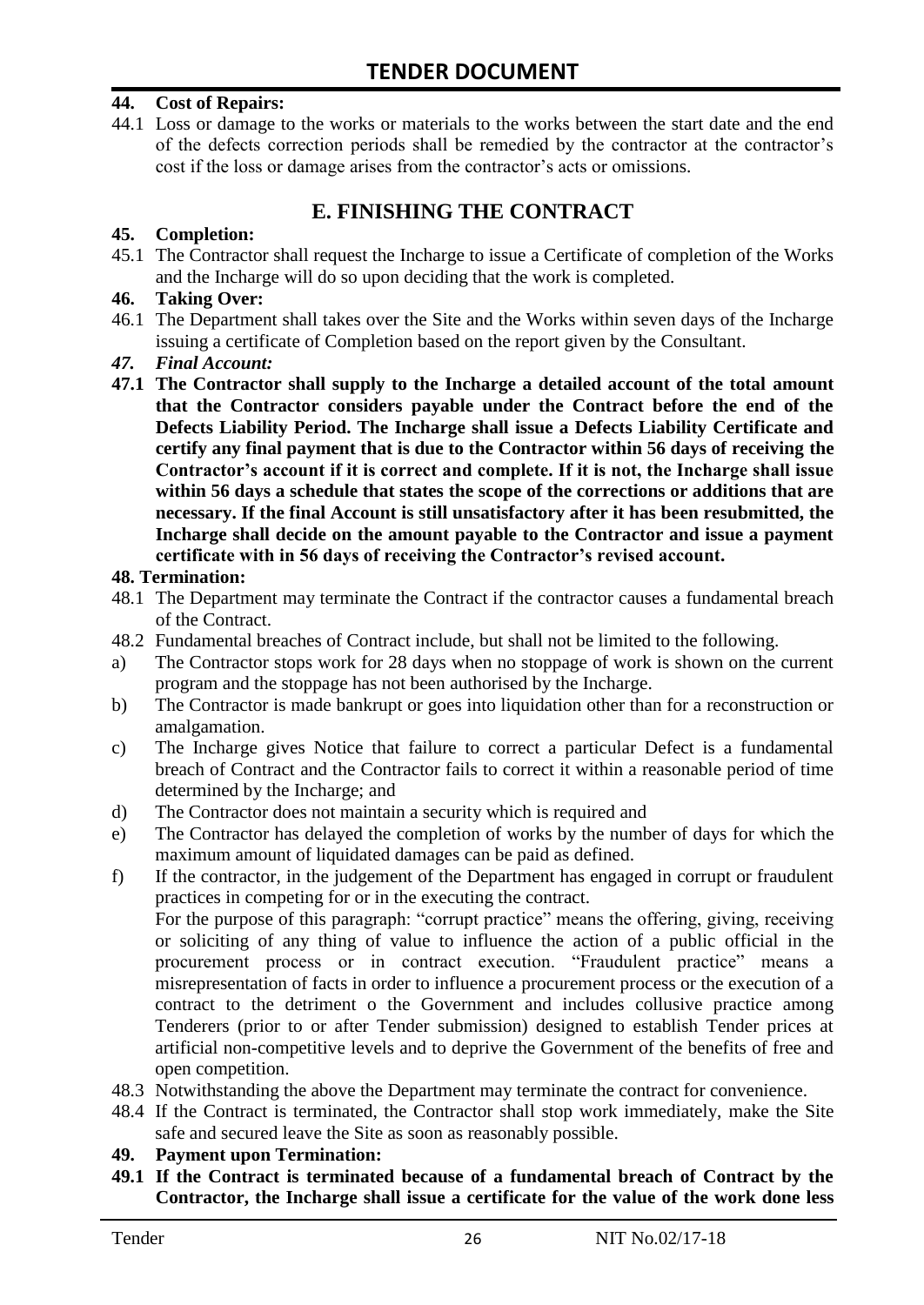**advance payments received upon the date of the issue of the certificate, less other recoveries due in terms of the Contract, less taxes due to be deducted at source as per applicable law and less the rate to apply to the work not completed.. If the total amount due to the Department exceeds any payment due to the Contractor the difference shall be a debt payable to the Department.**

- **50. Property:**
- 50.1 All materials on the Site, Plant, Equipment, Temporary Works and Works are deemed to be the property of the Department if the Contract is terminated because of Contractor's default.
- **51. Release from Performance:**
- 51.1 **If the Contract is frustrated by the outbreak of war or by any other event entirely outside the control of either the Department or the Contractor the Incharge shall certify that the contract has been frustrated. The Contractor shall make the site safe and stop work as quickly as possible after receiving this certificate and shall be paid for all works carried out before receiving it and for any work carried out after wards to which commitment was made.**

# **F. Special Conditions**

#### **52. Water Supply:**

The Contractor has to make his own arrangements for water required for the work and to the colonies and work sites, which are to be established by the Contractor.

#### **53. Electrical Power:**

The Contractors will have to make their own arrangements for drawing electric power from the nearest power line after obtaining permission from the PESU at his own cost. In case of failure of electricity, the Contractor has to make alternative arrangements for supply of electricity by Diesel Generator sets of suitable capacity at place of work. If the supply is arranged by the Department, necessary Tariff rates shall have to be paid based on the prevailing rates.

The contractor will pay the bills of Electricity Board for the cost of power consumed by him.

**The contractor shall satisfy all the conditions and rules required as per Indian Electricity Act 1910 and under rule –45(I) of the Indian Electricity Rules, 1956 as amended from time to time and other pertinent rules.**

The power shall be used for bonafide Departmental works only.

## **53.1 Electric Power for Domestic Supply:**

- a) The contractor has to make his own arrangements for the supply of electric power for domestic purposes and the charges for this purpose have to be paid by him at the rates as fixed by the Bihar State Electricity Board from time to time.
- b) The contractor will have to make his own arrangements to lay and maintain the necessary distribution lines and wiring for the camp at his own cost. The layout and the methods of laying the lines and wiring shall have the prior approval of the Incharge. All camp area shall be properly electrified. All lines, streets, approaches for the camp etc., shall be sufficiently lighted for the safety of staff and labour of the contractor, at the cost of the Contractor and it will be subject to the approval of the Incharge.

#### **54. Land:**

#### **54.1 Land for Contractor's use:**

The contractor will be permitted to use Government land for execution of work. The contractor shall have to make his own arrangements for acquiring and clearing the site, leveling, providing drainage and other facilities for labour staff colonies, site office, workshop or stores and for related activities. The Contractor shall apply to the Department within a reasonable time after the award of the contract and atleast 30 days in advance of its use, the details of land required by him for the work at site and the land required for his camp and should any private land which has not been acquired, be required by the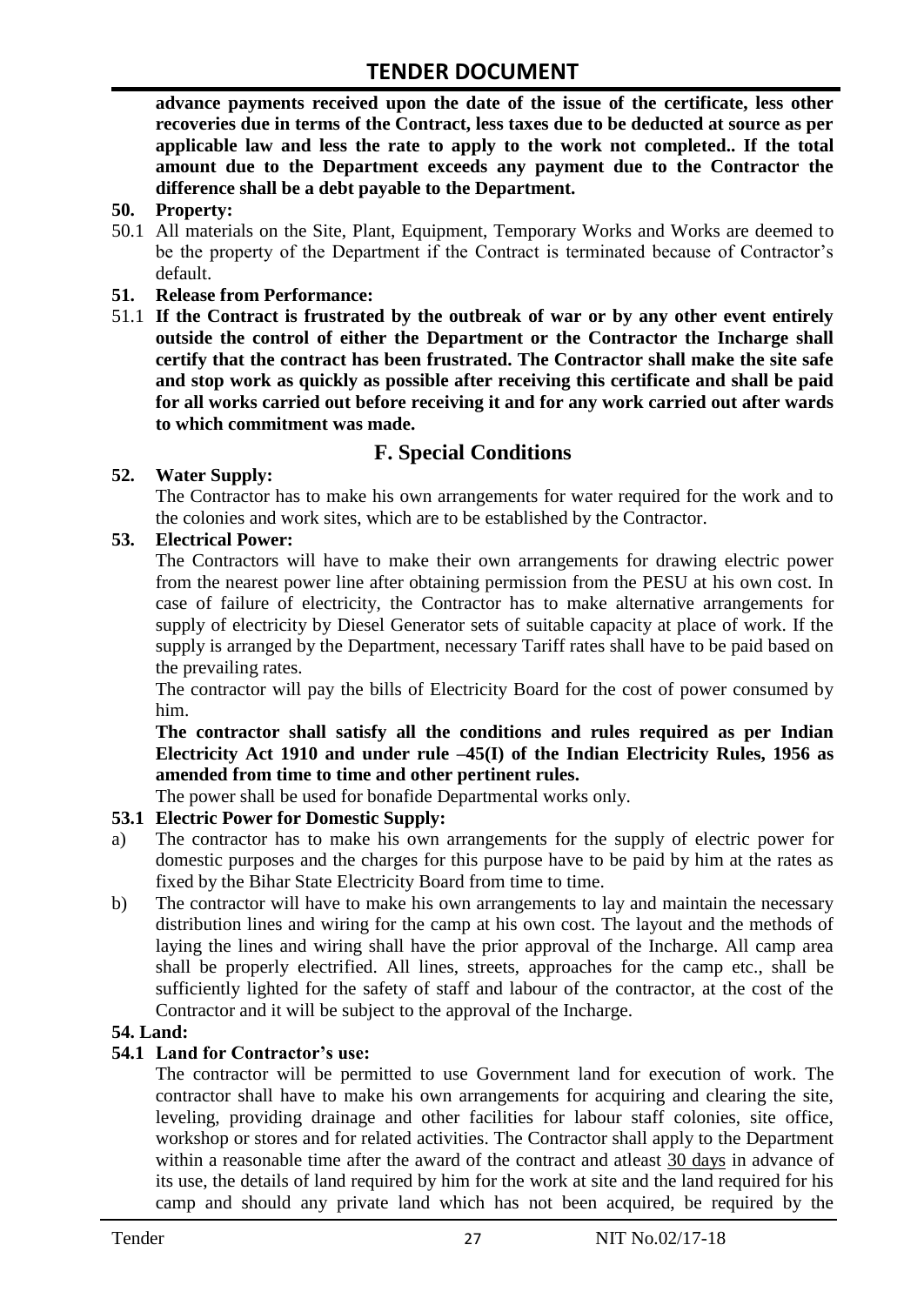contractor for his use. The same may be acquired by the contractor at his own cost by private negotiations and no claim shall be admissible to him on this account. The Incharge reserves the right to refuse permission for use of any government land for which no claim or compensation shall be admissible to the contractor. The contractor shall, however, not be required to pay cost or any rent for the Government land given to him.

#### **54.2 Surrender of occupied land**

- a) The Government land as here in before mentioned shall be surrendered to the Incharge within seven days, after issue of completion certificate. Also no land shall be held by the contractor longer than the Incharge shall deem necessary and the contractor shall on the receipt of due notice from the Incharge, vacate and surrender the land which the Incharge may certify as no longer required by the Contractor for the purpose of the work.
- b) The contractor shall make good to the satisfaction of the Incharge any damage to areas, which he has to return or to other property or land handed over to him for purpose of this work. Temporary structures may be erected by the contractor for storage sheds, offices, residences etc., for non-commercial use, with the permission of the on the land handed over to him at his own cost. At the completion of the work these structures shall be dismantled site cleared and handed over to the. The land required for providing amenities will be given free of cost from Government lands if available otherwise the contractor shall have to make his own arrangements.

#### **54.3 Contractor not to dispose off Spoil etc.,**

The contractor shall not dispose off or remove except for the purpose of fulfilment of this contract, sand, stone, clay ballast, earth, trees and shrubs or other materials obtained in the excavation made or lying on the site of the work, and all such materials and produce shall remain property of the Government. The Department may upon request from the contractor, or if so stipulated in the conditions of the contract allow the contractor to use any of the above materials for the works either free of cost or after payment as may be specifically mentioned or considered necessary during the execution of the work.

#### **55. Roads:**

In addition to existing public roads and roads Constructed by Government, if any, in work area all additional approach roads inside work area and camp required by the Contractor shall be constructed and maintained by him at his own cost. The layout design, construction and maintenance etc. of the roads shall be subject to the approval of the Incharge. The contractor shall permit the use of these roads by the Government free of charge.

It is possible that work at, or in the vicinity of the work site will be performed by the Government or by other contractors engaged in work for the Government during the contract period. The contractor shall without charge permit the government and such other contractor and other workmen to use the access facilities including roads and other facilities, constructed and acquired by the contractor for use in the performance of the works.

The contractor's heavy construction traffic or tracked equipment shall not traverse any public roads or bridges unless the contractor has made arrangement with the authority concerned. In case contractor"s heavy construction traffic or tracked equipment is not allowed to traverse any public roads or bridges and the contractor is required to make some alternative arrangements, no claim on this account shall be entertained. The contractor is cautioned to take necessary precautions in transportation of construction materials to avoid accidents.

#### **56. Payment for Camp Construction**

No payment will be made to the contractor for construction, operation and maintenance of camp and other camp facilities and the entire cost of such work shall be deemed to have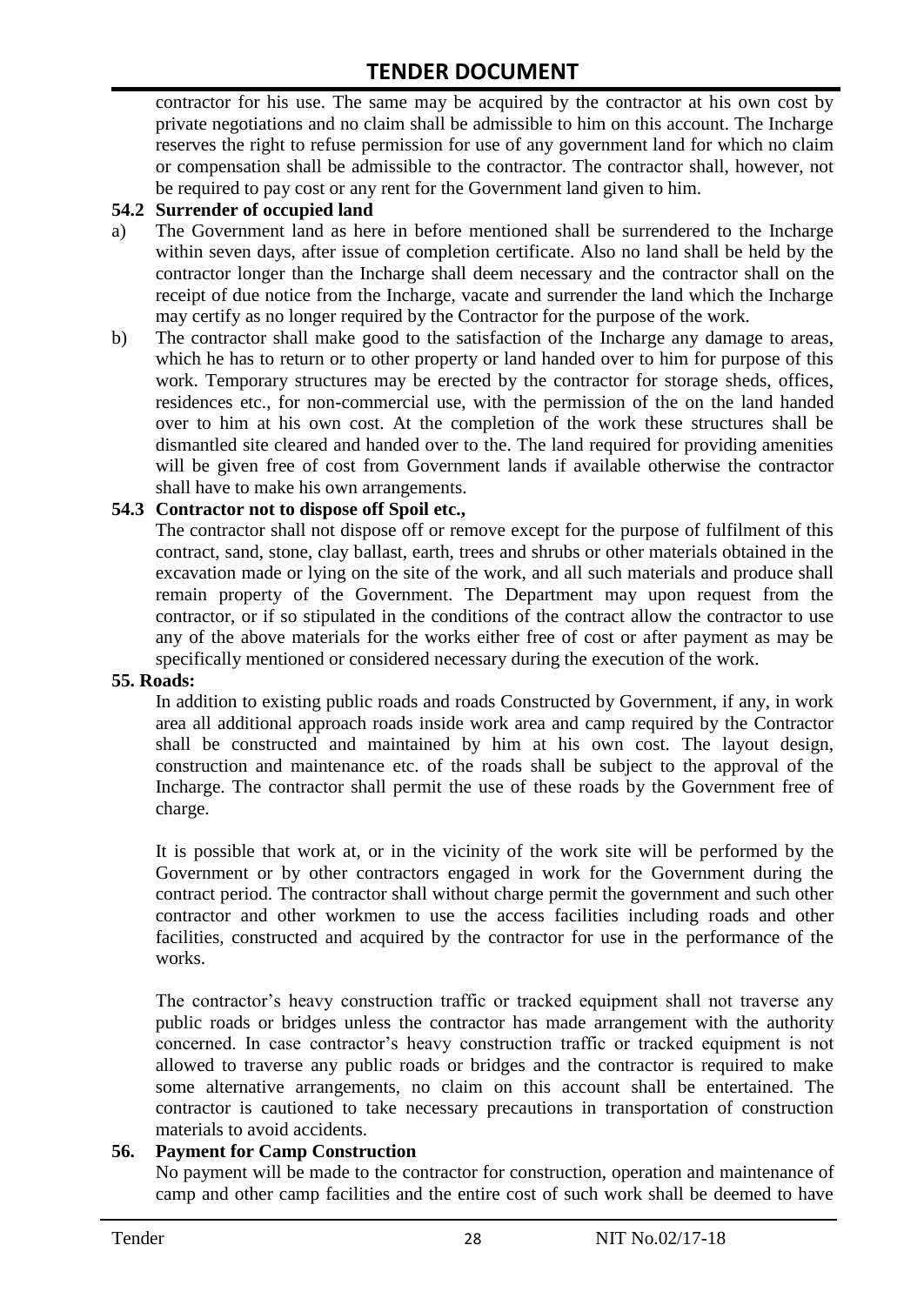been included in the tendered rate for the various items of work in the schedule of quantities and bids.

### **57. Explosive And Fuel Storage Tanks**

No explosive shall be stored within ½ (half) KM of the limit of the camp sites. The storage of gasoline and other fuel oils or of Butane, Propane and other liquefied petroleum gases, shall confirm to the regulations of Andhra Pradesh State Government and Government of India. The tanks, above ground and having capacity in excess of 2000 liters, shall not be located within the camp area, nor within 200m, of any building.

#### **58. Labour:**

The contractor shall, make his own arrangements for the engagement of all staff and labour, local or other, and for their payment, housing, feeding and transport.

Labour importation and amenities to labour and contractor's staff shall be to the contractor's account. His quoted rate shall include the expenditure towards importation of labour amenities to labour and staff;

The contractor shall, if required by the Incharge deliver to the Incharge a written in detail, is such form and at such intervals as the Incharge may prescribe, showing the staff and the numbers of the several classes of labour from time to time employed by the contractor on the Site and such information respecting Contractor"s Equipment as the Incharge may require.

#### **58.1 Transportation of Labour:**

- I. The contractor shall make his own arrangement for the daily transportation of the labour and staff from labour camps colonies to the work spot and no labour or staff of the contractor shall stay at the work spot. No extra payment will be made to the contractor for the above transportation of the labour and his quoted rate to the work shall include the transportation charges of labour from colonies to work spot and back.
- **II. The contractor will at all times duly observe the provisions of employment of children Act XXVI of 1938 and any enactment or modification of the same and will not employ or permit any person to do any work for the purpose under the provisions of this agreement in contravention of said Act. The contractor here by agrees to indemnify the department from and against all claims, penalties which may be suffered by the department or any person employed by the department by any default on the part of the contractor in the observance and performance of the provisions of the employment of children Act. XXVI of 1938 or any enactment or modification of the same.**

**The contractor shall obtain the insurance at his own cost to cover the risk on the works to labour engaged by him during period of execution against fire and other usual risks and produce the same to the concerned before commencement of work as per govt. guidelines.**

#### **59. Safety Measures:**

- 1. The contractor shall take necessary precautions for safety of the workers and preserving their health while working in such jobs, which require special protection and precautions. The following are some of the measures listed but they are not exhaustive and contractor shall add to and augment these precautions on his own initiative where necessary and shall comply with directions issued by the or on his behalf from time to time and at all times.
- 2. Providing protective foot wear to workers situations like mixing and placing of mortar or concrete sand in quarries and places where the work is done under much wet conditions.
- 3. Providing protective head wear to workers at places like under ground excavations to protect them against rock falls.
- 4. Providing masks to workers at granulates or at other locations where too much fine dust is floating about and sprinkling water at frequent intervals by water hoses on all stone crushing area and storage bins abate to dust.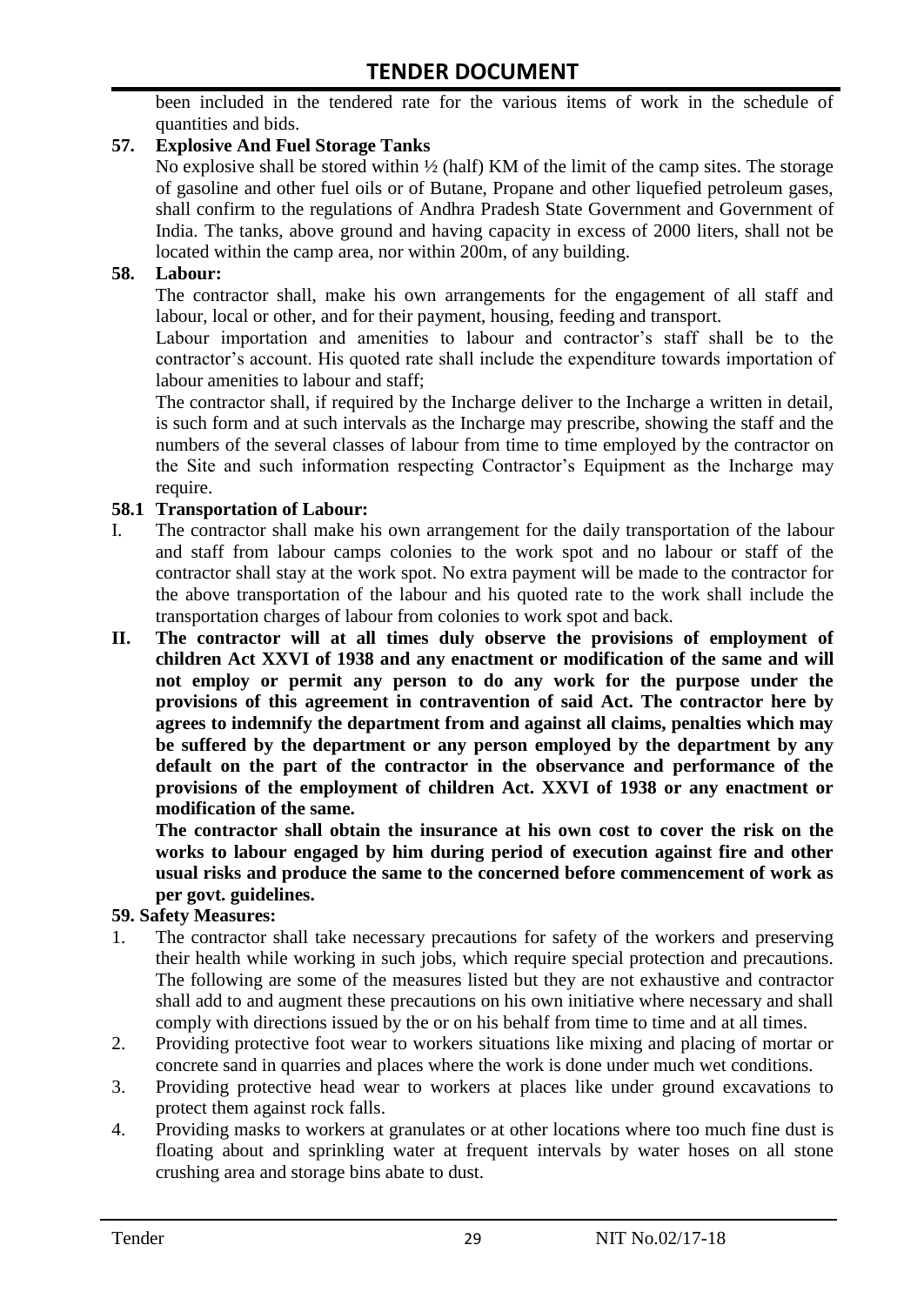- 5. Getting the workers in such jobs periodically examined for chest trouble due to too much breathing in to fine dust.
- 6. Taking such normal precautions like fencing and lightening in excavation of trenches, not allowing rolls and metal parts of useless timber spread around, making danger areas for blasting providing whistles etc.
- 7. Supply work men with proper belts, ropes etc., when working in precarious slopes etc.
- 8. Avoiding named electrical wire etc., as they would electrocute the works.
- 9. Taking necessary steps towards training the workers concerned on the machinery before they are allowed to handle them independently and taking all necessary precautions in around the areas where machines hoists and similar units are working.

#### **60. Fair Wage Clause:**

- 1. The contractor shall pay not less than fair wages to labourers engaged by him on the work.
- 2. "Fair" wages means wages whether for time of piecework notified by the Government from time in the area in which the work is situated.
- 3. The contractor shall not with-standing the revisions of any contract to the contrary cause to be paid to the labour, in directly engaged on the work including any labour engaged by the sub-contractor in connection with the said work, as if the laborers had been directly employed by him.
- 4. In respect of labour directly or indirectly employed in the works for the purpose of the contractors part of the agreement the contractor shall comply with the rules and regulations on the maintenance of suitable records prescribed for this purpose from time to time by the Government. He shall maintain his accounts and vouchers on the payment of wages to the laborers to the satisfaction of the Incharge.
- 5. The shall have the right to call for such record as required to satisfy himself on the payment of fair wages to the labourers and shall have the right to deduct from the contract amount a suitable amount for making good the loss suffered by the worker or workers by reason of the "fair wages" clause to the workers.
- 6. The contractor shall be primarily liable for all payments to be made and for the observance of the regulations framed by the Govt. from time to time without prejudice to his right to claim indemnity from his sub-contractors.
- **7. As per contract labour (Regulation and abolition) Act. 1970 the contractor has to produce the license obtained from the licensing officers of the labour department along with the tender or at the time of agreement.**
- 8. Any violation of the conditions above shall be deemed to be a breach of his contract.
- 9. Equal wages are to be paid for both men and women if the nature of work is same and similar.
- 10. The contractor shall arrange for the recruitment of skilled and unskilled labour local and imported to the extent necessary to complete the work within the agreed period as directed by the Engineer-in-charge in writing.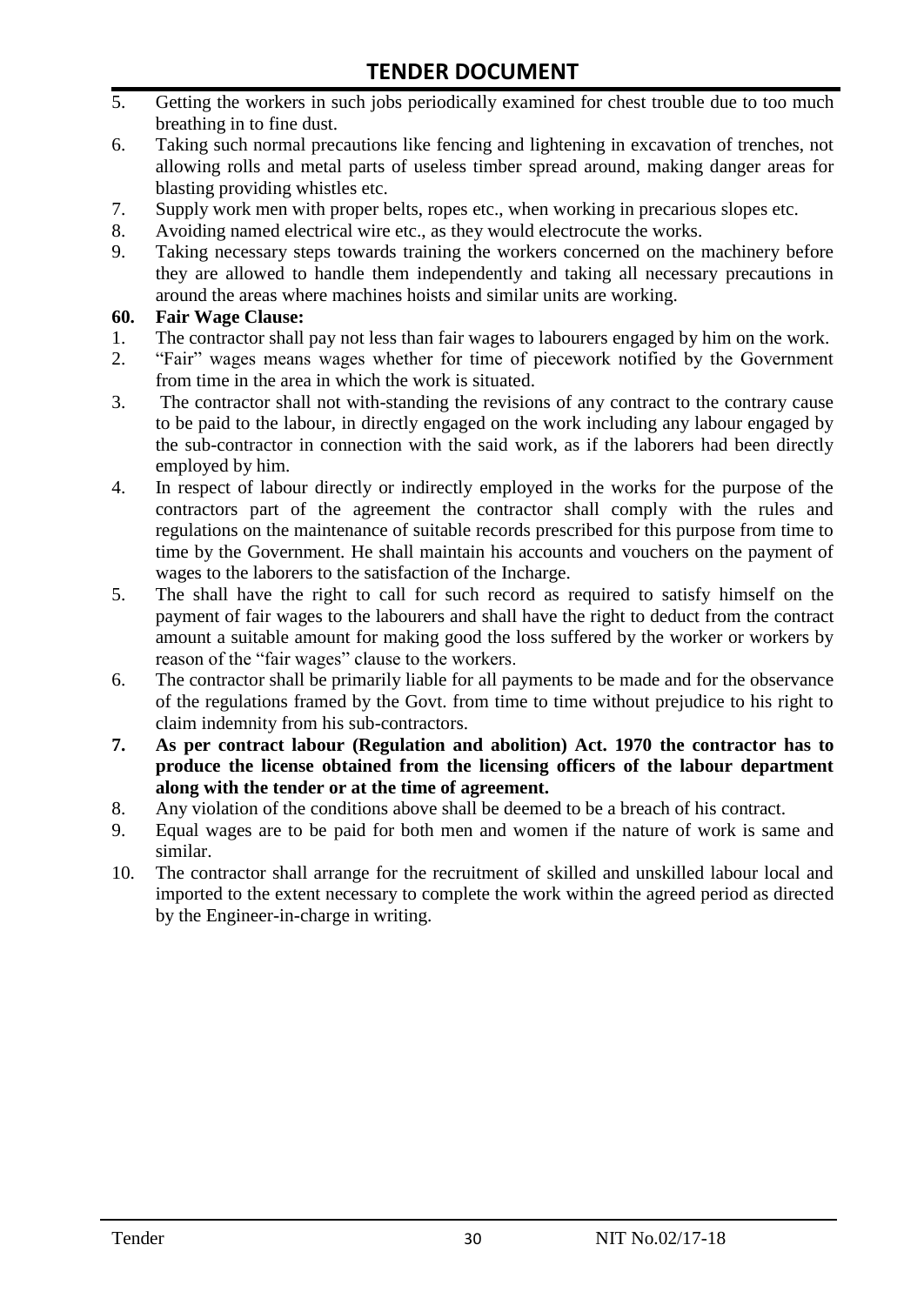#### **61. Indemnity Bond:**

**Name of work: Cut-stone masonry work for repairing of fencing (approximately 400 meter) at Research Centre, Ranchi..**

**I …………………………………. contractor S/o……………………………………..... aged ……………………………Resident of ……………………………………………. do hereby bind myself to pay all the claims may come (a) under Workmen's Compensation Act. 1933 with any statutory modification there of and rules there under or otherwise for or in respect of any damage or compensation payable in connection with any accident or injury sustained (b) under Minimum wages Act 1948 (c) under payment of wages Act.1936 (d) under the Contractor labour (Regulation and Abolition) Act. 1970 by workmen engaged for the performance of the business relating to the above contract i.e., failing such payment of claims of workmen engaged in the above work, I abide in accepting for the recovery of such claims, effected from any of my assets with the departments.**

**62. Compliance with Labour Regulations:**

**During continuance of the contract, the contractor and his sub contractors shall abide at all times by all existing labour enactments and rules made there under, regulations, notifications and bye laws of the State or Central Government or local authority and any other labour law (including rules), regulations, bye laws that may be passed or notifications that may be issued under any labour law in future either by the State or the Central Government or the local authority and also applicable labour regulations, health and sanitary arrangements for workmen, insurance and other benefits. Salient features of some of the major labour laws that are applicable to construction industry are given below. The contractor shall keep the Department indemnified in case any action is taken against Department by the competent authority on account of contravention of any of the provisions of any Act or rules made there under, regulations or notifications including amendments. If the Department is caused to pay or reimburse, such amounts as may be necessary to cause or observe, or for non-observance of the provision stipulated in the notifications/bye laws/Acts/Rules/regulations including amendments, if any, on the part of the contractor, the Incharge /Department shall have the right to deduct any money due to the contractor including his amount of performance security. The Department/Incharge shall also have right to recover from the contractor any sum required or estimated to be required for making good the loss or damage suffered by the Department.**

**The employees of the Contractor and the Sub-contractor in no case shall be treated as the Department of the Department at any point of time.**

- **63. Salient features of some major labour laws applicable to establishment engaged in buildings and other construction work:**
- **(a) Workmen compensation Act 1923: The Act provides for compensation in case if injury by accident arising out of and during the course of employment.**
- **(b) Payment of Gratuity Act 1972: Gratuity is payable to an employee under the Act on satisfaction of certain conditions on separation if any employee has completed 5 years service or more, or on death, the rate of 15 days wages for every completed year of service. The Act is applicable to all establishments, employing 10 or more employees.**
- **(c) Employees P.F. and Miscellaneous provision Act 1952: The Act provides for monthly contributions by the Department plus workers @ 10% or 8.33%. The benefits payable under the Act are:**
- **(i) Pension or family pension on retirement or death, as the case may be.**
- **(ii) Deposit linked insurance on the death in harness of the worker.**
- **(iii) Payment of P.F. accumulation on retirement/death etc.,**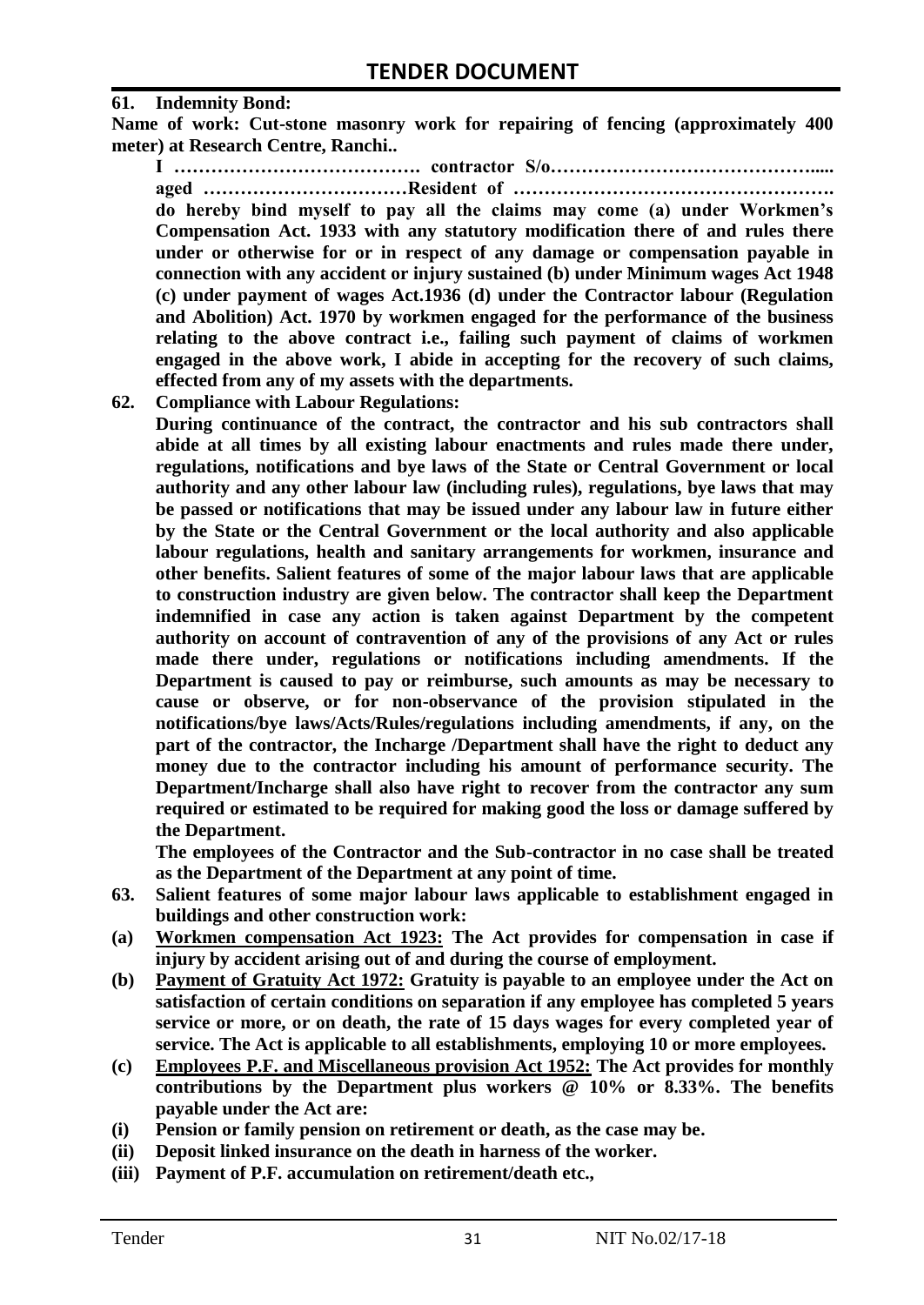- **(d) Maternity Benefit Act 1951: The Act provides for leave and some other benefits to women employees in case of confinements or miscarriage etc.**
- **(e) Contract Labour (Regulation & Abolition) Act 1970: The Act provides for certain welfare measures to be provided by the contractor to contract labour and in case the Contractor fails to provide, the same are required to be provided by the Principal Department by Law. The Principal Department is required to take certificate of Registration and the contractor is required to take license from the designated Officer. The Act is applicable to the establishments or Contractor of Principal Department if they employ 20 or more contract labour.**
- **(f) Minimum wages Act 1948: The Department is supposed to pay not less than the Minimum wages fixed by appropriate Government as per provisions of the Act if the employment is a scheduled employment construction of Buildings, Roads, Runways are scheduled employments.**
- **(g) Payment of wages Act 1936: It lays down as to by what date the wages are to be paid, when it will be paid and what deductions can be made form the wages of the workers.**
- **(h) Equal Remuneration Act 1979: The Act provides for payment of equal wages for work of equal nature to Male or Female workers and for not making discrimination against Female employee in the matters of transfers, training and promotions etc.**
- **(i) Payment of Bonus Act 1965: The Act Is applicable to all establishments employing 20 or more employees. The Act provides for payment of annual bonus subject to a minimum of 8.33% of wages and maximum of 20% of wages to employees drawing Rs. 3500/- per month or less. The bonus to be paid to employees getting Rs.2500/- per months or above and upto Rs.3500/- per month shall be worked out by taking wages as Rs.2500/- per monthly only. The Act does not apply to certain establishments. The newly set-up establishments are exempted for five years in certain circumstances. Some of the State Governments have reduced the employment size from 20 to 10 for the purpose of applicability of this Act.**
- **(j) Industrial Disputes Act 1947: The Act lays down the machinery and procedure fo resolution of Industrial disputes, in what situations a strike or lock- out becomes illegal and what are the requirements for laying off or retrenching the employees or closing down the establishment.**
- **(k) Industrial Employment (Standing Orders) Act 1946: It is applicable to all establishments employing 100 or more workmen (employment size reduced by some of the State and Central Government to 50). The Act provides for laying down rules governing the conditions of employment by the Department on matters provided in the Act and get the same certified by the designated Authority.**
- **(l) Trade Unions Act 1926: The Act lays down the procedure for registration of trade unions of workmen and Departments. The Trade Unions registered under the act have been given certain immunities from civil and criminal liabilities.**
- **(m) Child Labour (Prohibition & Regulation) Act 1986: The Act prohibits employment of children below 14 years of age in certain occupations and processes and provides for regulation of employment of children in all other occupations and processes, Employment Child Labour is prohibited in Building and Construction Industry.**
- **(n) Inter-State Migrant workmen's (Regulation of Employment & Conditions of service) Act 1979: The Act applicable to an establishment, which employs 5 or more interstate migrant workmen through an intermediary (who has recruited workmen in one state for employment in the establishment situated in another State). The inter State migrant workmen, in an establishment to which this Act becomes applicable, are required to be provided certain facilities such as housing, medical aid, traveling expenses from home upto the establishment and back, etc.**
- **(o) The Building and Other Construction workers (regulation of Employment and conditions of service) Act 1996 and the Cess Act of 1996: All the establishments who**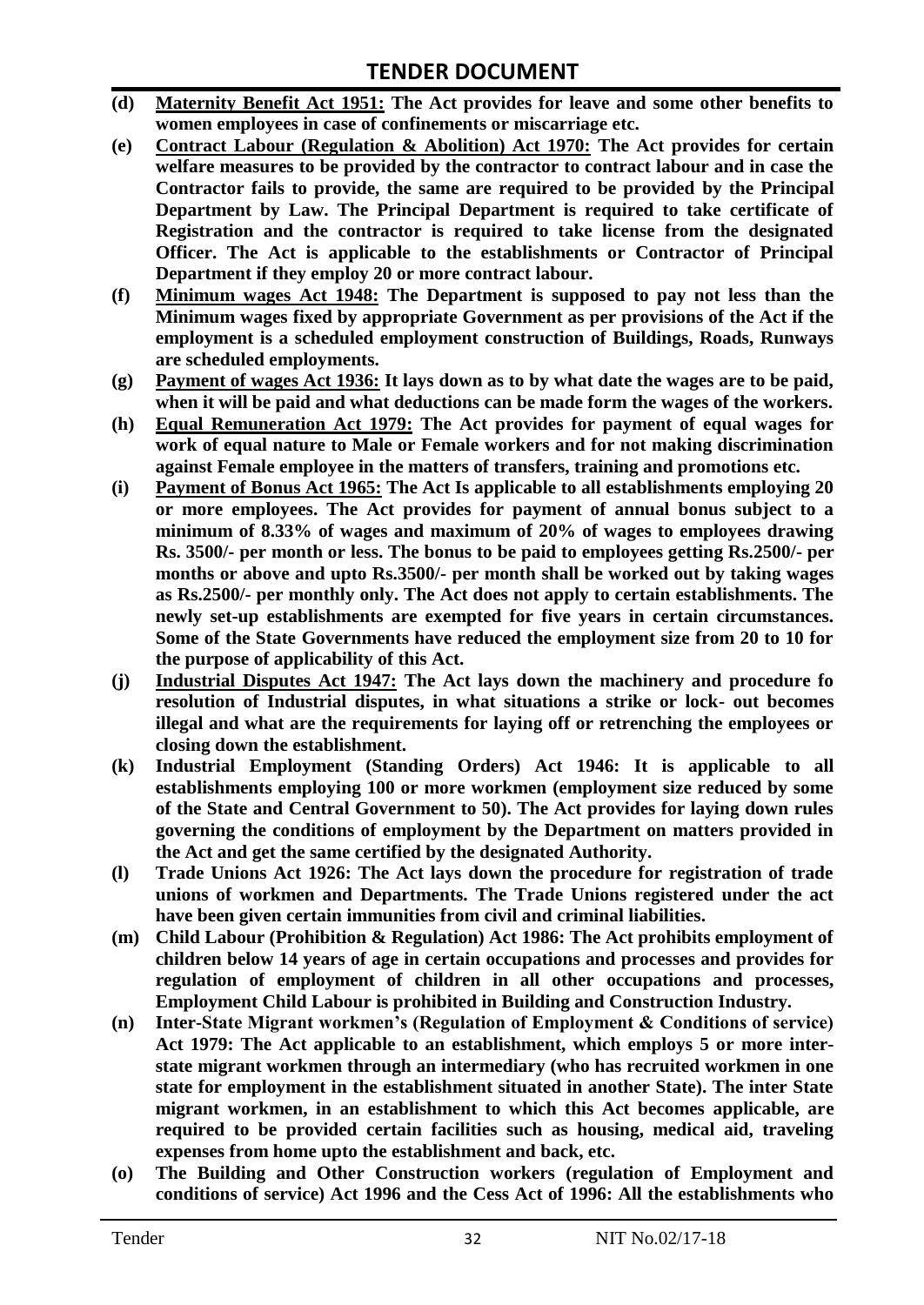**carryon any building or other construction work and employs 10 or more workers are covered under this Act. All such establishments are required to pay cess at the rate not exceeding 2% of the cost of construction as may be modified by the Government. The Department of the establishment is required to provide safety measures at the Building or construction work and other welfare measures, such as Canteens, First-aid facilities, Ambulance, Housing accommodations for workers near the work place etc. The Department to whom the Act applies has to obtain a registration certificate from the Registering Officer appointed by the Government.**

**(p) Factories Act 1948: The Act lays down the procedure for approval of plans before setting up a factory, health and safety provisions, welfare provisions, working hours, annual earned leave and rendering information regarding accidents or dangerous occurrences to designated authorities. It is applicable to premises employing 10 person or more with aid of power or 20 or more persons without the aid of power engaged in manufacturing process.**

#### **64. Liabilities of the Contractor**

64.1 Accident Relief and workmen compensation:

The contractor should make all necessary arrangements for the safety of workmen on the occurrence of the accident, which results in the injury or death of any of the workmen employed by the contractor, the contractor shall within 24 hours of the happenings of the accident and such accidents should intimate in writing to the Consultant and Incharge of the Centre. The contractor shall indemnify Centre against all loss or damage sustained by the Centre resulting directly or indirectly from his failure to give intimation in the manner aforesaid including the penalties or fines if any payable by Centre as a consequence of Centre failure to give notice under workmen"s compensation Act or otherwise conform to the provisions of the said Act in regard to such accident.

- 64.2 In the event of an accident in respect of which compensation may become payable under the workmen"s compensation Act VIII 23 whether by the contractor, by the Government it shall be lawful for the Incharge to retain such sum of money which may in the opinion of the Incharge be sufficient to meet such liability. The opinion of the Incharge shall be final in regard to all matters arising under this clause.
- 64.3 The contractor shall at all times indemnify the Centre against all claims which may be made under the workmen"s compensation act or any statutory modification thereafter or rules there under or otherwise consequent of any damage or compensation payable in consequent of any accident or injuries sustained or death of any workmen engaged in the performance of the business relating to the contractor.

#### **65. Contractor's Staff, Representatives and Labour:**

- (a) The contractor shall, at all times, maintain on the works, staff of qualified Engineers, and Supervisors of sufficient experience of similar other jobs to assure that the quality of work turned out shall be as intended in the specifications. The contractor shall also maintain at the works, a Work Manager or sufficient status, experience and office and duly authorize him to deal with all aspects of the day-today work. All communications to any commitments by the Work Manager shall be considered as binding on the Contractor.
- (b) The Contractor shall at all times submit details of skilled and unskilled labour and equipment employed to the Incharge in prescribed proforma as he may require to assess and ensure the proper progress of work.
- (c) If the contractor does not employ the technical person agreed to on the work a fine may be imposed as decided by the Competent Authority.

#### **66. Accommodation and food:**

The contractor should arrange accommodation he needs, at his own cost. The contractor shall make his own arrangements for supply of food grains, fuel and other provision to his staff and labourers including controlled commodities.

#### **67. Relationship :**

Contractor shall have to furnish information along with tender, about the relationship he is having with any officer of the Centre.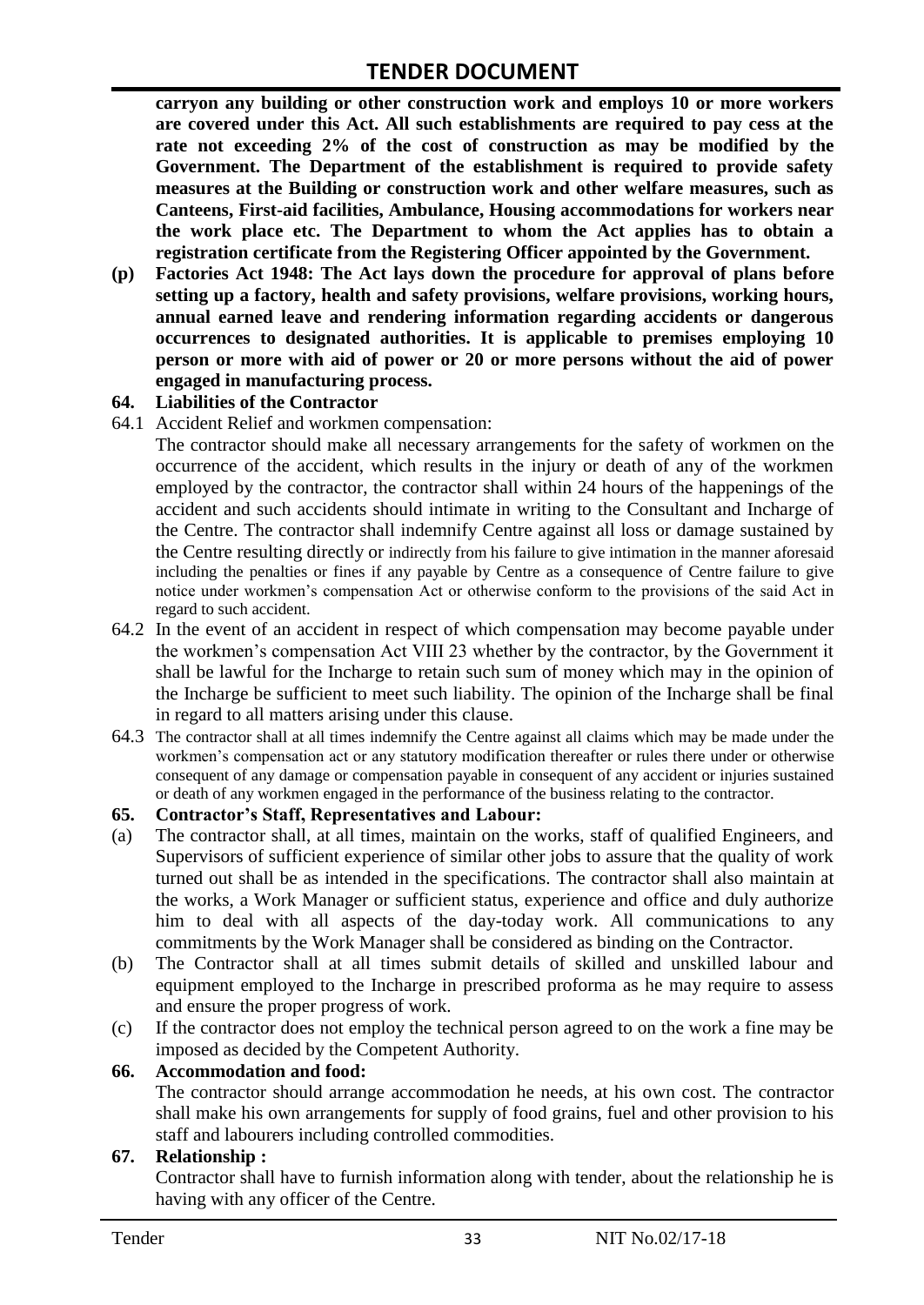#### **68. Protection of adjoining premises:**

The contractor shall protect adjoining sites against structural, decorative and other damages that could be caused by the execution of these works and make good at his cost any such damages.

#### **69. Work during night or on Sundays and holidays:**

The works can be allowed to be carried out during night, Sundays or authorised holidays in order to enable him to meet the schedule targets and the work shall require almost round the clock working keeping in view:

- (i) The provisions of relevant labour laws being adhered to:
- (ii) Adequate lighting, supervision and safety measures are established to the satisfaction of the and
- (iii) The construction programme given by the Contractor and agreed upon by the envisages such night working or working during Sundays or authorised holidays

#### **70. Layout of materials stacks:**

The contractor shall deposit materials for the purpose of the work on such parts only of the ground as may be approved by the Incharge before starting work. A detailed survey, clearly indicating position and areas where materials shall be stacked and sheds built is to be conducted by the contractor at his own cost and only after obtaining necessary approval of the plan for use of sites by the Incharge, the Contractor can use the sites accordingly.

#### **71. Use of blasting materials:**

Procurement of blasting materials and its storage is the responsibility of the contractor. The contractor shall engage licensed blaster for blasting operation. The contractor is to act in accordance with Indian Explosive Act and other rules prevailing, during the execution of work. It is the responsibility of the contractor to see, that works by other agencies in the vicinity are not hampered, in such cases if any claim is made by other agencies that should be borne by the contractor. Carriage of blasting materials, from the magazine to the work site, is the responsibility of the contractor.

#### **72. Plant and Equipment:**

- 72.1 The contractor shall have sufficient plant, equipment and labour and shall work such hours and shifts as may be necessary to maintain the progress on the work as per the approval progress schedule. The working and shifts hours shall comply with the Govt. Regulations in force.
- 72.2 It is to expressly and clearly understood that contractor shall make his own arrangements to equip himself with all machinery and special tools and plant for the speedy and proper execution of the work and the department does not undertake responsibility towards their supply.
- 72.3 The department shall supply such of the machinery that may be available on hire basis but their supply cannot be demanded as matter of right and no delay in progress can be attributed to such non-supply of the plant by the department and the department cannot be made liable for any damage to the contractor. The Contractor shall be responsible for safe custody of the departmental machinery supplied to him (which will be delivered to contractor at the machinery yard at site of work) and he has to make good all damages and losses if any other than fire, wear and tear to bring it to the conditions that existed at the time of issue to the contractor before handing over the same to the department. The hire charges for the machinery handed over to the contractor will be recovered at the rate prevalent at the time of supply. The contractor will have to execute supplemental agreement with at the time of supply of the machinery.
- 72.4 The acceptance of departmental machinery on hire is optional to the contractor.

#### **73. Steel forms:**

Steel forms should be used for all items involving and use of centering and shuttering shall be single plane without any dents and undulations.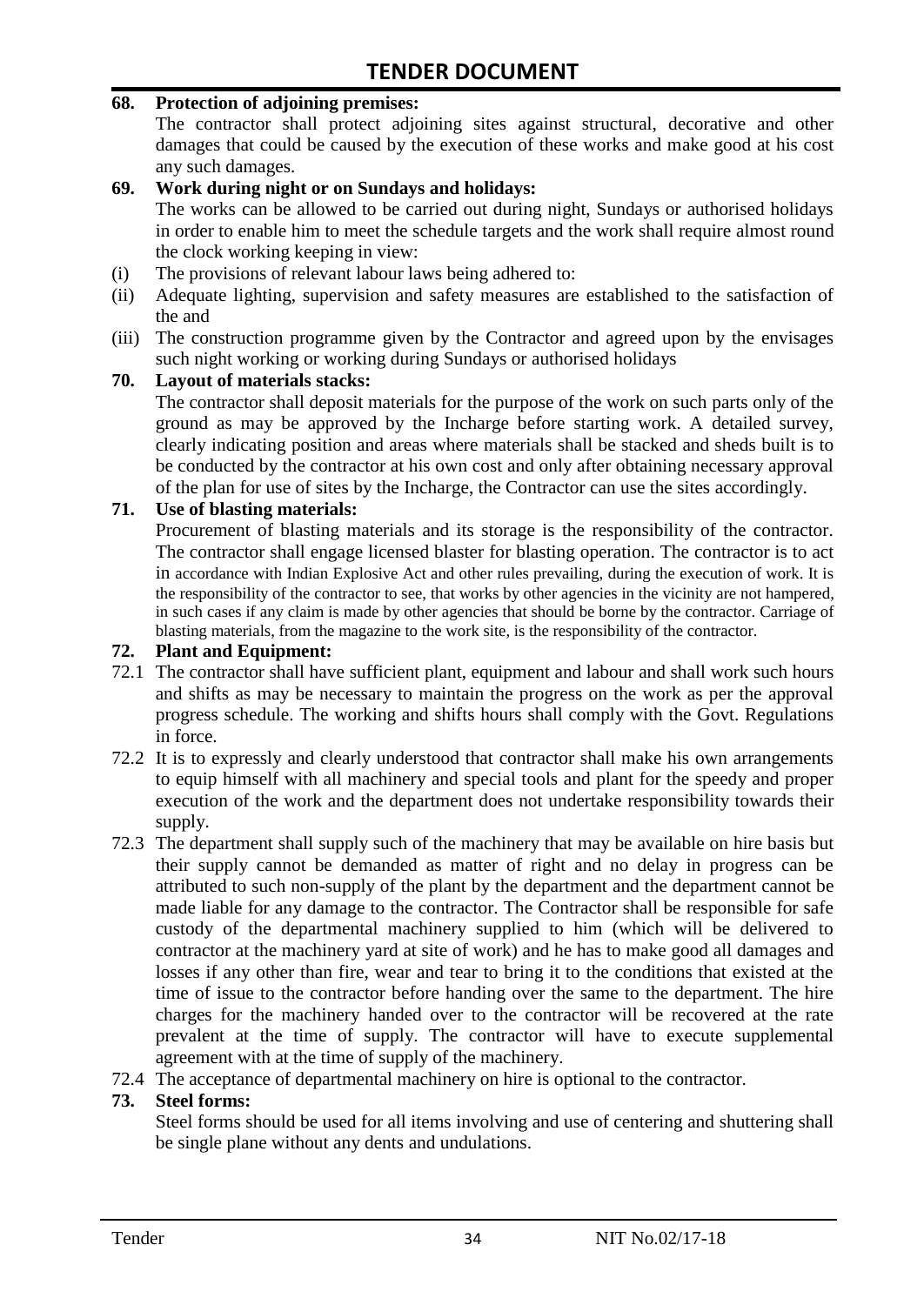#### **74. Inconvenience to public:**

The contractor shall not deposit materials at any site, which will cause inconvenience to public. The Incharge may direct the contractor to remove such materials or may undertake the job at the cost of the contractor.

**75. Conflict of interest:**

**Any bribe, commission, gift or advantage given, promised or offered by on behalf of contractor or his partner, agent or servant or any one on his behalf to any officer, servant, representatives, agents of Incharge or any persons on their behalf, in relation to the obtaining or to execution of this, or any other contract with Incharge shall in addition to any criminal liability, which it may occur, subject to the cancellation of this or all other contracts and also to payment of any loss or damage resulting from any such cancellation. Incharge shall then be entitled to deduct the amount, so payable from any money, otherwise due to the contractor under this or any other contract.**

#### **76. Contract documents and materials to be treated as confidential:**

All documents, correspondences, decisions and orders, concerning the contract shall be considered as confidential and/or restricted in nature by the contractor and he shall not divulge or allow access to them by any unauthorized person

#### **77. General obligations of Contractor:**

- 77.1 The contractor shall, subject to the provision of the contract and with due care and diligence, execute and maintain the works in accordance with specifications and drawings.
- 77.2 The contractor shall promptly inform the Department and the Incharge of any error, omission, fault and such defect in the design of or specifications for the works which are discovered when reviewing the contract documents or in the process of execution of the works.
- 77.3 If Contractor believes that a decision taken by the Incharge was either outside the authority given to the Incharge by the Contract or that the decision was wrongly taken, the decision shall be referred to the technical expert within 14 days of the notification of the Incharge's decisions.
- 77.4 Pending finalisation of disputes, the contractor shall proceed with execution of work with all due diligence

#### **78. Security measures:**

- a) Security requirements for the work shall be in accordance with the Government's general requirements including provisions of this clause and the Contractor shall conform to such requirements and shall be held responsible for the actions of all his staff, employees and the staff and employees of his sub-contractors
- b) All contractors' employees, representatives and sub-contractor's employees shall wear identifications badges provided by the contractor. Badges shall identify the contractor, showing and employee's number and shall be worn at all times while at the site. Individual labour will not be required to wear identification badges.
- c) All vehicles used by the contractor shall be clearly marked with contractor"s name.
- d) The contractor shall be responsible for the security of the works for the duration of the contract and shall provide and maintain continuously adequate security personnel to fulfil these obligations. The requirements of security measures shall include, but not limited to maintenance of order on the site, provision of all lighting, fencing, guard flagmen and all other measures necessary for the protection of the works within the colonies, camps and elsewhere on the site, all materials delivered to the site, all persons employed in connection with the works continuously throughout working and non working period including nights, Sundays and holidays for duration of the contract.
- e) Other contractors working on the site concurrently with the contractor will provide security for their own plant and materials. However, their security provisions shall in no way relieve the contractor of his responsibilities in this respect.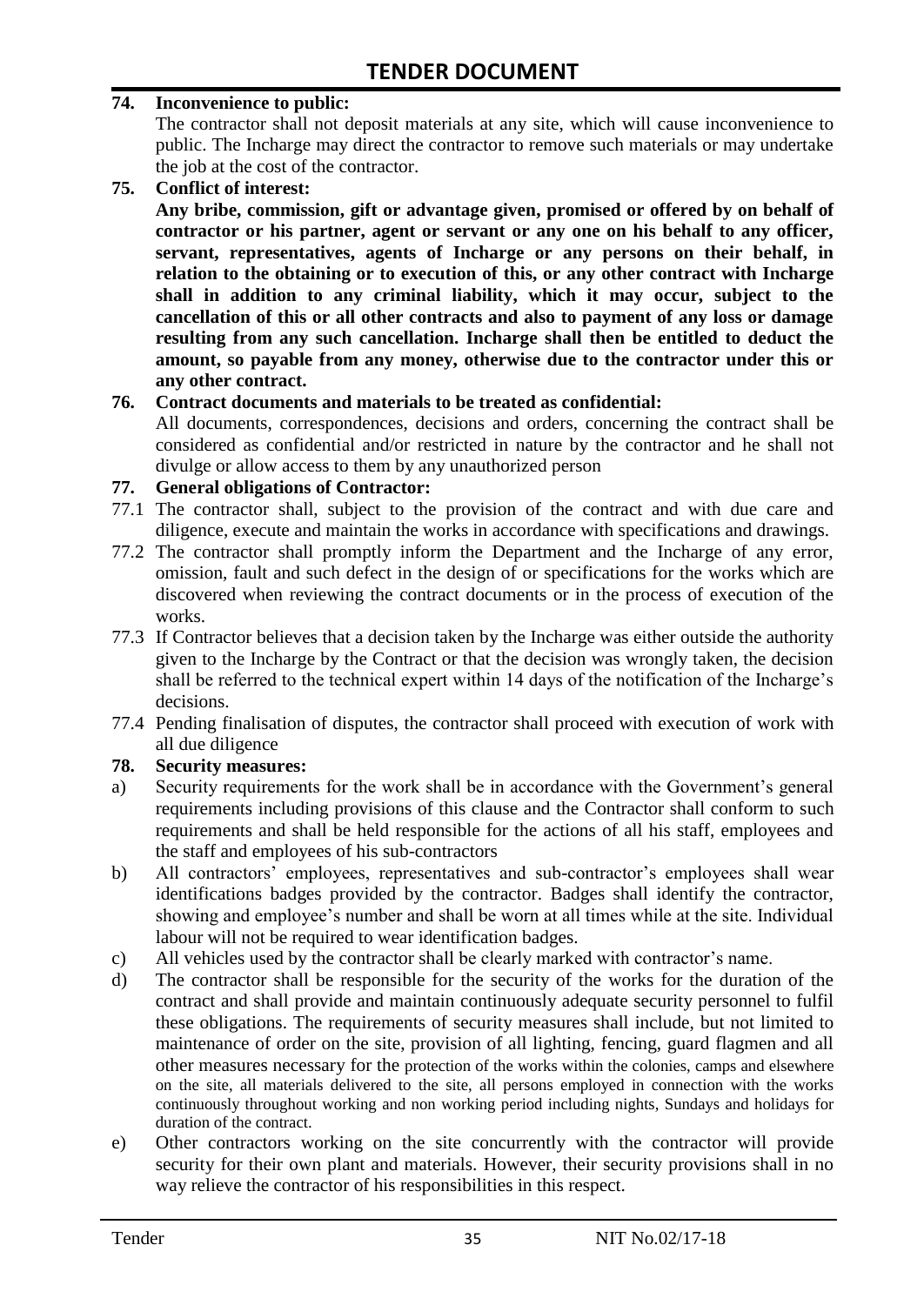f) Separate payment will not be made for provision of security services.

#### **79. Fire fighting measures:**

- a) The contractor shall provide and maintain adequate fire fighting equipment and take adequate fire precaution measures for the safety of all personnel and temporary and permanent works and shall take action to prevent damage to destruction by fire of trees shrubs and grasses.
- b) Separate payment will not be made for the provision of fire prevention measures.

#### **80. Sanitation:**

The contractor shall implement the sanitary and watch and ward rules and regulations for all forces employed under this contract and if the Contractor fails to enforce these rules, the Incharge may enforce them at the expenses of the Contractor.

#### **81. Training of personnel:**

The contractor, shall, if and as directed by the Incharge provide free of any charge adequate facilities, for vocational training of Government Officers, students, Engineers, supervisors, foremen, skilled workmen etc. not exceeding six in number at any one time on the contractor"s work. Their salaries, allowances etc. will be borne by the Government and the training schemes will be drawn up by the Incharge in consultation with the contractor.

#### **82. Ecological balance:**

- a) The contractor shall maintain ecological balance by preventing de-forestation, water pollution and defacing of natural landscape. The contractor shall so conduct his construction operation as to prevent any unnecessary destruction, scarring, or defacing of the natural surrounding in the vicinity of the work. In respect of the ecological balance, Contractor shall observe the following instructions.
- i) Where unnecessary destruction, scarring, damage or defacing may occur, as result of the operation, the same shall be repaired replanted or otherwise corrected at the contractor"s expense. The contractor shall adopt precautions when using explosives, which will prevent scattering of rocks or other debris outside the work area. All work area including borrow areas shall be smoothened and graded in a manner to conform to the natural appearances of the landscape as directed by the Incharge.
- ii) All trees and shrubbery which are not specifically required to be cleared or removed for construction purposes shall be preserved and shall be protected from any damage that may be caused by the contractor's construction operation and equipment. The removal of trees and shrubs will be permitted only after prior approval by the Incharge. Special care shall be exercised where trees or shrubs are exposed to injuries by construction equipment, blasting, excavating, dumping, chemical damage or other operation and the contractor shall adequately protect such trees by use of protective barriers or other methods approval by the Incharge. Trees shall not be used for anchorages. The contractor shall be responsible for injuries to trees and shrubs cause by his operations. The term "injury" shall include, without limitation bruising, scarring, tearing and breaking of roots, trunks or branches. All injured trees and shrubs be restored as nearly as practicable without delay to their original condition at the contractor"s expense.
- (iii) The contractor's construction activities shall be performed by methods that will present entrance or accidental spillage of solid matter contaminants, debris and other objectionable pollutants and wastage into river. Such pollutant and waste include earth and earth products, garbage, cement concrete, sewage effluent, industrial wastes, radio-active substances, mercury, oil and other petroleum products, aggregate processing, mineral salts and thermal pollution. Pollutants and wastes shall be disposed off in a manner and at sites approved by the Incharge.
- (iv) In conduct of construction activities and operation of equipments the contractor shall utilize such practicable methods and devices as are reasonably available to control, prevent and otherwise minimize the air pollution. The excessive omission of dust in to the atmosphere will not be permitted during the manufacture, handling and storage of concrete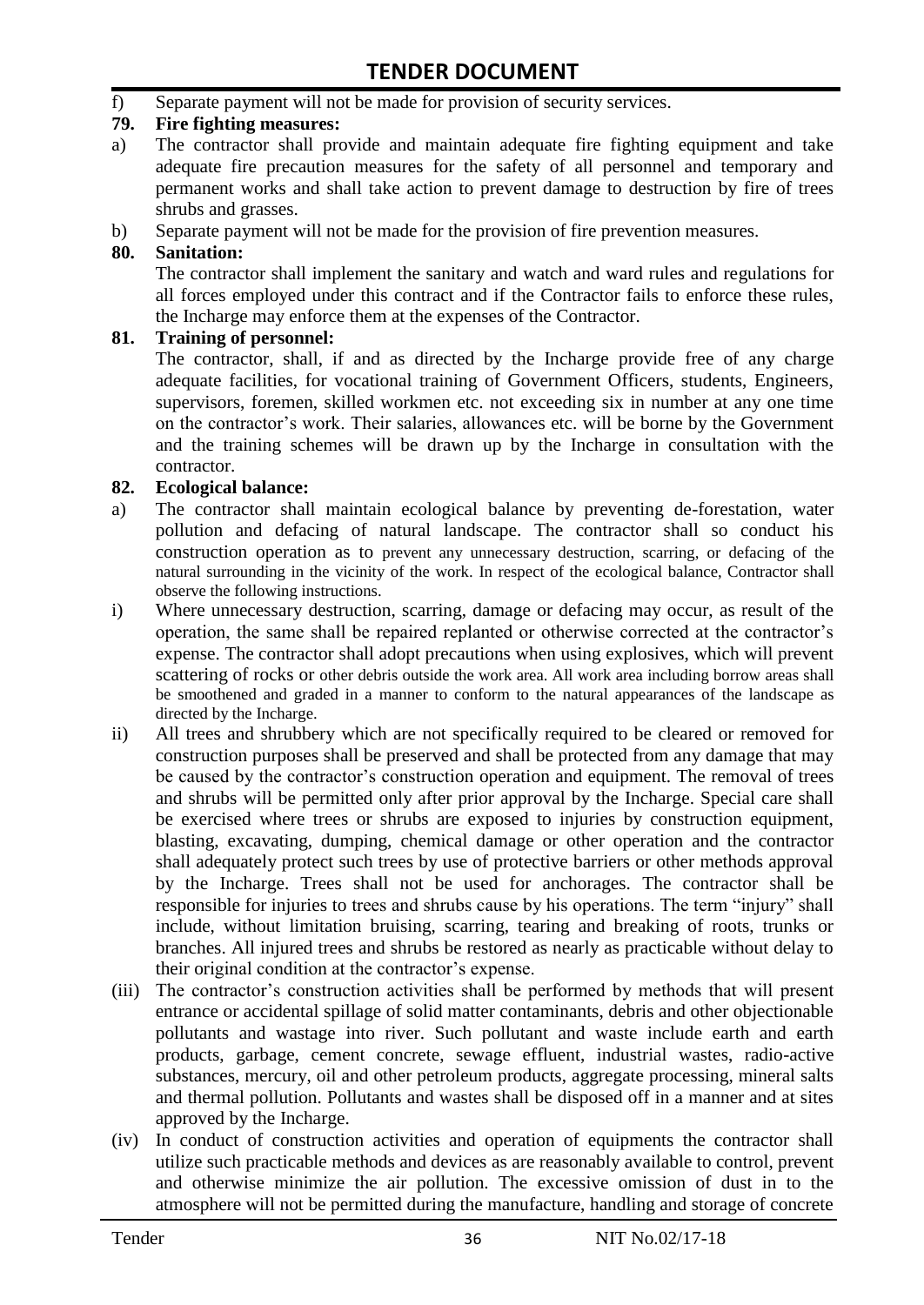aggregates and the contractor shall use such methods and equipment as a necessary for collection and disposal or prevention of dust during these operation. The contractor's methods of storing and handling cement shall also include means of eliminating atmospheric discharges of dust, equipment and vehicles that give objectionable omission of exhaust gases shall not be operated. Burning of materials resulting from clearing of trees, bushes, combustible construction materials and rubbish may be permitted only when atmospheric conditions for burning are considered favourable.

b) Separate payment will not be made for complying with the provisions of this clause and all cost shall be deemed to have been included in the unit rates and prices included in the contract if any provision is not complied with within a reasonable time even after issue of a notice in this respect, the necessary operations would be carried out by the Incharge at the cost of the Contractor, Orders of the Incharge in this respect would be final and binding on the contractor.

#### **83. Preservation of existing vegetation:**

- a) The contractor will preserve and protect all existing vegetation such as trees, on or adjacent to the site which do not unreasonably interfere with the construction as may be determined by the Incharge. The contractor will be held responsible for all unauthorized cutting or damage of trees, including damage due to careless operation of equipment, stockpiling of materials or tracking of grass areas by equipment. Care shall be taken by the Contractor in felling tress authorised for removal to avoid any unnecessary damages to vegetation and tress that are to remain in place and to structures under construction or in existence and to workmen.
- b) All the produce from such cutting of trees by the contractor shall remain the property of Government and shall be properly stacked at site, approved by the Incharge. No payment whatsoever, shall be made for such cutting and its stacking by the Contractor. If an produce from such cutting is not handed over to the Government by the contractor, he shall be charged for the same at the rates to be decided by the Incharge. The recovery of this amount shall be made in full from the intermediate bill that follows.
- c) The contractor shall also make arrangements of fuel deposits for supply of required fuel for the labourer to be employed for cooking purpose at his own cost in order to prevent destruction of vegetation growth in the surrounding area of the work site.

#### **84. Possession prior to completion:**

The Incharge shall have the right to take possession of or use any completed part of work or works or any part there of under construction either temporarily or permanently. Such possession or use shall not be deemed as an acceptance of any work either completed or not completed in accordance with the contract, except where expressly otherwise specified by the Incharge.

#### **85. Payment upon termination:**

If the contract is terminated because of a fundamental breach of contract by the contractor, the Incharge shall issue a certificate for the value of the work done less advance payment received upon the date of the issue of the certificate and less the rate to apply to the work not completed as indicated in the contract data. Additional liquidated damages shall not apply. If the total amount due to the Department exceeds any payment due to the contractor the difference shall be a debt payable to the Department. In case of default for payment within 28 days from the date of issue of notice to the above effect, the contractor shall be liable to pay interest at 12% per annum for the period of delay.

#### **86. Access to the contractor's books:**

Whenever it is considered necessary by the Incharge to ascertain the actual cost of execution of any particular extra item of work or supply of the plant or material on which advance is to be made or of extra items or claims, he shall direct the contractor to produce the relevant documents such as payrolls, records of personnel, invoices of materials and any or all data relevant to the item or necessary to determine its cost etc. and the contractor shall when so required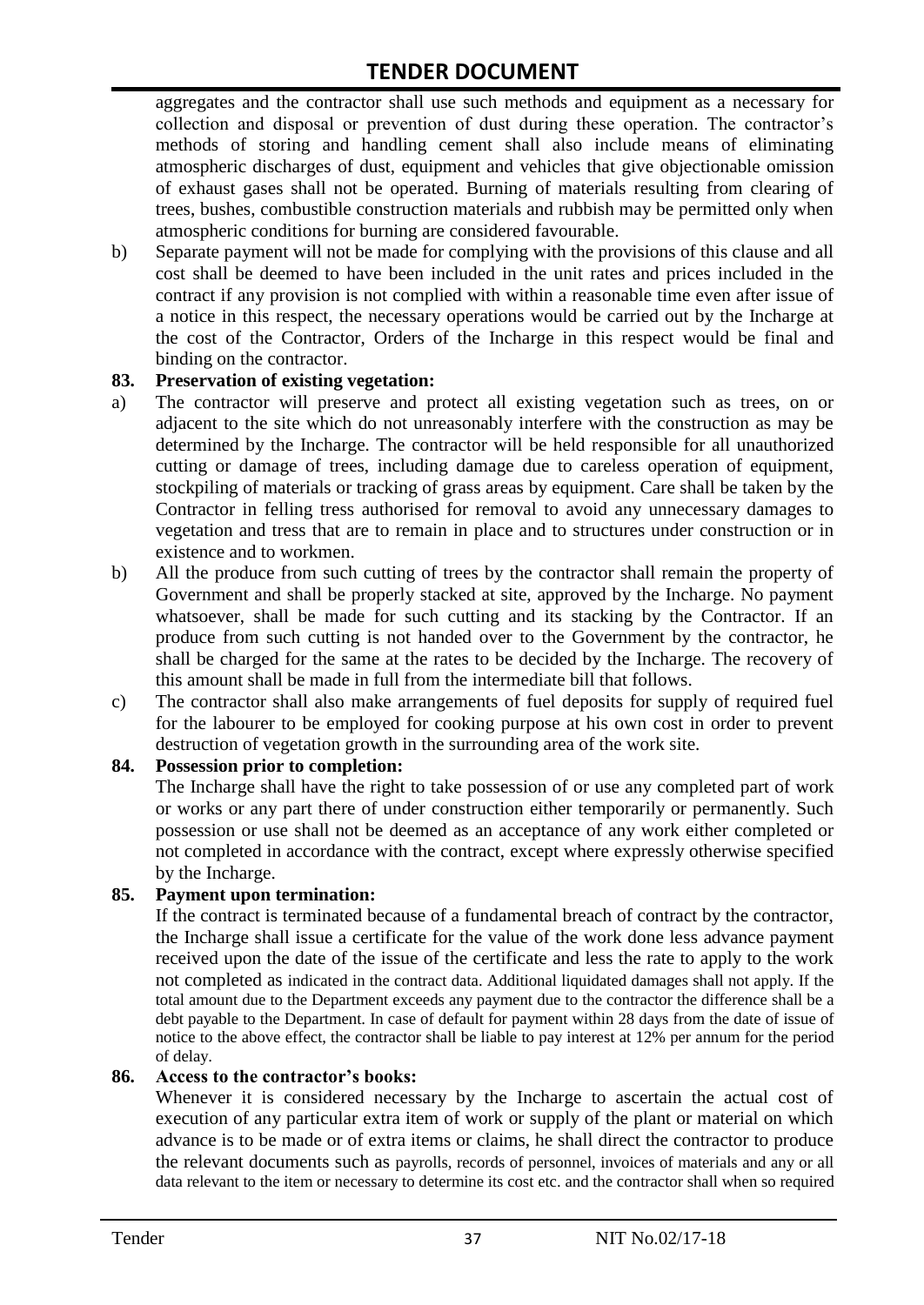furnish all information pertaining to the aforesaid items in the mode and manner that may be specified by the Incharge.

#### **87. Drawing to be kept at site:**

One copy of the drawings furnished to the contractor shall be kept by the contractor on the site and the same shall at all reasonable time be available for inspection and use by the Incharge and the Incharge"s representative and by any other persons authorized by the Incharge in writing.

#### **88. B.I.S. [I.S.I.] books to be kept at site:**

A complete set of Indian Standard specification referred to in "Technical Specifications" shall be kept at site for reference.

#### **89. Site Order Book:**

An order book shall be kept at the site of the work. As far as possible, all orders regarding the work are to be entered in this book. All entries shall be signed and dated by the Department Officer in direct charge of the work and by the contractor or by his representative. In important cases, the Incharge will countersign the entries, which have been made. The order book shall not be removed from the work, except with the written permission of the Incharge.

#### **90. Variations by way of modification, omissions or additions:**

For all modifications, omissions from or additions to the drawings and specifications, the will issue revised plans, or written instructions, or both and no modification, omission or addition shall be made unless so authorised and directed by the Incharge in writing. The shall have the privilege of ordering modifications, omission or additions at any time before the completion of the work and such orders shall not operate to annual those portions of the specifications with which said changes do not conflict. "s Decision:

It shall be accepted as in separable part of the contract that in matters regarding materials, workmanship, removal of improper work, interpretation of the contract drawings and contract specification, mode of the procedure and the carrying out o the work, the decision of the Incharge, which shall be given in writing shall be binding on the contractor.

- **91. Income tax**
- **a) During the currency of the contract deduction of income tax at 2.24% shall be made from the gross value of each bill of the contract, the contract value of which is in excess of Rs. 10,000/- for deduction of tax at rates lower than 2.24% procedure stipulated under section 194-C(4) of Income Tax Act, 1961 shall be followed.**
- **b) Income Tax clearance certificate should be furnished before the payment of final bill.**
- **c) The contractor's staff, personnel and labour will be liable to pay personnel income taxes in respect of their salaries and wages as are chargeable under the laws and regulations for the time being in force, and the contractor shall perform such duties in regard to such deductions thereof as may be imposed on him by such laws and regulations.**
- **92. Value Added Tax (VAT):**
- **92.1. The Contractor has to pay the Sales Tax/ VAT wherever payable.**
- **92.2. The contractor should produce a valid Value Added Tax Clearance Certificate before the payment of the final bill, otherwise payment to the contractor will be withheld.**

#### **93. Supply of construction materials:**

- i) The contractor has to make his own arrangements for procurements, supply and use of construction materials.
- ii) All materials so procured should confirm to the relevant specifications indicated in the bidding documents.
- iii) The contractor shall follow all regulations of the Department/Government of India in respect of import licenses etc., of the procurement of the materials is through imports and he shall be responsible for the payment of applicable duties and taxes, port clearances, inland transportation etc.
- iv) The contractor shall make his own arrangements for adequate storage of the materials.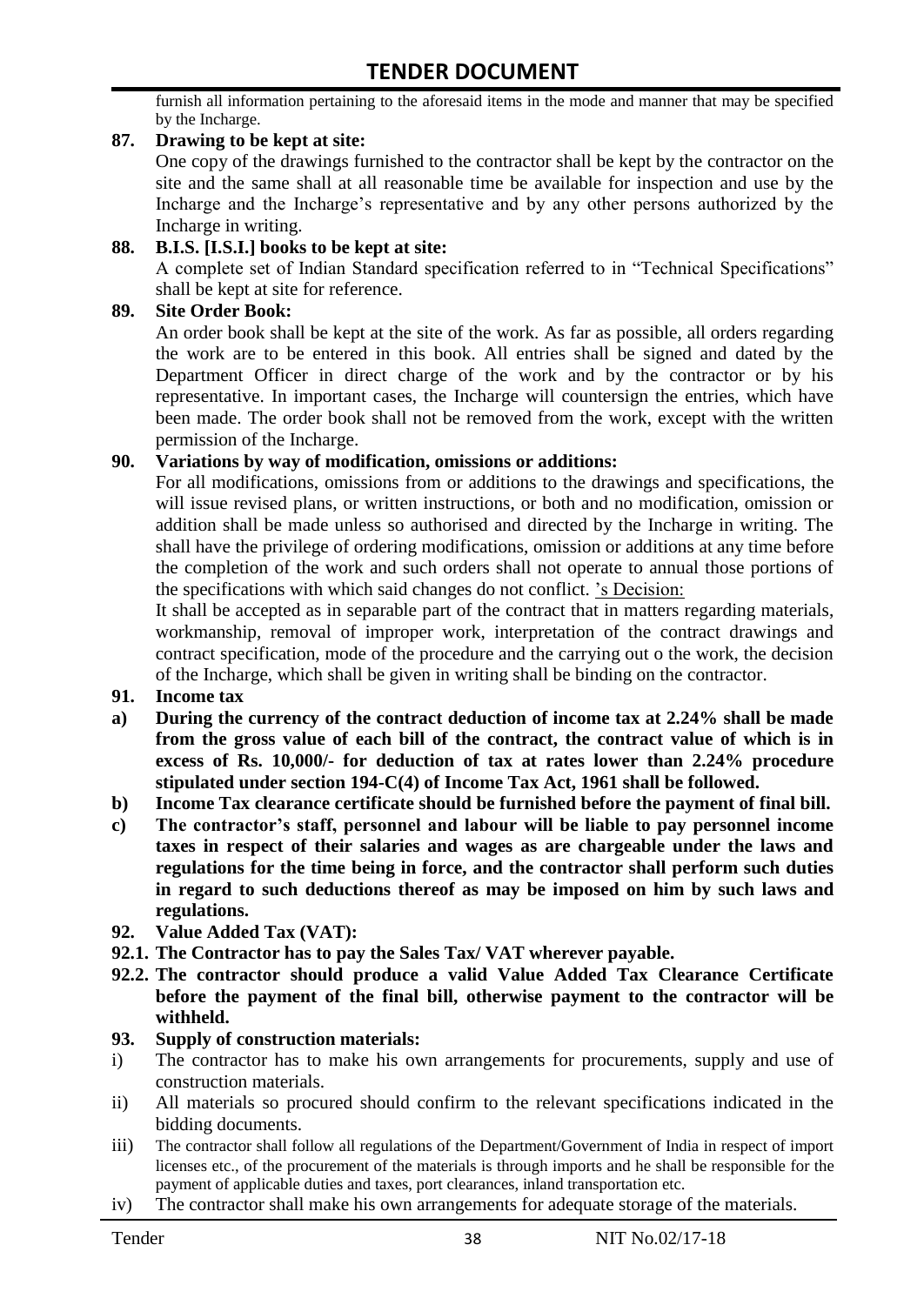# **ADDITIONAL CONDITIONS TO TENDER NOTICE**

A Statement giving brief particulars of equipment and resources that will be put at the disposal of the work under the following classification should accompany the tender

- 1. a. Equipment transport for material viz. Lorrie / Carts, Crushers etc.,
	- b. Organization: 1.Technical 2. Unskilled
	- c. Methods that will be adopted to speed up the work to ensure completion within the prescribed time.
- 2. The contractor shall make his own arrangements for all the tools and plants required for the execution of the work. The equipment if any, available with the Department may be hired to the contractor at rates and conditions prescribed by the Department.
- 3. National Savings Certificates and other Government Bonds will not be accepted towards the Earnest Money Deposit.
- 4. A Separate tender must be submitted to each work as mentioned in the list of works enclosed. Tenders submitted for more than one work in one cover will be rejected. Only one tender should be enclosed in the cover.
- 5. All rejected materials shall be removed from the site, within 24 hours after written instructions of rejecting and materials and ordering their removal have been issued in case of default, on the part of the contractor to carryout such order, the materials will be got removed through other agency at the contractor's risk and cost.
- 6. All materials rejected or obstructing traffic shall be removed by the Contractor, with the least possible delay, within the time specified, failing which it is open to the Department to remove them at the contractor's risk, through other agency. All labour in testing and measuring during measurements and check measurements should be borne by the contractor.
- 7. The contractor shall with his own expenses, make all the arrangements and take all possible steps and precautionary measures, for the safety of the public, during the execution of the electrical works. The rates offered by the contractor should be inclusive of such incidental charges.
- 8. Fully accepted agreement rates will be paid only after all the items of work are completed. The agreement executing authority will decide the exact items, the rates of which are considered to be high, for the purpose of this clause and his decision of the Incharge shall be final and binding on the contractor.
- **9. As per new section 104 – C of the Income Tax 1961, deduction at the rate of 2.24% on the gross amounts of payments, will be made towards Income Tax should the value of the contract exceeds Rs. 10,000/- (Vide Government of India Reference F. N. 275 / 100/ 72 –1 – TJI – dated 29-5-72).**
- 10. Where the value of the contract exceeds the sum of Rs. 10,000/- the contractor has to produce a valid income tax clearance certificate along with the tender, atleast at the time of payment of final bill of the work. In case the final bill is withheld, the bill will be paid only after production of the certificate.
- 11. Once a contractor buys a tender schedule he shall not be permitted to return the schedule.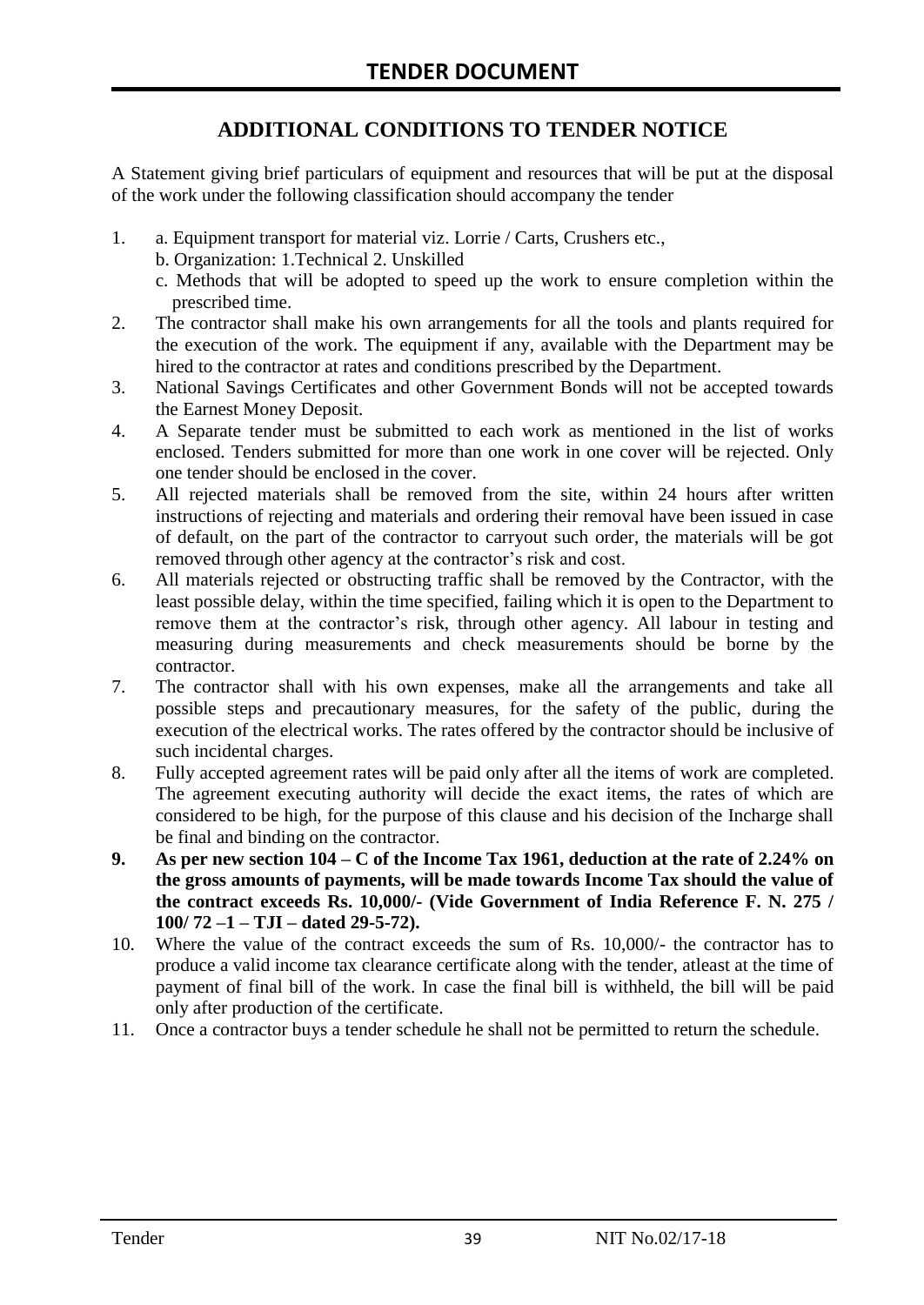# **GENERAL SPECIFICATIONS**

#### **1. General Specifications for (Name of the work)**

#### **2. General Specifications and Instructions for Electrical Work**

- 1. I.E. RULES 1956: The installation shall generally be carried out in conformity with the Indian Electricity rule 1956 as amended from time to time and National Electrical code which contains specific regulations to be adhered to in the supply and use of electricity energy in the interest of safety.
- 2. PRESSURE AND FREQUENCY OF SUPPLY: All current consuming devices shall be suitable for the pressure and frequency of supply stated in the special conditions of contract
- 3. SYSTEM OF WIRING: The wiring shall be carried out on such a system as may be specified in the conditions of contract. "Power wiring shall be kept separate and distinct from lighting wiring. All conductors shall be run as far as possible along the walls and ceiling, so as to be easily accessible for inspection. The balancing of circuits in 3 phase

#### **a) General Conditions for Electrical Works**

- 1. The make of material mentioned in the Schedule A, should be used on the work in variably and the Department reserves the right to insist upon using any of the make of the material mentioned in the Schedule – A from their choice.
- 2. The work shall be carried out strictly in conformity with (i) code of practice for Electrical wiring and fittings in Government Building (ii) The Indian Standard Specification (iii) The Department specification, if the work carried out does not comply with the code of practice and Departmental specifications and if the work man ship is unsatisfactory it will be binding of the contractor to redo the job without any extra cost and pay penalty as decided by the department towards inconvenience caused , if any.
- 3. The work should be carried out under the direct supervision of persons holding a certificate of competency for the type of work involved.
- 4. After completion of work a plan of building should be furnished indicating the location of various main and sub- boards and all the fittings together with a circuit diagram duly numbered ( in the diagram)
- 5. The contractor will be responsible for any defect noticed during either improper workmanship or defective materials supplied by him for two calendar years from the date of final completion of work.
- 6. Lugs should be provided for all earth connections.
- 7. The contractor himself should arrange for the transportation of men and material to their work spot.
- 8. All Civil works and patch works indicated for providing electrical installations should be well finished to the satisfaction of the authorities. A certificate from them should be obtained to the effect that the Civil and patch work done is to the satisfaction of authorities. It will be the responsibility of the electrical contractor to obtain such certificate from the Engineer. Unless such certificate is produced this office will have right to with held the bill.
- 9. Concreting to the pole and providing independent earthing should be done in presence of departmental staff.
- 10. The distribution boards with Switch controls shall be separate in each floor for normal supply and essential supply.
- 11. The lighting circuits shall be provided with separate conductor to enable to connect the normal lighting and essential lighting without linking to any of the above systems to ensure to switch over to essential supply in order to have minimum lighting to avoid inconvenience to the staff working.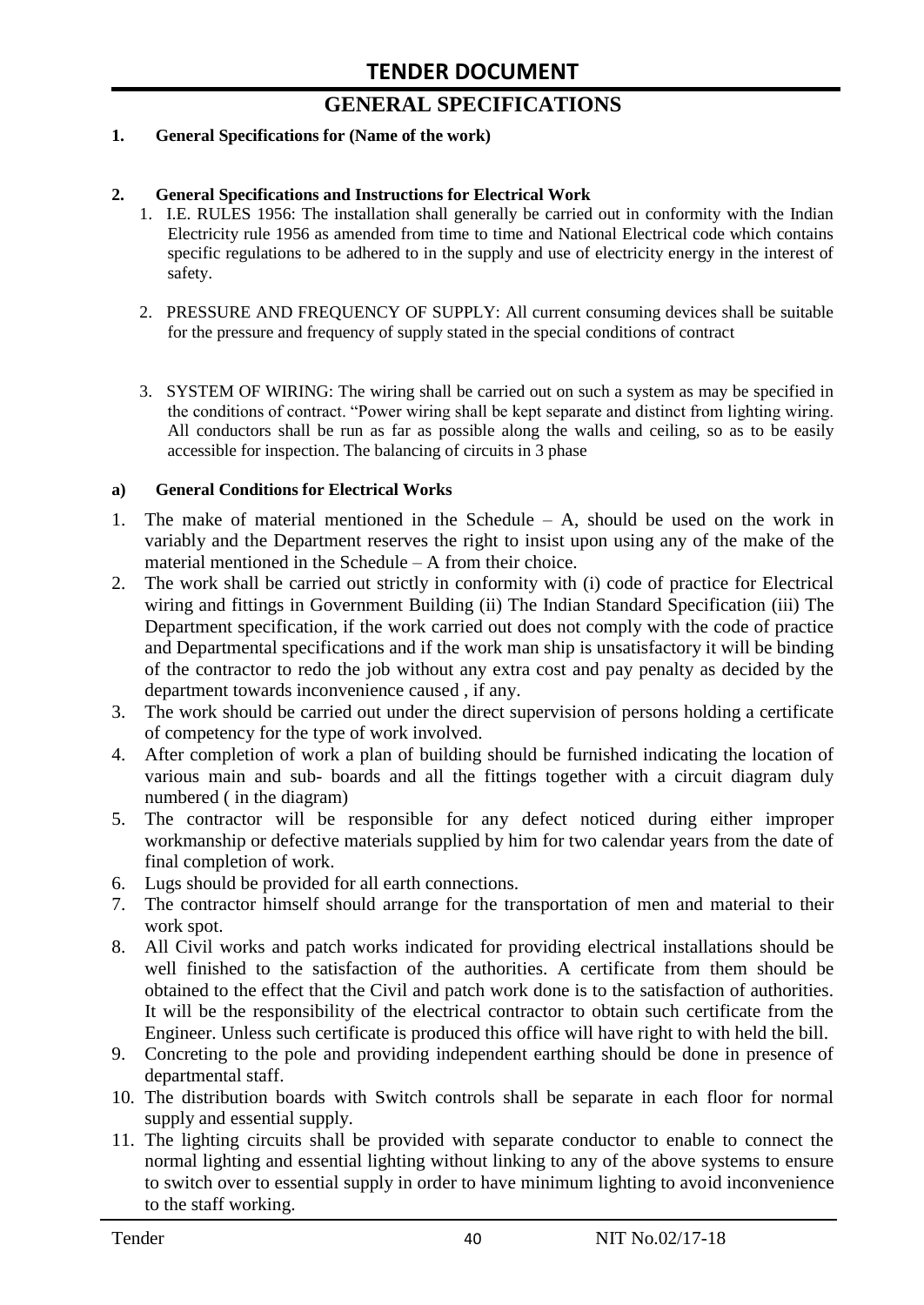- 12. The control for the luminaire to be provided in the hall for both to be connected to the normal supply and essential supply shall be separate and away from the each system.
- 13. For the points to be connected to essential supply, a separate conduit system is to be laid as enumerated in the above conditions includes circuit main of any system.
- 14. The locations for the D. B"s and Switch controls for essential supply will be decided during the course of execution where the circuit conduit way have to be terminated.
- 15. The tenderer / agency is bound to supply the materials prescribed in Schedule A and no change of specification and make will be entertained. The tenderer has to survey the market regarding availability of the materials for specified item brand / specified make in schedule – A of the tender schedules before tendering for the work. In case of Discrepancy Final Decision will be taken by the tender accepting authority.
- 16. The tenderer has to furnish the copy of the relevant test certificates /delivery challan against the materials supplied in support of genuine electrical materials.
- 17. Tenderer has to furnish compliance report comprising the details of the testing of the installation duly indicating IR values and fitness before the Energisation as per IE rules and he is solely responsible after Energisation of the installation during the defect liability.
- 18. It is bounded duty of the tenderer to see that the site is taken over after issue of the work order or after signing the agreement and should commence the work without delay. Any failure in this regard will be viewed seriously and necessary penalty will be levied as per agreement conditions.
- 19. The tenderer has to keep the necessary test equipment at site at his own cost for the convenience of the inspecting officers till the work is completed.

## **Drawings**

#### **1. Discrepancies**

- 1.1 In case of discrepancies between documents the following order of procedure shall apply:-
- 1.1.1 Between the written description of written dimensions in the drawings and the corresponding one in the specifications, the latter shall apply.
- 1.1.2 Figured dimensions shall supersede scaled dimensions. The drawings on a larger scale shall take precedence over those on a smaller scale.
- 1.1.3 Drawings issued as construction drawings from time to time shall supersede tender drawings and also the correspondence drawings previously issued.
- Note: The contractor should not execute any component of work without obtaining the working drawings. Any work done without drawings shall be at the contractor"s responsibility only. Acceptance for such work will be at the discretion of the Incharge.

#### **2.0 SECRECY CLAUSE**

The drawings and specifications made available to the tenderer shall exclusively be used on the work and they are retained from passing on each plan to any unauthorized hand either in parts or in full under the provisions of Section-3 and 5 of the official secrets Act 1923. Any violation in this regard will entail suitable action under appropriate clause or official secret Act 1923.

- 3. The Drawings enclosed to the tender are as follows:
	- a. Site plan and Building Plan **(as per page No.).**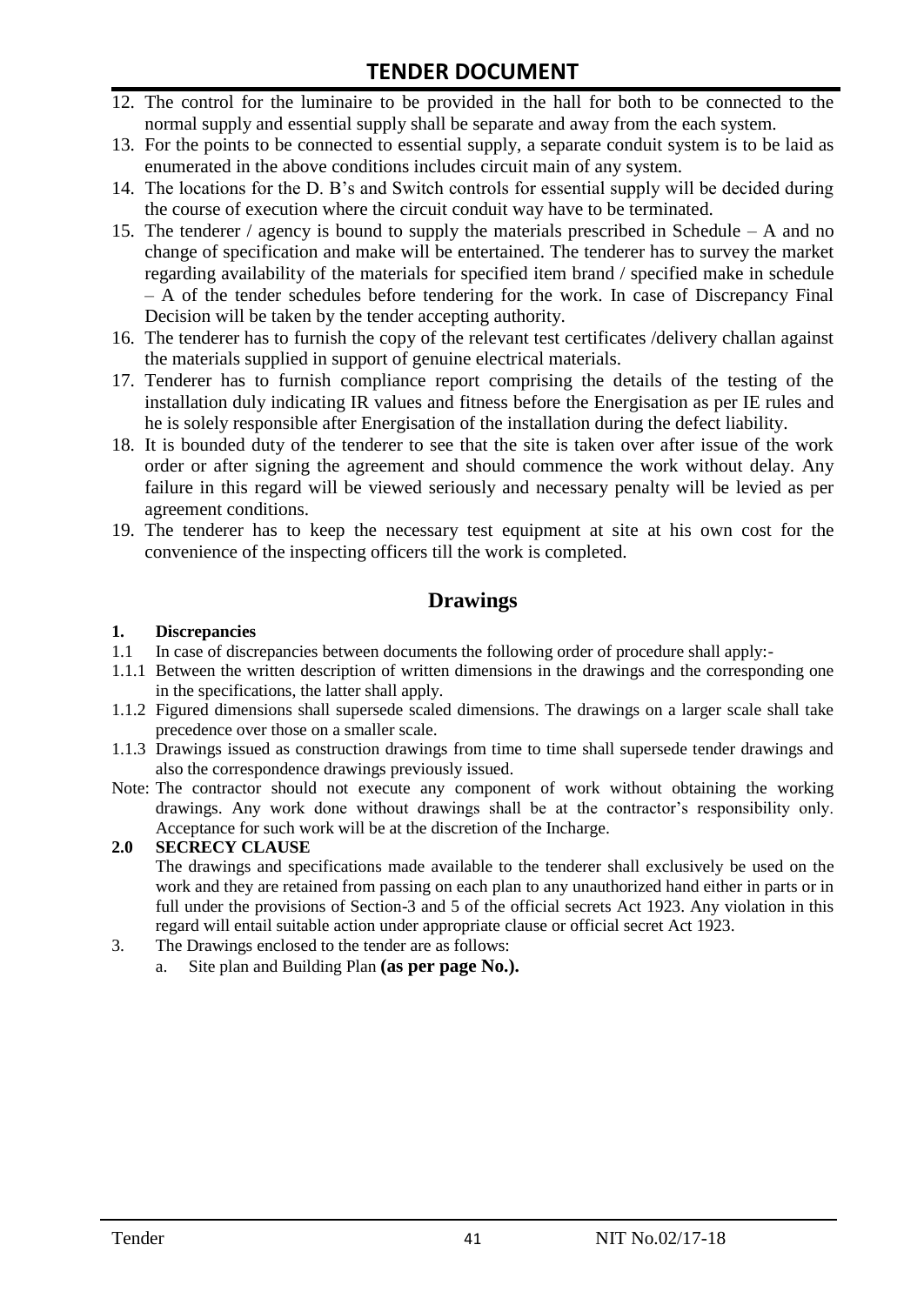#### **BILL OF QUANTITIES**

#### **Name of work: Cut-stone masonry work for repairing of fencing (approximately 400 meter) at Research Centre, Ranchi. PREAMBLE**

- 1. The Bill of Quantities shall be read in conjunction with the instructions to Tenderers, General and Special conditions of Contract Technical Specifications and Drawings.
- 2. The quantities given in the Bill of Quantities are estimated and provisional and are given to provide common basis for tendering. The quantities here given are those upon which the lumpsum tender cost of the work is based but they are subject to alterations, omissions, deductions or additions as provided for in the conditions of this contract and do not necessarily show the actual quantities of work to be done. The basis of payment will be actual quantities of work ordered and carried out as measured by the Contractor and verified by the Engineer and valued at the estimate rate plus or Bill of Quantities where applicable, and otherwise at such rates and prices as the Incharge may fix within the terms of Contract.
- 3. The estimate rates in the Bill of Quantities shall, except in so-far as it is otherwise provided under the Contract include cost of all constructional material, labour, machinery, transportation, erection, maintenance, profit, taxes and duties together with all general risks, liabilities and obligations set out or implied in the Contract.
- 4. The plans enclosed with the tender are liable to be altered during execution of work as per necessity of site conditions. The Tender rate quoted by the tenderer shall hold good for execution of work even with altered plans.
- 5. The whole cost of complying with the provisions of the Contract shall be included in the estimated rates for items provided in the Bill of Quantities and where no items are provided in the Bill of Quantities, their cost shall be deemed to be distributed among the estimate rates entered for the related items of work.
- 6. General directions and descriptions of work and materials are not necessarily repeated nor summarised in the Bill of Quantities. References to the relevant sections of the Contract documentation shall be made before entering estimate rate against each item in the Bill of Quantities.
- 7. The method of measurements of completed work for payment shall be in accordance with the relevant B.I.S. Codes.
- 8. All items of work are to be executed as per the drawings / specifications supplied with the contract documents. If there is any contradiction between the drawings and the text of the specifications, the

later shall prevail. 9. The Tenderer should inspect and select the quarries of his choice before he quotes the

- tender rate in the Schedule of Bill of Quantities and satisfy himself about the availability of required quantum of materials.
- 10. Diversion drains should be excavated before completion of the embankments and the useful soils should be used in the nearby embankments.
- 11. The actual mix proportion by weight to be adopted during execution will be got designed in the laboratories to suit the grade of concrete and mortar to be used. It will be the responsibility of the contractor to manufacture concrete and mortar of required strength.
- 12. The quantum of measurement for all items of earthwork involving conveyance manually or by machinery shall be as assessed by level measurement. The measurements for the embankment will be for the consolidated banks only.
- 13. Wherever bailing out of water is involved either for excavation or for foundations or for constructions, the rate quoted shall take into account the dewatering charges necessary. No separate payment will be made for dewatering.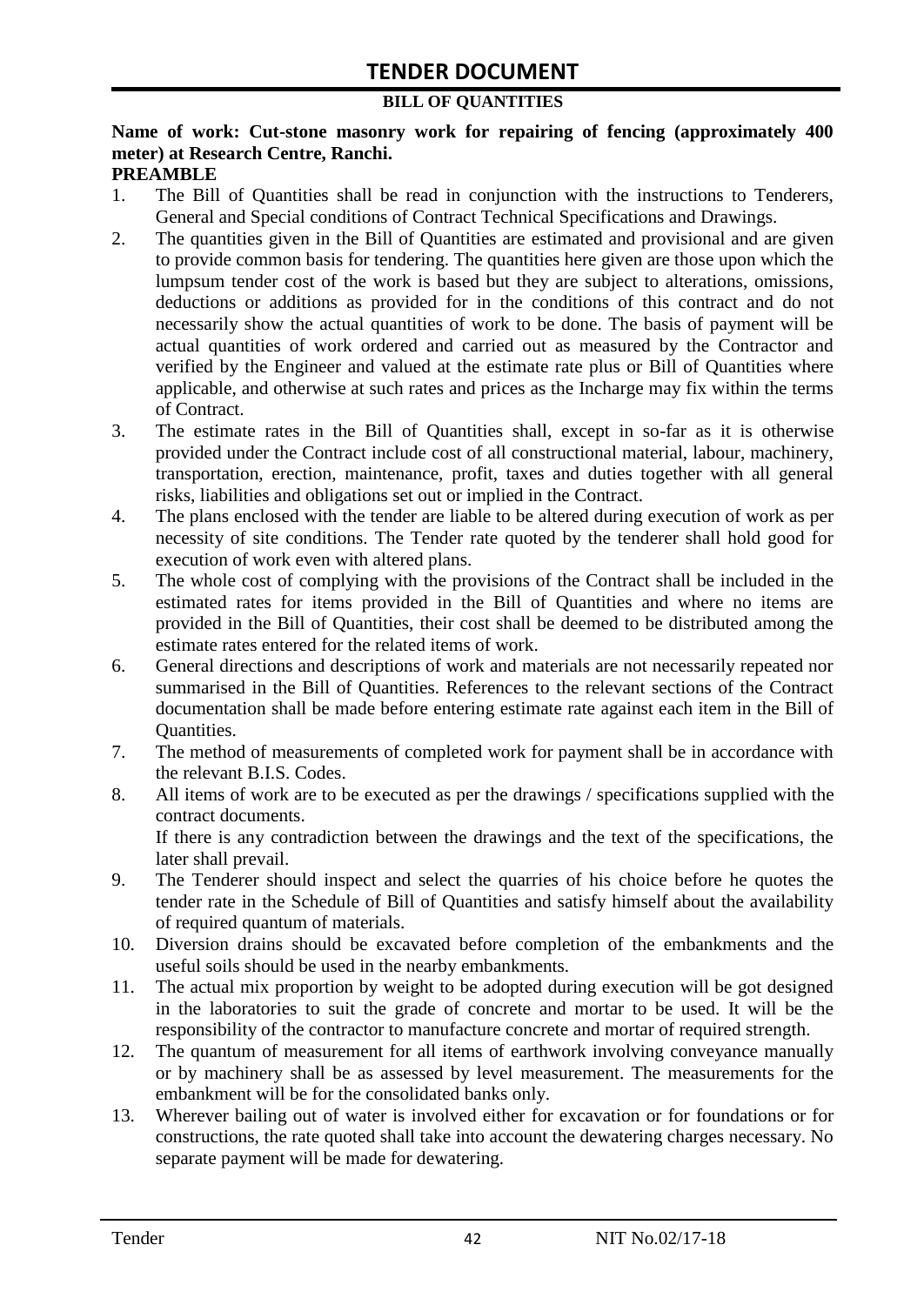- 14. Wherever embankment work is involved, useful soils approved by the Incharge from the cutting reaches and diversion drains shall be taken and used for forming nearby embankments soils used for constructions will be at free of cost.
- 15. The quoted tender rates shall also include the work of any kind necessary for the due and satisfactory construction, completion and maintenance of the works according to the drawings and these specifications and further drawings and orders that may be issued by the Incharge from time to time. The quoted tender rate shall include compliance by the Contractor with all the general conditions of contract, whether specifically mentioned or not in the various clauses of these specifications, all materials, machinery, plant, equipment, tools, fuel, water, strutting, timbering, transport, offices, stores, workshop staff, labour and the provision of proper and sufficient protective works, diversions, temporary fencing and lighting. It shall also include safety of workers, first aid equipments suitable accommodation for the staff and workmen, with adequate sanitary arrangements, the effecting and maintenance of all insurances, the payment of all wages, salaries, fees, royalties / Taxes, duties or other charges arising out of the execution of works and the regular clearance of rubbish, reinstatement and clearing-up of the site as may be required on completion of works safety of the public and protection of the works and adjoining land. The work of Building in quality control / assurance shall be deemed to be covered in the quoted rate.
- 16. The Contractor shall ensure that, the quoted tender r a t e shall cover all stages of work such as setting out, selection of materials, selection of construction methods, selection of equipment and plant, deployment of personnel and supervisory staff, quality control testing etc. The work quality assurance shall be deemed to be covered in the tender rate.
- 17. a) The special attention of the tenderer is drawn to the conditions in the tender notices and the Standard preliminary specifications containing therein. These preliminary specifications shall apply to the agreement to be entered into between the contractor and the ICAR-RCER and shall form an in-separable condition of the contract along with the estimate. All these documents taken together shall be deemed to form one contract and shall be complimentary to another.

b) The tenderer shall examine, closely the BIS also the standard preliminary specifications contained therein and sign the Incharge office copy of the BIS and its addenda volume in token of such study before submitting his overall tender rate which shall be for finished work in-situ. He shall also carefully study the drawings and additional specifications and all the documents, which form part of the agreement to be entered into by the successful tenderer.

- 18. The tenderers attention is directed to requirements for materials conforming to the Bureau of Indian Standards specifications etc., shall be used on the work and the tenderers shall quote his overall tender rate accordingly.
- 19. The tenderer has to do his own testing of materials and satisfy himself that they conform to the specifications of respective I.S.I. Codes before tendering.
- 20. The contractor shall himself procure the required construction materials of approved quality including the earth for formation of embankment and water from quarries / sources of his choice. All such quarries / sources of materials required for the work shall be got approved by the Incharge in writing well before their use of the work.
- 21. The contractor shall himself procure the steel, cement, Bitumen, Blasting materials, sand, metal, soils, etc., and such other materials required for the work well in advance. The contractor has to bear the cost of materials for conveyance. The department will not take any responsibility for fluctuations in market in cost of the materials, transportation and for loss of materials etc.
- 22. Inspection of site and quarries by the tenderer: Every tenderer is expected before quoting his overall tender rate, to inspect the site of proposed work. He should also inspect the quarries and satisfy himself about the quality, and availability of materials. The best class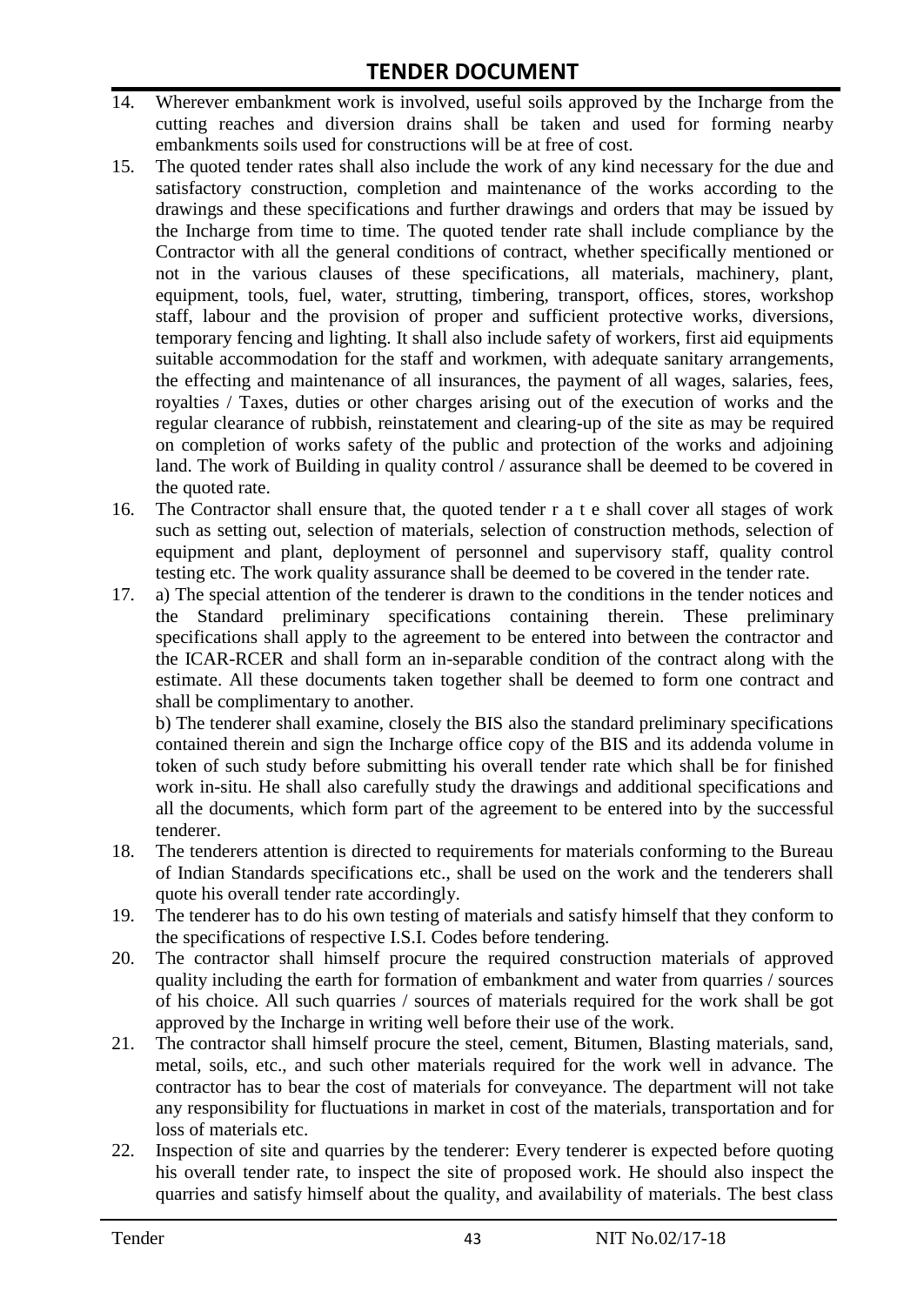of materials to be obtained from quarries, or other sources shall be used on the work. In every case the materials must comply with the relevant standard specifications. Samples of materials as called for in the standard specifications or in this tender notice, or as required by the, in any case, shall be submitted for the "s approval before the supply to site of work is begun.

- 23. The tenderer"s particular attention is drawn to the sections and clauses in the BIS/CPWD specification dealing with
	- a) Test, inspection and rejection of defective materials and work.
	- b) Carriage
	- c) Construction plant
	- d) Water and lighting
	- e) Cleaning up during the progress and for delivery.
	- f) Accidents
	- g) Delays
	- h) Particulars of payments.

The contractor should closely peruse all the specification clauses, which govern the overall tender rate he is tendering.

- 24. The defect liability period of contract in terms of GO Ms No: 8, T(R&B)Dept.dated: 8.1.2003 is twenty four months.
- 25. The estimate rates for items shown in the Schedule "A" include all construction materials. No escalation in rates will be paid unless specified in the tender document. The tenderer has to quote an overall tender rate considering all the aspects of the tender to complete the finished item of work as per the B.I.S. specifications, the special specifications appended, Drawings etc.
- 26. If there is any contradiction between UE / and B.I.S. specifications, listed and detailed technical specifications, the latter shall prevail.
- 27. In case of a job for which specifications are not available with the Schedule or in B.I.S. code and are required to be prescribed, such work shall be carried out in accordance with the written instructions of the Incharge.
- 28. The contractor should use the excavated useful soils and stone for construction purpose. Soils used for construction either for homogeneous section in hearting or in casing zone based on the suitability will be at free of cost and the cost of stone used for construction purpose will be recovered from the contractor's bill.

The contractor should quote his tender rate keeping in view of the above aspects.

- 29. Additions and alternations by the Tenderer in the Schedule of quantities will disqualify the tender.
- 30. In the case of discrepancies between the written description of the item in the Schedule "A" and the detailed description in the specification of the same item, the latter shall be adopted.
- 31. The Unit rates noted below are those governing payment of extras or deductions for omissions according to the conditions or the contract as set-forth in the preliminary specifications of the Indian standard specifications and other conditions of specification of this contract.
- 32. It is to be expressly understood that the measured work is to be taken according to the actual quantities when in place and finished according to the drawings or as may be ordered from time to time by the and the cost calculated by measurement or weight at their respective rates without any additional charge for any necessary or contingent works connected works connected herewith. The rate quoted are for works in situ and complete in every respect.
- 33. For all items of work in excess of the quantities indicated the rates payable for such excess quantities will be tendered rates.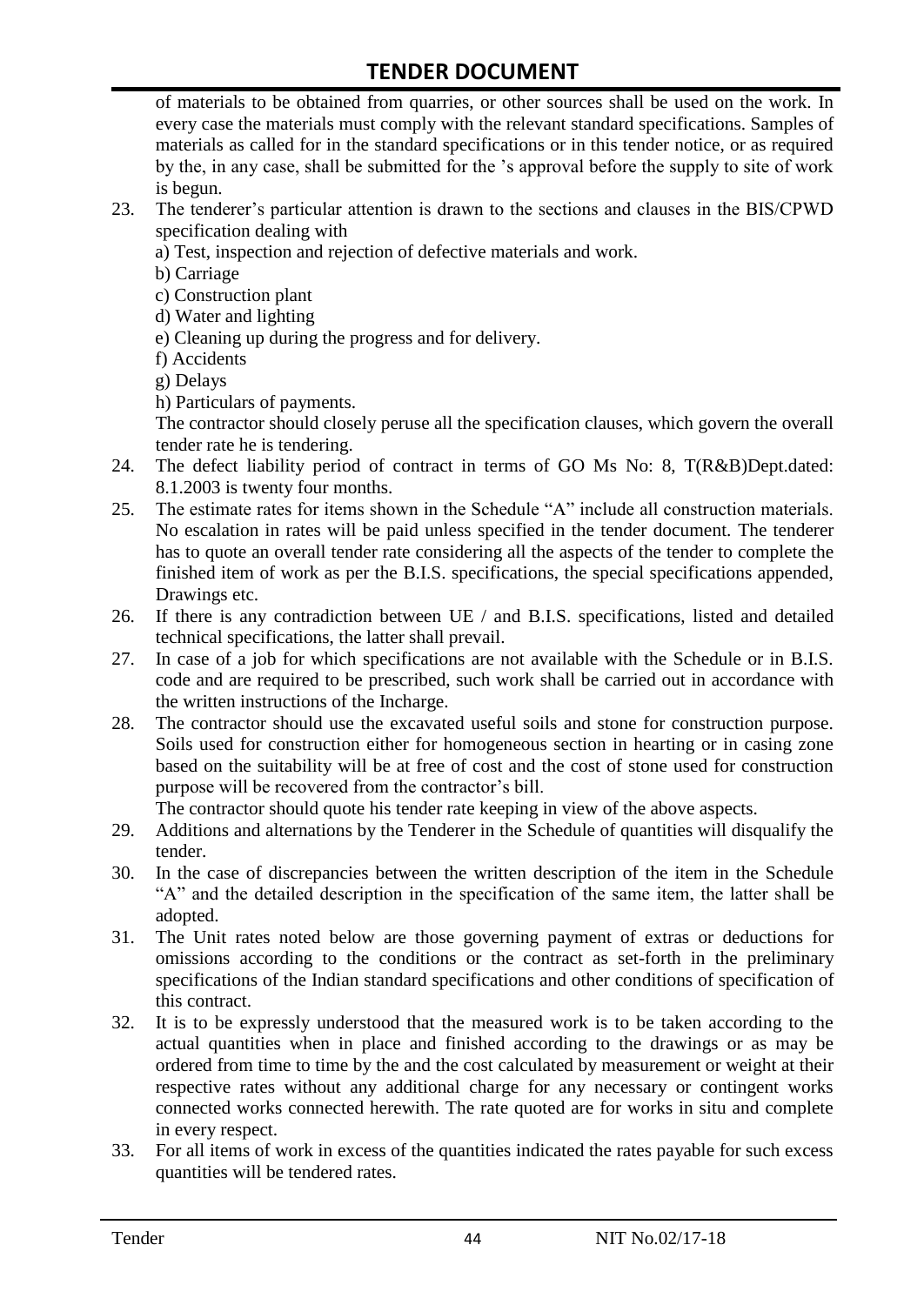- 34. For all items of work, intermediate payment will be made provisionally as per relevant clause. Full-accepted agreement rates will be paid only after all the items of works are completed.
- 35. The contractor is bound to execute all supplemental works that are found essential incidental and inevitable during execution of main work.
- 36. The payment of rates for supplement items of work will be regulated as under.

Supplemental items directly deductible from similar items in the original agreement.

The rates shall be derived by adding to or subtracting from the agreement rate of such similar item the cost of the difference in the quantity of materials labour between the new items and similar items in the agreement worked out with reference to the schedule of rates adopted in the sanctioned estimate with which the tenders are compared.

a) Similar items but the rates of which cannot be directly deducted from the original agreement.

b) Purely new items which do not correspond to any item in the agreement.

The rate of all such items shall be overall tender rate.

#### **37. ENTRUSTMENT OF ADDITIONAL ITEMS.**

- a) Where ever additional items not contingent on the main work and outside the scope of original agreement are to be entrusted to the original contractor dispensing with tenders and if the value of such items exceeds the limits upto which the officer is empowered to entrust works initially to contractor without calling for tenders approval of next higher authority shall be obtained. Entrustment of all such items on nomination shall be rates not exceeding the estimate rates.
- b) Entrustment of supplement items contingent on the main work will be authorised by the officers upto the monetary limits upto which they themselves are competent to accept items in the original agreement so long as the total amounts upto which they are competent to accept in an original agreement rates for such items shall be worked in accordance with the procedure prescribed by CPWD.
- c) Entrustment of either the additional supplemental items shall be further subject to the provisions under CPWD Code viz., the items shall not be ordered by an officer on his own responsibility if the revised estimate or deviation statement providing for the same requires the sanction of higher authority.
- Note:It may be noted that the term estimate rate used above means the rate in the sanctioned estimate with which the tender"s compared or if no such rate is available in the estimate the rate derived will be with reference to the schedule of rates adopted in the sanctioned estimate with which tenders are compared.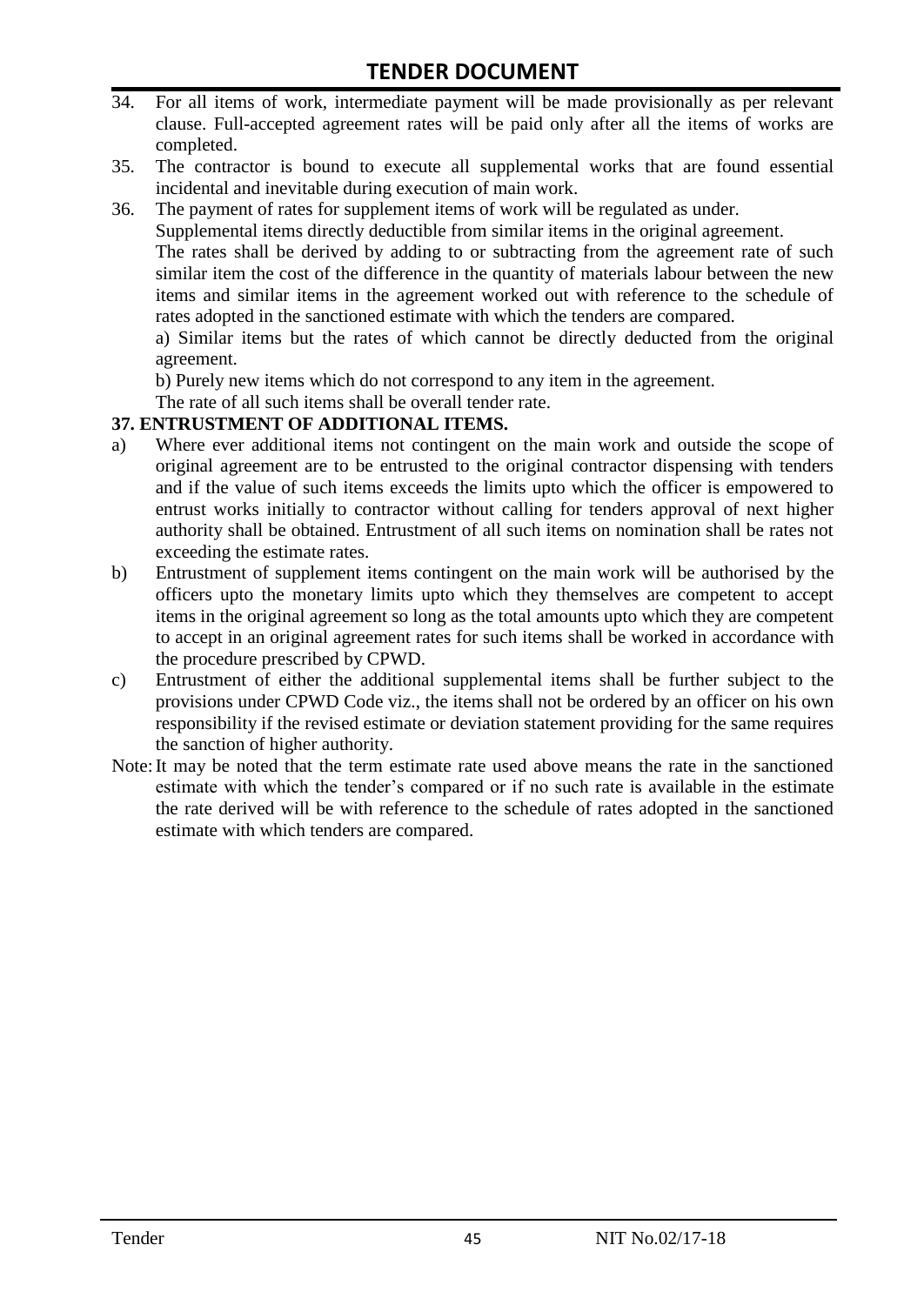# **Schedule - A Price Schedule & Bill of Quantities**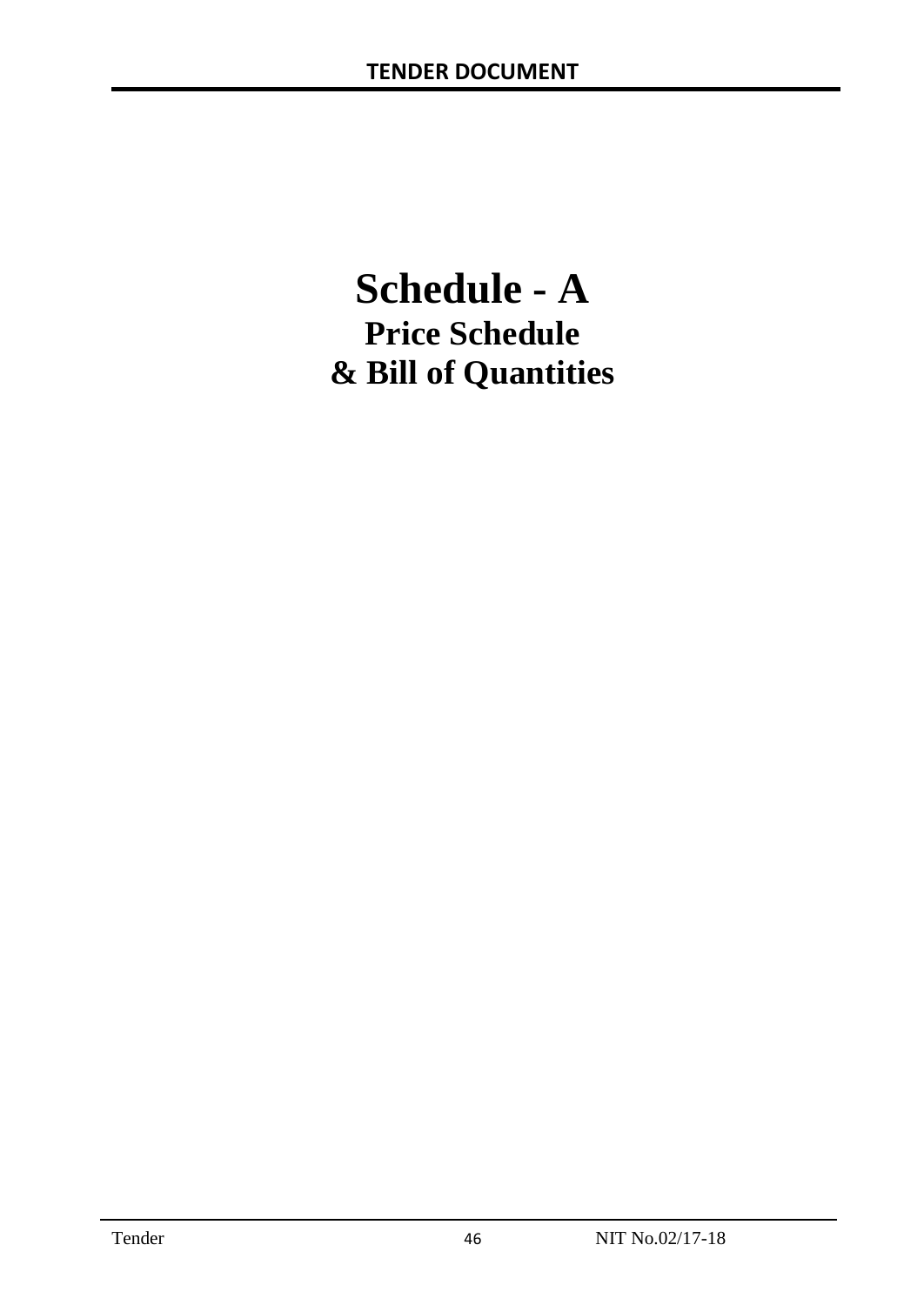#### **PRICE SCHEDULE OF CONTRACT**

Date : …………………

To, Director, ICAR-RCER, ICAR Parisar, Patna-14 Sir,

I/We do hereby tender and if this tender is accepted, undertake to execute the following work viz **Cut-stone masonry work for repairing of fencing (approximately 400 meter) at Research Centre, Ranchi.** as per the specifications, drawings and such other data furnished.

I/We have studied the scope of work, including item wise specifications, with unit rates and agree to execute the work, when the lump sum payment under the terms of the agreement is varied by payment on measurement quantities. I/We certify that I/We have inspected the site of the work before quoting my rate excess or less on ECV, I/We have satisfied about the quality, availability and transport facilities for all the materials.

I/We undertake to execute the work indicated in price schedules of this tender at the rates quoted below:

| Package   Description | Price    | Price      |
|-----------------------|----------|------------|
| of package            | (In Rs.) | (In Words) |
| Civil Works           |          |            |
|                       |          |            |

I/We hereby distinctly and expressly, declare that the rates quoted by us is inclusive of all taxes and duties, prevailing at the time of execution of work. Further, I/We declare that I/We will not claim any price escalation or extra compensation on this account.

I/We agreed to keep the offer in this tender valid for a period of 6 (Six) Months mentioned in Tender Notice and not to modify the whole or any part of it for any reason within above period. If the tender is withdrawn by me / us for any reasons whatsoever, the earnest money deposit (EMD) paid by me / us will be forfeited to the Government.

IF MY / OUR tender is not accepted the sum shall be returned to me/us on application when intimation is sent to me/us of rejection or at the expiration of three months from last date of receipt of this tender, whichever is earlier. If my/our tender is accepted the earnest money shall be retained by the Government as security for the due fulfilment of this contract. If upon written intimation to me/us by the Office, I/We fail to attend the said office on the date herein fixed or if upon intimation being given to me/us or acceptance of my/our tender, and if I/We fail to make the additional security deposit or to enter into the required agreement as defined in the tender notice, then I/We agree the forfeiture of the earnest money. Any notice required to be served on me/us here under shall be sufficiently served on me/us if delivered to me/us hereunder shall be sufficiently served on me/us if delivered to me/us personally or forwarded to me/us by post to (registered or ordinary) or left at my/our address given herein. Such notice shall if sent by post be deemed to have been served on me/us at the time when in due course of post it would be delivered at the address to which it is sent.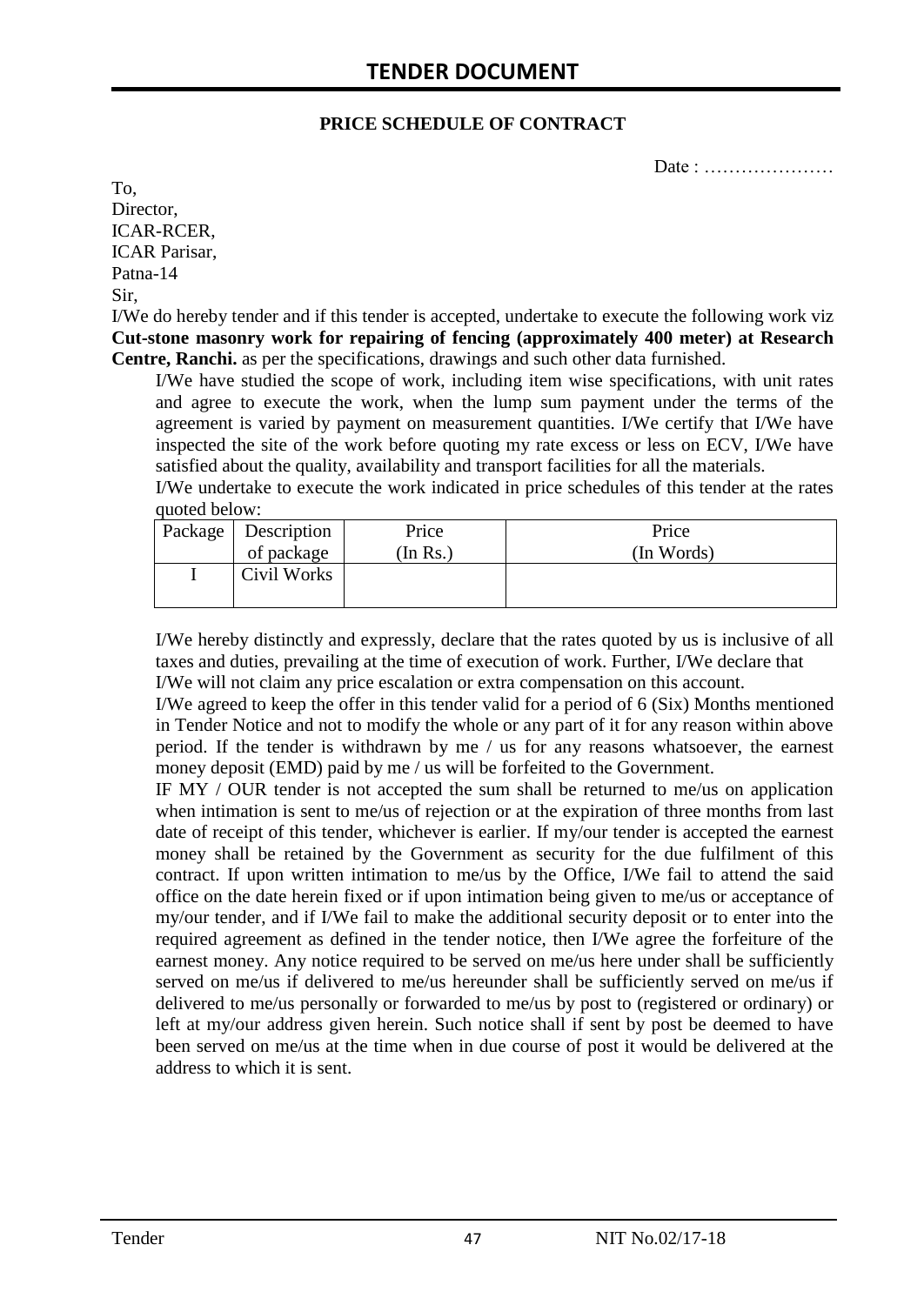I/WE fully understand that the written agreement to be entered into between me/us and Government shall be the foundation of the rights of the both the parties and the contract shall not be deemed to be complete until the agreement has first been signed by me/us and then by the proper officer authorised to enter into contract on behalf of Government. The bid form of the tender is duly signed by the authorized signatory of the Firm/company and sealed in presence of the following witness.

| Address of the Tenderer:                                                                  | (Signature of Tender). |
|-------------------------------------------------------------------------------------------|------------------------|
|                                                                                           |                        |
|                                                                                           |                        |
|                                                                                           |                        |
| $(Fax No: \dots \dots \dots \dots \dots \dots \dots \dots \dots \dots \dots \dots \dots)$ |                        |
|                                                                                           |                        |

#### WITNESS:

| ⌒ |  |
|---|--|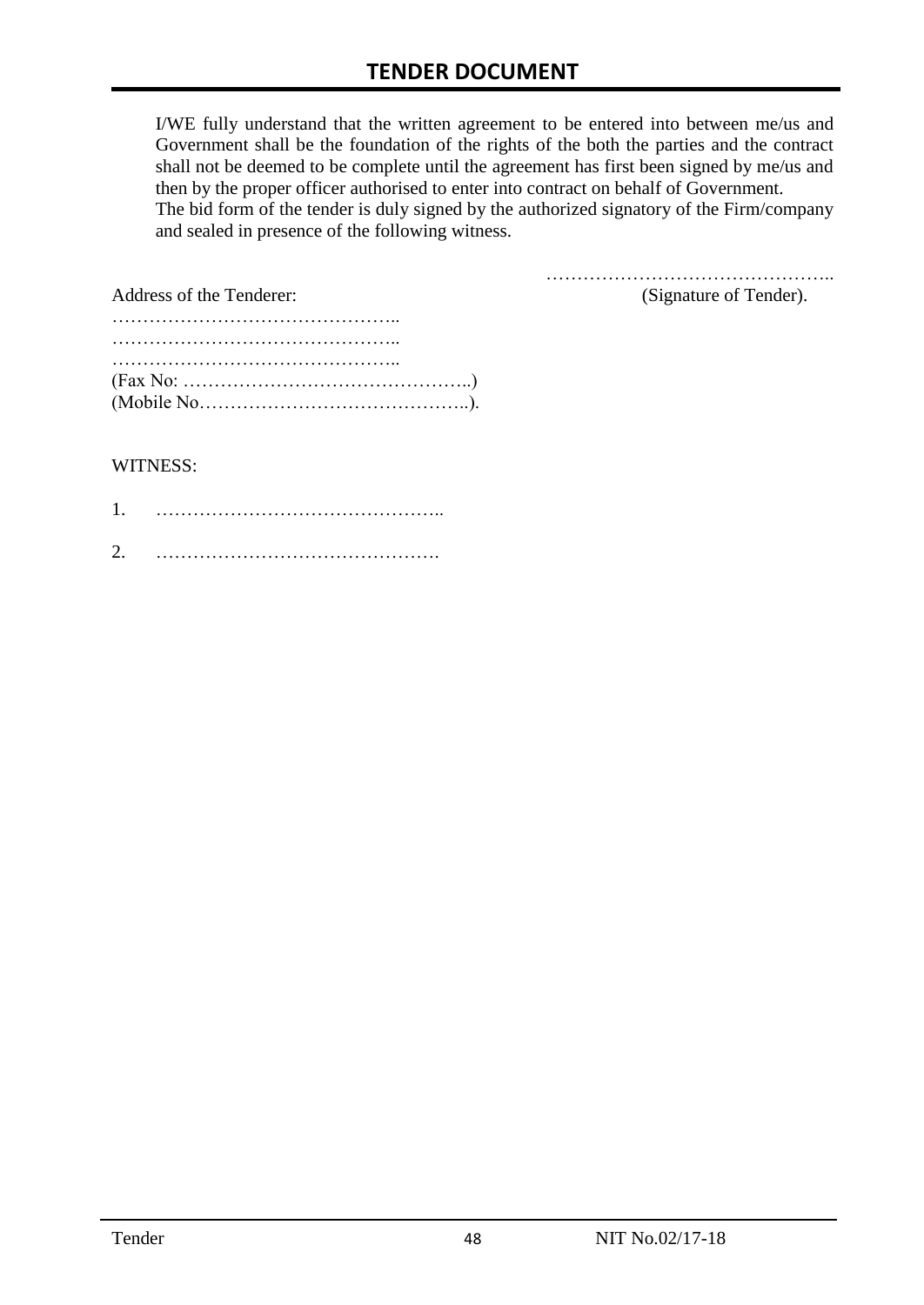### **PRICE SUMMARY**

**Name of the work: Cut-stone masonry work for repairing of fencing (approximately 400 meter) at Research Centre, Ranchi.**

PACK-I : CIVIL & ALLIED WORKS: AMOUNT. (Rs).

1 Civil Works.

GRAND TOTAL FOR PROJECT (INCL.TAXES)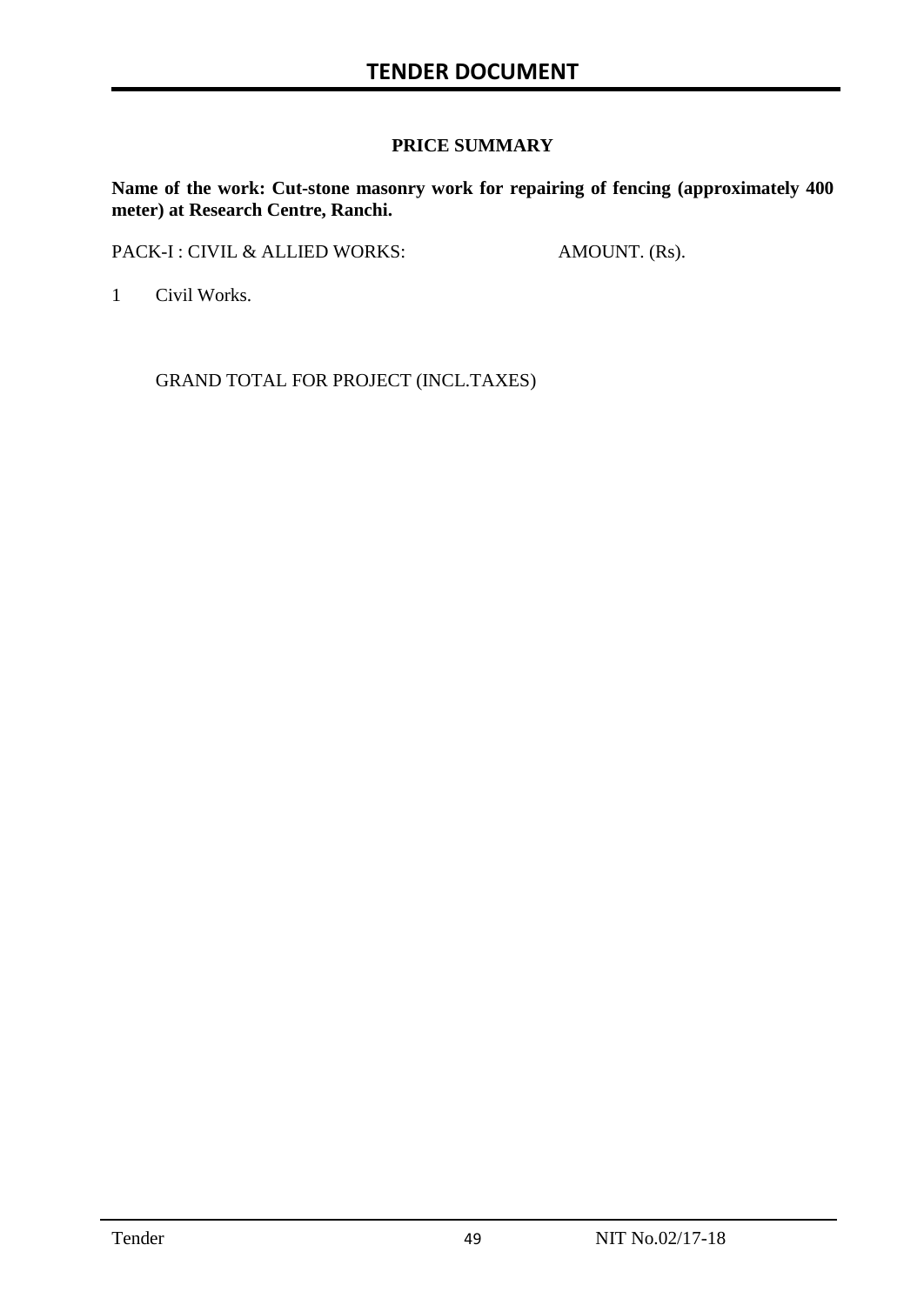# Price Schedule for: Cut-stone masonry work for repairing of fencing (approximately **400 meter) at Research Centre, Ranchi.**

|                       | Name of Work:- Cut-stone masonry work for repairing of fencing (approximately 400)<br>meter) at Research Centre, Ranchi.                                                                                                                                                                                                                                         |            |                          |                      |                           |  |  |
|-----------------------|------------------------------------------------------------------------------------------------------------------------------------------------------------------------------------------------------------------------------------------------------------------------------------------------------------------------------------------------------------------|------------|--------------------------|----------------------|---------------------------|--|--|
| Sl.<br>N <sub>0</sub> | <b>Description of item</b>                                                                                                                                                                                                                                                                                                                                       | <b>Qty</b> | Unit                     | Rate<br>/per<br>acre | <b>Amount</b><br>(in Rs.) |  |  |
| $\mathbf{1}$          | $\overline{2}$                                                                                                                                                                                                                                                                                                                                                   | 3          | 4                        | 5                    | $6 = \{(3) x$<br>(5)      |  |  |
| $\mathbf{1}$          | Earth work in excavation by manual means in<br>foundation trenches or drains including dressing<br>of sides and ramming of bottoms, lift up to 1.5 m,<br>including getting out the excavated soil and<br>disposal of surplus excavated soil as directed,<br>within a lead of 50 m.of ordinary rocky<br>400x0.60x0.45=108cum.                                     | cum        | 108                      |                      |                           |  |  |
| $\overline{2}$        | Filling in trench with local sand under floors,<br>including watering, ramming, consolidating and<br>dressing complete $400x0.45x0.05=9$ cum                                                                                                                                                                                                                     | cum        | 9.0                      |                      |                           |  |  |
| 3                     | Random rubble masonry with hard stone in<br>foundation and plinth including leveling up with<br>cement concrete 1:6:12 (1 cement: 6 coarse sand:<br>12 graded stone aggregate 20 mm nominal size)<br>up to plinth level with : Cement mortar 1:6 (1)<br>6<br>cement<br>and the state of the<br>sand).<br>coarse<br>$400x0.51x0.45+400x0.41x1.06=265.64>266$ cum. | cum        | 266                      |                      |                           |  |  |
|                       |                                                                                                                                                                                                                                                                                                                                                                  |            | <b>Grand Total (Rs.)</b> |                      |                           |  |  |

**(Signature of Contractor/Firm with seal and date)**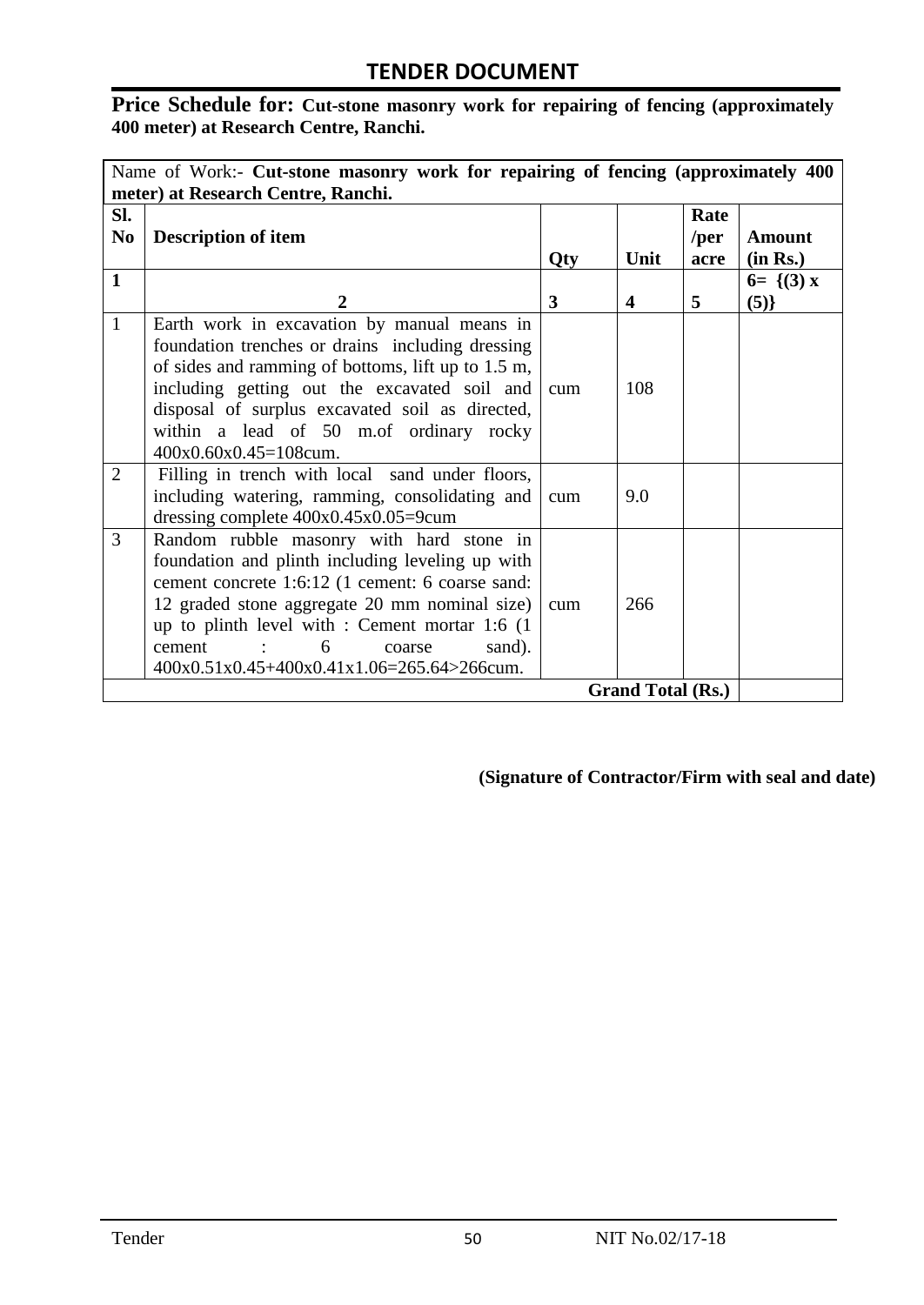#### **CONTRACT FORM**

| This Contract made the | $\frac{day}{dx}$ of $\frac{1}{x}$                                                                        |
|------------------------|----------------------------------------------------------------------------------------------------------|
|                        | (Month), _________________(Year) between the <b>Hon'ble President</b> of <b>Indian Council of</b>        |
|                        | Agricultural Research acting through the Director, ICAR Research Complex for Eastern                     |
|                        | <b>Region</b> (Indian Council of Agricultural Research), <b>Patna – 800014</b> (Bihar) (name and address |
|                        |                                                                                                          |
|                        | (name and address of contractor) (hereinafter called "the <b>Contractor</b> " of the other party).       |

WHEREAS the Employer is desirous that the Contractor executes the Work of:-

#### **1. Cut-stone masonry work for repairing of fencing (approximately 400 meter) at Research Centre, Ranchi**

(Ref. No………………………………….) (name and identification number of contract) (hereinafter called "the **Works**") at ICAR-RCER, Patna -800014 (Bihar) and the **Employer** has accepted the Bid by the **Contractor** for the execution and completion of such works and the remedying of any defects therein, at a contract price of **Rs……………(Rupees …………………………………… only)**

#### NOW, THEREFORE, IT IS HEREBY AGREED BETWEEN THE PARTIES AS FOLLOWS:

- 1. In this Contract, words and expressions shall assume the same meanings as are respectively assigned to them in the conditions of Contract hereinafter referred to and they shall be deemed to form and be read and construed as part of this Agreement.
- 2. In consideration of the payments to be made by the Employer to the Contractor as hereinafter mentioned, the Contractor hereby covenants with the Employer to execute and complete the works and remedy the defects therein in conformity in all aspects with the provisions of the contract.
- 3. The Employer hereby covenants to pay the Contractor in consideration of the execution and completion of the works and in remedying the defects wherein the Contract Price or such other sum as may become payable under the provisions of the Contract at the times and in the manner prescribed by the Contract.
- 4. The following documents shall be deemed to form and be read and construed as part of this Contract, viz.:
	- i) Letter of Acceptance
	- ii) Notice to proceed with the works
	- iii) Contractor"s Bid
	- iv) Bidding data
	- v) General conditions of contract (including special conditions of contract)
	- vi) Specifications
	- vii) Drawings
	- viii) Bill of quantities
	- ix) Any other documents listed in the contract data as forming part of the contract